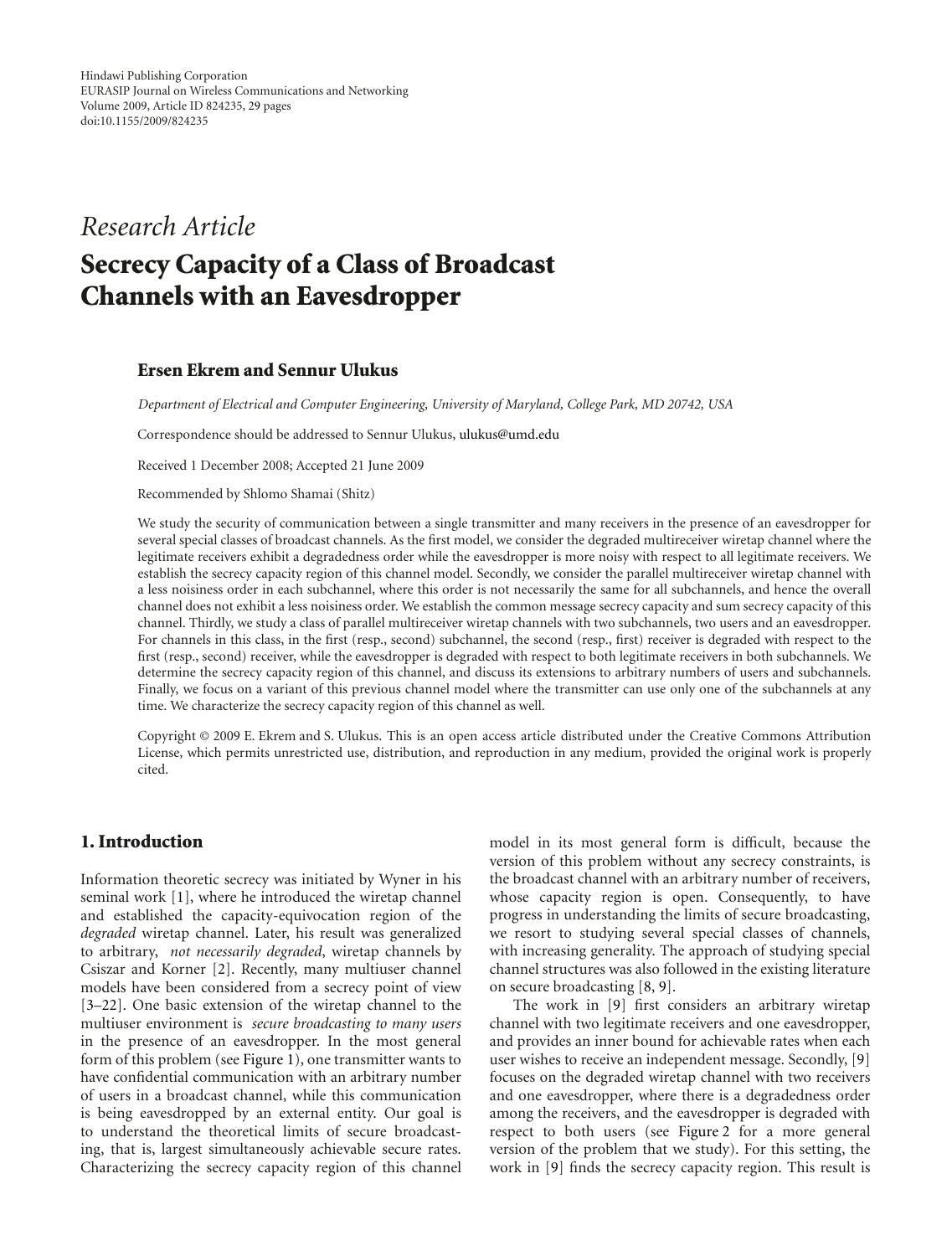

Figure 1: Secure broadcasting to many users in the presence of an eavesdropper.

concurrently and independently obtained in this work as a special case, see Corollary 2, which is also published in a conference version in [23].

Another relevant work on secure broadcasting is [8] which considers secure broadcasting to *K* users using *M* subchannels (see Figure 3) for two different scenarios. In the first scenario, the transmitter wants to convey only a common confidential message to all users, and in the second scenario, the transmitter wants to send independent messages to all users. For both scenarios, the work in [8] considers a subclass of parallel multireceiver wiretap channels, where in any given subchannel, there is a degradation order such that each receiver's observation (except the best one) is a degraded version of some other receiver's observation, and this degradation order is not necessarily the same for all subchannels. For the first scenario, the work in [8] finds the common message secrecy capacity for this subclass. For the second scenario, where each user wishes to receive an independent message, [8] finds the sum secrecy capacity for this subclass of channels.

In this paper, our approach will be two-fold: first, we will identify more general channel models than considered in [8, 9] and generalize the results in [8, 9] to those channel models, and secondly, we will consider somewhat more specialized channel models than in [8] and provide more comprehensive results. More precisely, our contributions in this paper are as follows.

(1) We consider the degraded multireceiver wiretap channel with an arbitrary number of users and one eavesdropper, where users are arranged according to a degradedness order, and each user has a less noisy channel with respect to the eavesdropper, see Figure 2. We find the secrecy capacity region when each user receives both an independent message and a common confidential message. Since degradedness implies less noisiness [2], this channel model contains the subclass of channel models where in addition to the degradedness order users exhibit, the eavesdropper is degraded with respect to all users. Consequently, our result can be specialized to the degraded multireceiver wiretap channel with an arbitrary number of users and a degraded eavesdropper, see Corollary 2 and also [23]. The two-user version of the degraded multireceiver wiretap channel was studied and the capacity region was found independently and concurrently in [9].

(2) We then focus on a class of parallel multireceiver wiretap channels with an arbitrary number of legitimate receivers and an eavesdropper, see Figure 3, where in each subchannel, for any given user, either the user's channel is less noisy with respect to the eavesdropper's channel, or vice versa. We establish the common message secrecy capacity of this channel, which is a generalization of the corresponding capacity result in [8] to a broader class of channels. Secondly, we study the scenario where each legitimate receiver wishes to receive an independent message for another subclass of parallel multireceiver wiretap channels. For channels belonging to this subclass, in each subchannel, there is a less noisiness order which is not necessarily the same for all subchannels. Consequently, this ordered class of channels is a subset of the class for which we establish the common message secrecy capacity. We find the sum secrecy capacity for this class, which is again a generalization of the corresponding result in [8] to a broader class of channels.

(3) We also investigate a class of parallel multireceiver wiretap channels with two subchannels, two users, and one eavesdropper, see Figure 4. For the channels in this class, there is a specific degradation order in each subchannel such that in the first (resp., second) subchannel the second (resp., first) user is degraded with respect to the first (resp., second) user, while the eavesdropper is degraded with respect to both users in both subchannels. This is the model of [8] for  $K = 2$ users and  $M = 2$  subchannels. This model is more restrictive compared to the one mentioned in the previous item. Our motivation to study this more special class is to provide a stronger and more comprehensive result. In particular, for this class, we determine the entire secrecy capacity region when each user receives both an independent message and a common message. In contrast, the work in [8] gives the common message secrecy capacity (when only a common message is transmitted) and sum secrecy capacity (when only independent messages are transmitted) of this class. We discuss the generalization of this result to arbitrary numbers of users and subchannels.

(4) We finally consider a variant of the previous channel model. In this model, we again have a parallel multireceiver wiretap channel with two subchannels, two users, and one eavesdropper, and the degradation order in each subchannel is exactly the same as in the previous item. However, in this case, the input and output alphabets of one subchannel are nonintersecting with the input and output alphabets of the other subchannel. Moreover, we can use only one of these subchannels at any time. We determine the secrecy capacity region of this channel when the transmitter sends both an independent message to each receiver and a common message to both receivers.

It is clear that all of the channel models we consider exhibit some kind of an ordered structure, where this ordered structure is in the form of degradedness in some channel models, and it is in the form of less noisiness in others. This common ordered structure in all channel models we considered implies that our achievability schemes and converse proofs use some common techniques. In particular, for achievability, we use stochastic encoding [2] in conjunction with superposition coding [24]; and for the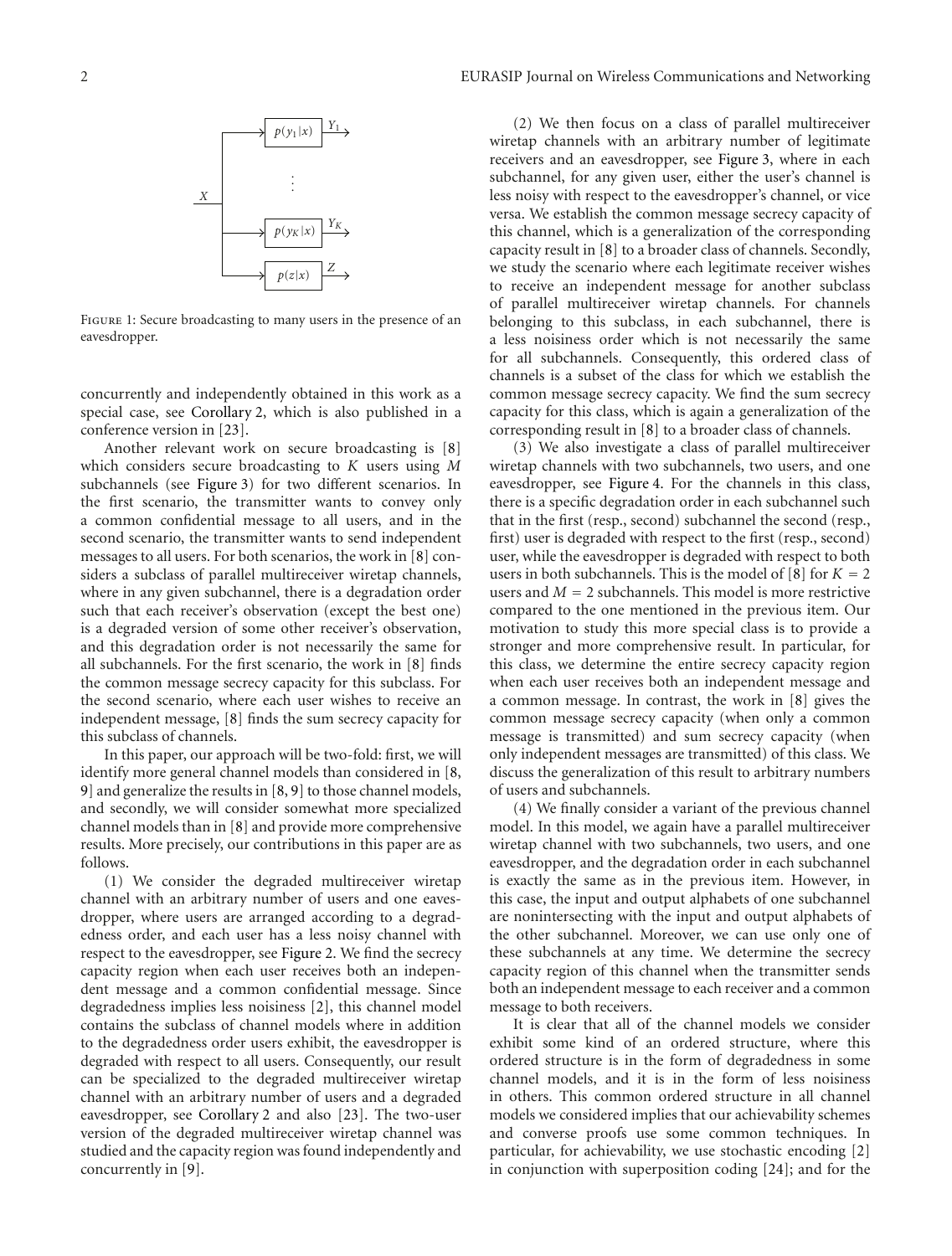

FIGURE 2: The degraded multireceiver wiretap channel with a more noisy eavesdropper.



FIGURE 3: The parallel multireceiver wiretap channel.

converse proofs, we use outer bounding techniques in [1, 2], more specifically, the Csiszar-Korner identity, [2, Lemma 7].

#### **2. Degraded Multireceiver Wiretap Channels**

We first consider the generalization of Wyner's degraded wiretap channel to the case with many legitimate receivers. In particular, the channel consists of a transmitter with an input alphabet  $x \in \mathcal{X}$ , *K* legitimate receivers with output alphabets  $y_k \in \mathcal{Y}_k$ ,  $k = 1, \ldots, K$ , and an eavesdropper with output alphabet  $z \in \mathcal{Z}$ . The transmitter sends a confidential message to each user, say  $w_k \in W_k$  to the *k*th user, in addition to a common message,  $w_0 \in W_0$ , which is to be delivered to all users. All messages are to be kept secret from the eavesdropper. The channel is assumed to be memoryless with a transition probability  $p(y_1, y_2, \ldots, y_K, z \mid x)$ .

In this section, we consider a special class of these channels, see Figure 2, where users exhibit a certain degradation order, that is, their channel outputs satisfy the following Markov chain:

$$
X \longrightarrow Y_K \longrightarrow \cdots \longrightarrow Y_1 \tag{1}
$$

and each user has a less noisy channel with respect to the eavesdropper, that is, we have

$$
I(U;Y_k) > I(U;Z)
$$
 (2)

for every *U* such that  $U \rightarrow X \rightarrow (Y_k, Z)$ . In fact, since a degradation order exists among the users, it is sufficient to say that user 1 has a less noisy channel with respect to the eavesdropper to guarantee that all users do. Hereafter, we call this channel *the degraded multireceiver wiretap channel with a more noisy eavesdropper*. We note that this channel model contains the degraded multireceiver wiretap channel which is defined through the Markov chain:

$$
X \longrightarrow Y_K \longrightarrow \cdots \longrightarrow Y_1 \longrightarrow Z \tag{3}
$$

because the Markov chain in (3) implies the less noisiness condition in (2).

A  $(2^{nR_0}, 2^{nR_1}, \ldots, 2^{nR_K}, n)$  code for this channel consists of  $K + 1$  message sets,  $W_k = \{1, ..., 2^{nR_k}\}, k = 0, 1, ..., K$ , an encoder  $f : W_0 \times \cdots \times W_K \rightarrow X^n$ , *K* decoders, one at each legitimate receiver,  $g_k$  :  $\mathcal{Y}_k^n$  →  $W_0 \times$  $W_k$ ,  $k = 1, \ldots, K$ . The probability of error is defined as  $P_e^n = \max_{k=1,...,K} \Pr[g_k(Y_k^n) \neq (W_0, W_k)].$  A rate tuple  $(R_0, R_1, \ldots, R_K)$  is said to be achievable if there exists a code with  $\lim_{n \to \infty} P_e^n = 0$  and

$$
\lim_{n \to \infty} \frac{1}{n} H(\mathcal{S}(W) \mid Z^n) \ge \sum_{k \in \mathcal{S}(W)} R_k, \quad \forall \mathcal{S}(W), \qquad (4)
$$

where  $\mathcal{S}(W)$  denotes any subset of  $\{W_0, W_1, \ldots, W_K\}$ . Hence, we consider only perfect secrecy rates. The secrecy capacity region is defined as the closure of all achievable rate tuples.

The secrecy capacity region of the degraded multireceiver wiretap channel with a more noisy eavesdropper is given by the following theorem whose proof is provided in Appendix A.

**Theorem 1.** *The secrecy capacity region of the degraded multireceiver wiretap channel with a more noisy eavesdropper is given by the union of the rate tuples*  $(R_0, R_1, \ldots, R_K)$ *satisfying*

$$
R_0 + \sum_{k=1}^{\ell} R_k \le \sum_{k=1}^{\ell} I(U_k; Y_k | U_{k-1}) - I(U_{\ell}; Z), \quad \ell = 1, ..., K,
$$
\n(5)

*where*  $U_0 = \phi$ ,  $U_K = X$ , and the union is over all probability *distributions of the form*

$$
p(u_1)p(u_2|u_1)\cdots p(u_{K-1}|u_{K-2})p(x|u_{K-1}).
$$
 (6)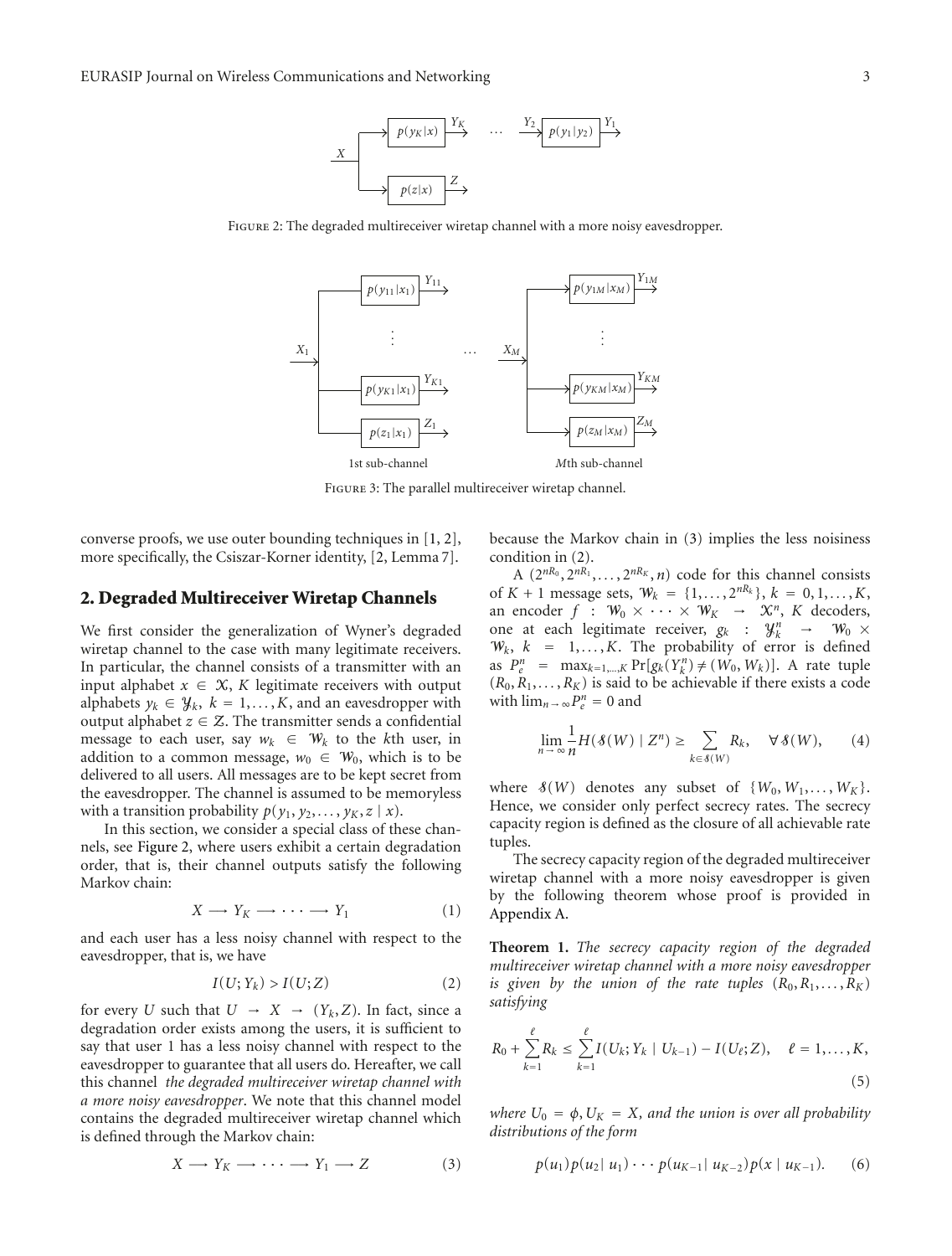

Figure 4: The parallel degraded multireceiver wiretap channel.

*Remark 1.* Theorem 1 implies that a modified version of superposition coding can achieve the boundary of the capacity region. The difference between the superposition coding scheme used to achieve (5) and the standard one in [24], which is used to achieve the capacity region of the degraded broadcast channel, is that the former uses stochastic encoding in each layer of the code to associate each message with many codewords. This controlled amount of redundancy prevents the eavesdropper from being able to decode the message.

As stated earlier, the degraded multireceiver wiretap channel with a more noisy eavesdropper contains the degraded multireceiver wiretap channel which requires the eavesdropper to be degraded with respect to all users as stated in (3). Thus, we can specialize our result in Theorem 1 to the degraded multireceiver wiretap channel as given in the following corollary.

**Corollary 2.** *The secrecy capacity region of the degraded multireceiver wiretap channel is given by the union of the rate*  $tuples (R_0, R_1, \ldots, R_K) satisfying$ 

$$
R_0 + \sum_{k=1}^{\ell} R_k \le \sum_{k=1}^{\ell} I(U_k; Y_k | U_{k-1}, Z), \quad \ell = 1, ..., K, \quad (7)
$$

*where*  $U_0 = \phi$ ,  $U_K = X$ , and the union is over all probability *distributions of the form*

$$
p(u_1)p(u_2 \mid u_1) \cdots p(u_{K-1} \mid u_{K-2})p(x \mid u_{K-1}). \quad (8)
$$

The proof of this corollary can be carried out from Theorem 1 by noting the following identity:

$$
I(U_{\ell};Z) = \sum_{k=1}^{\ell} I(U_k;Z \mid U_{k-1}), \tag{9}
$$

and the following Markov chains:

$$
U_{k-1} \longrightarrow U_k \longrightarrow Y_k \longrightarrow Z, \quad k = 1, \dots, K. \tag{10}
$$

We acknowledge an independent and concurrent work regarding the degraded multireceiver wiretap channel. The work in [9] considers the two-user case and establishes the secrecy capacity region as well.

So far we have determined the entire secrecy capacity region of the degraded multireceiver wiretap channel with a more noisy eavesdropper. This class of channels requires a certain degradation order among the legitimate receivers which may be viewed as being too restrictive from a practical point of view. Our goal is to consider progressively more general channel models. Toward that goal, in the following section, we consider channel models where the users are not ordered in a degradedness or noisiness order. However, the concepts of degradedness and noisiness are essential in proving capacity results. In the following section, we will consider multireceiver broadcast channels which are composed of independent subchannels. We will assume some noisiness properties in these subchannels in order to derive certain capacity results. However, even though the subchannels will have certain noisiness properties, the overall broadcast channel will not have any degradedness or noisiness properties.

#### **3. Parallel Multireceiver Wiretap Channels**

Here, we investigate the parallel multireceiver wiretap channel where the transmitter communicates with *K* legitimate receivers using *M* independent subchannels in the presence of an eavesdropper, see Figure 3. The channel transition probability of a parallel multireceiver wiretap channel is

$$
p\left(\{y_{1m},\ldots,y_{Km},z_m\}_{m=1}^M \mid \{x_m\}_{m=1}^M\right)
$$
  
= 
$$
\prod_{m=1}^M p(y_{1m},\ldots,y_{Km},z_m \mid x_m),
$$
 (11)

where  $x_m \in \mathcal{X}_m$  is the input in the *m*th subchannel where  $\mathcal{X}_m$  is the corresponding channel input alphabet,  $y_{km} \in \mathcal{Y}_{km}$ (resp.,  $z_m \in \mathcal{Z}_m$ ) is the output in the *k*th user's (resp., eavesdropper's) *m*th subchannel where  $\mathcal{Y}_{km}$  (resp.,  $\mathcal{Z}_m$ ) is the *k*th user's (resp., eavesdropper's) *m*th subchannel output alphabet.

We note that the parallel multireceiver wiretap channel can be regarded as an extension of the parallel wiretap channel [21, 22] to the case of multiple legitimate users. Though the work in [21, 22] establishes the secrecy capacity of the parallel wiretap channel for the most general case, for the parallel multireceiver wiretap channel, obtaining the secrecy capacity region for the most general case seems to be intractable for now. Thus, in this section, we investigate special classes of parallel multireceiver wiretap channels. These channel models contain the class of channel models studied in [8] as a special case. Similar to [8], our emphasis will be on the common message secrecy capacity and the sum secrecy capacity.

*3.1. The Common Message Secrecy Capacity.* We first consider the simplest possible scenario where the transmitter sends a common confidential message to all users. Despite its simplicity, the secrecy capacity of a common confidential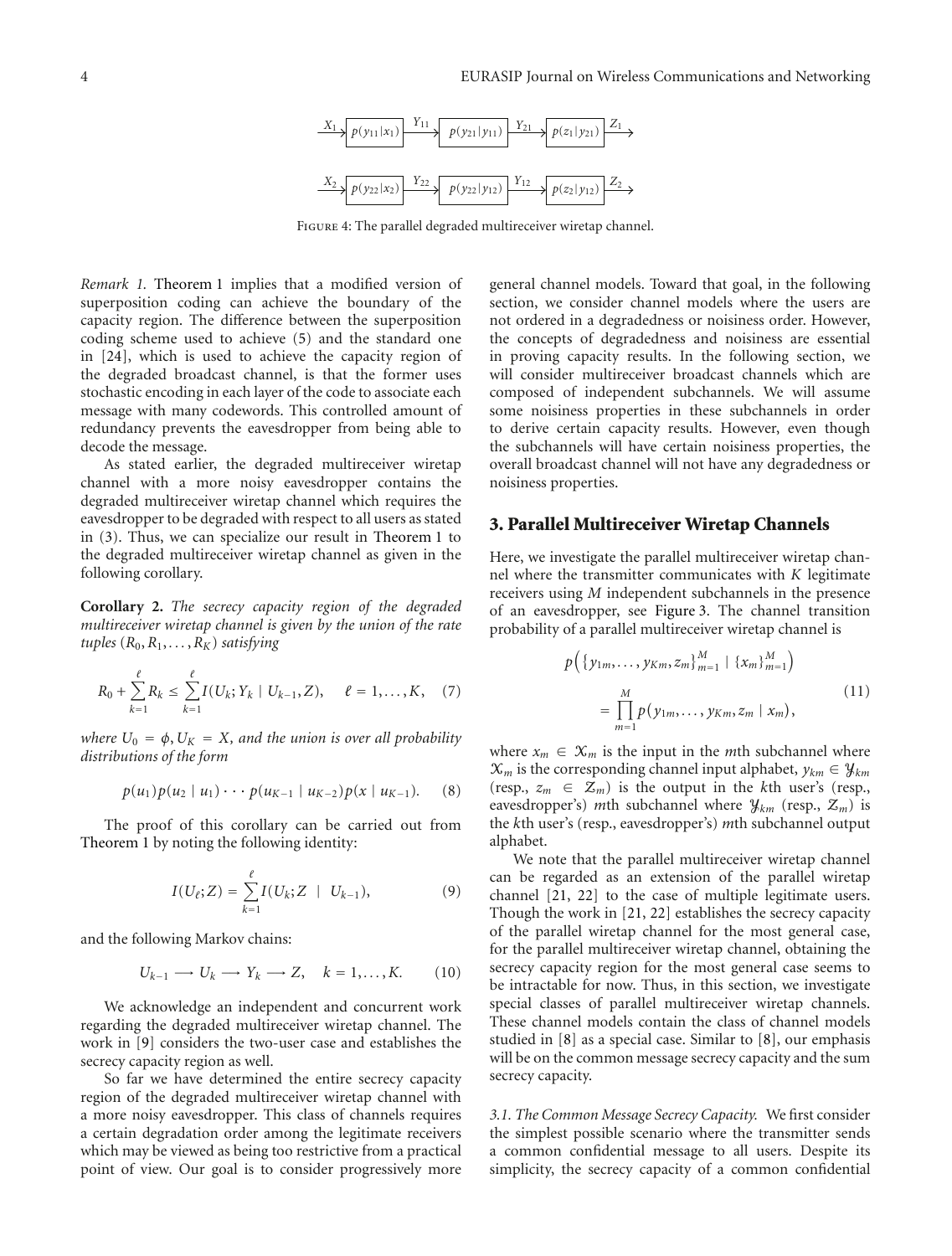message (hereafter will be called the common message secrecy capacity) in a general broadcast channel is unknown.

The common message secrecy capacity for a special class of parallel multireceiver wiretap channels was studied in [8]. In this class of parallel multireceiver wiretap channels [8], each subchannel exhibits a certain degradation order which is not necessarily the same for all subchannels, that is, the following Markov chain is satisfied:

$$
X_l \longrightarrow Y_{\pi_l(1)} \longrightarrow Y_{\pi_l(2)} \longrightarrow \cdots \longrightarrow Y_{\pi_l(K+1)} \qquad (12)
$$

in the *l*th subchannel, where  $(Y_{\pi_l(1)}, Y_{\pi_l(2)}, \ldots, Y_{\pi_l(K+1)})$  is a permutation of  $(Y_{1l},..., Y_{Kl}, Z_l)$ . Hereafter, we call this channel the parallel degraded multireceiver wiretap channel.( In [8], these channels are called *reversely degraded* parallel channels. Here, we call them parallel degraded multireceiver wiretap channels to be consistent with the terminology used in the rest of the paper.) Although [8] established the common message secrecy capacity for this class of channels, in fact, their result is valid for the broader class in which we have either

$$
X_l \longrightarrow Y_{kl} \longrightarrow Z_l \tag{13}
$$

or

$$
X_l \longrightarrow Z_l \longrightarrow Y_{kl} \tag{14}
$$

valid for every  $X_l$  and for any  $(k, l)$  pair where  $k \in \mathbb{R}$  $\{1, \ldots, K\}, l \in \{1, \ldots, M\}.$  Thus, it is sufficient to have a degradedness order between each user and the eavesdropper in any subchannel instead of the long Markov chain between all users and the eavesdropper as in (12).

Here, we focus on a broader class of channels where in each subchannel, for any given user, either the user's channel is less noisy than the eavesdropper's channel or vice versa. More formally, we have either

$$
I(U; Y_{kl}) > I(U; Z_l)
$$
\n<sup>(15)</sup>

or

$$
I(U; Y_{kl}) < I(U; Z_l) \tag{16}
$$

for all  $U \rightarrow X_l \rightarrow (Y_{kl}, Z)$  and any  $(k, l)$  pair where  $k \in$  $\{1, \ldots, K\}, l \in \{1, \ldots, M\}.$  Hereafter, we call this channel *the parallel multireceiver wiretap channel with a more noisy eavesdropper*. Since the Markov chain in (12) implies either (15) or (16), the parallel multireceiver wiretap channel with a more noisy eavesdropper contains the parallel degraded multireceiver wiretap channel studied in [8].

A  $(2^{nR}, n)$  code for this channel consists of a message set,  $W_0 = \{1, \ldots, 2^{nR}\},\$  an encoder,  $f : W_0 \rightarrow X_1^n \times \cdots \times X_M^n$ , *K* decoders, one at each legitimate receiver  $g_k: \mathcal{Y}_{k1}^n \times \cdots \times$  $\mathcal{Y}_{kM}^n \rightarrow \mathcal{W}_0, k = 1, \ldots, K$ . The probability of error is defined as  $P_{e}^{n} = \max_{k=1,...,K} Pr[\hat{W}_{k0} \neq W_{0}],$  where  $\hat{W}_{k0}$  is the *k*<sup>th</sup> user's decoder output. The secrecy of the common message is measured through the equivocation rate which is defined as  $(1/n)H(W_0 | Z_1^n, \ldots, Z_M^n)$ . A common message secrecy rate,

*R*, is said to be achievable if there exists a code such that  $\lim_{n \to \infty} P_e^n = 0$ , and

$$
\lim_{n \to \infty} \frac{1}{n} H(W_0 \mid Z_1^n, \dots, Z_M^n) \ge R. \tag{17}
$$

The common message secrecy capacity is the supremum of all achievable secrecy rates.

The common message secrecy capacity of the parallel multireceiver wiretap channel with a more noisy eavesdropper is stated in the following theorem whose proof is given in Appendix B.

**Theorem 3.** *The common message secrecy capacity,*  $C_0$ , of *the parallel multireceiver wiretap channel with a more noisy eavesdropper is given by*

$$
C_0 = \max \min_{k=1,\dots,K} \sum_{l=1}^{M} [I(X_l; Y_{kl}) - I(X_l; Z_l)]^+, \qquad (18)
$$

*where the maximization is over all distributions of the form*  $p(x_1, ..., x_M) = \prod_{l=1}^{M} p(x_l)$ .

*Remark 2.* Theorem 3 implies that we should not use the subchannels in which there is no user that has a less noisy channel than the eavesdropper. Moreover, Theorem 3 shows that the use of independent inputs in each subchannel is sufficient to achieve the capacity, that is, inducing correlation between channel inputs of subchannels cannot provide any improvement. This is similar to the results of [25, 26] in the sense that the work in [25, 26] established the optimality of the use of independent inputs in each subchannel for the product of two degraded broadcast channels.

As stated earlier, the parallel multireceiver wiretap channel with a more noisy eavesdropper encompasses the parallel degraded multireceiver wiretap channel studied in [8]. Hence, we can specialize Theorem 3 to recover the common message secrecy capacity of the parallel degraded multireceiver wiretap channel established in [8]. This is stated in the following corollary whose proof can be carried out from Theorem 3 by noting the Markov chain  $X_l \rightarrow$  $Y_{kl} \rightarrow Z_l$ , for all  $(k, l)$ .

**Corollary 4.** *The common message secrecy capacity of the parallel degraded multireceiver wiretap channel is given by*

$$
C_0 = \max \min_{k=1,\dots,K_{l=1}} \sum_{I=1}^{M} I(X_l; Y_{kl} | Z_l), \tag{19}
$$

*where the maximization is over all distributions of the form*  $p(x_1, ..., x_M) = \prod_{l=1}^{M} p(x_l)$ .

*3.2. The Sum Secrecy Capacity.* We now consider the scenario where the transmitter sends an independent confidential message to each legitimate receiver, and focus on the sum secrecy capacity. We consider a class of parallel multireceiver wiretap channels where the legitimate receivers and the eavesdropper exhibit a certain less noisiness order in each subchannel. These less noisiness orders are not necessarily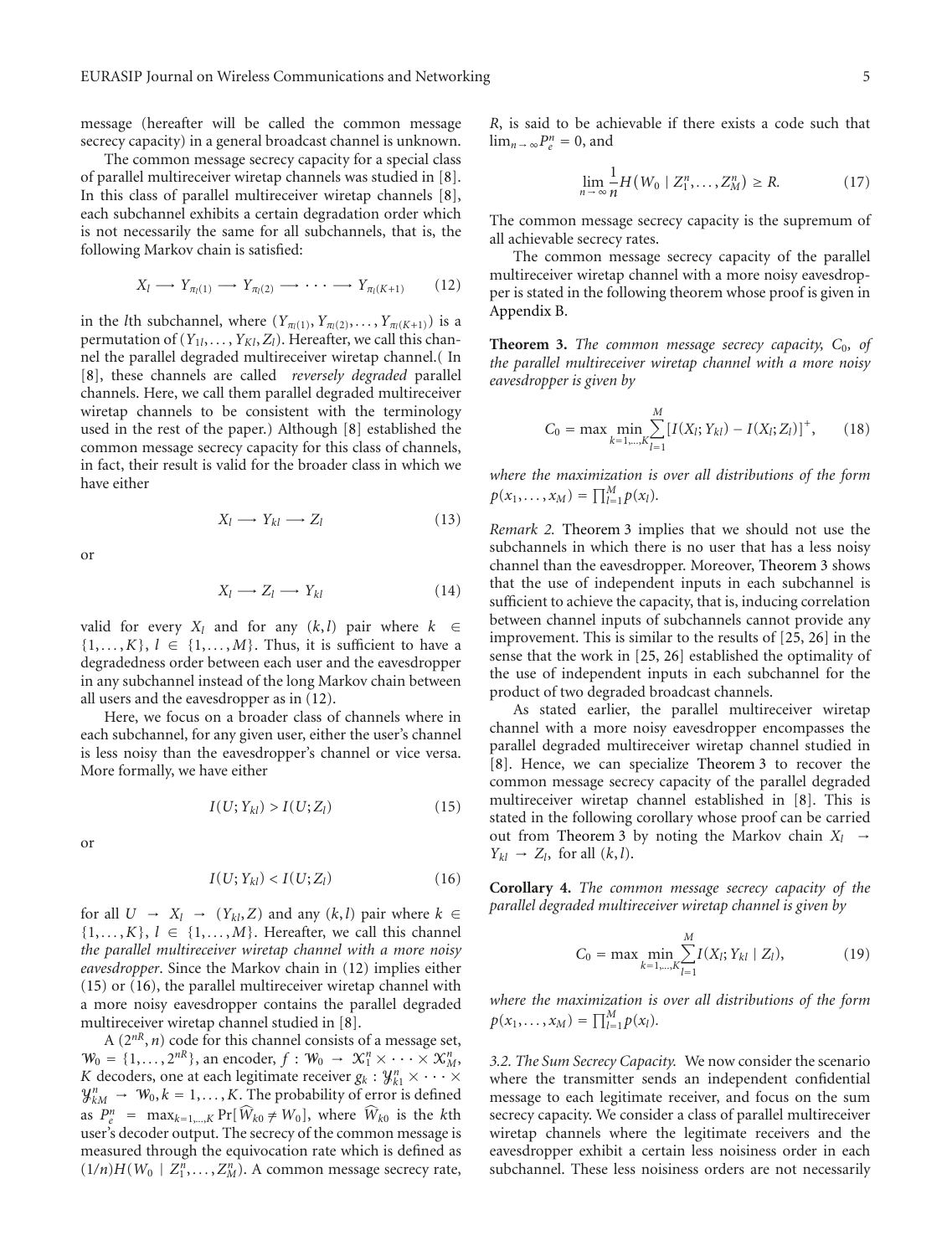the same for all subchannels. Therefore, the overall channel does not have a less noisiness order. In the *l*th subchannel, for all  $U \rightarrow X_l \rightarrow (Y_{1l}, \ldots, Y_{Kl}, Z_l)$ , we have

$$
I(U;Y_{\pi_l(1)}) > I(U;Y_{\pi_l(2)}) > \cdots > I(U;Y_{\pi_l(K+1)}),
$$
 (20)

where  $(Y_{\pi_l(1)}, Y_{\pi_l(2)}, \ldots, Y_{\pi_l(K+1)})$  is a permutation of  $(Y_{1l},$ *...* ,*YKl*, *Zl*). We call this channel *the parallel multireceiver wiretap channel with a less noisiness order in each subchannel*. We note that this class of channels is a subset of the parallel multireceiver wiretap channel with a more noisy eavesdropper studied in Section 3.1, because of the additional ordering imposed between users' subchannels. We also note that the class of parallel degraded multireceiver wiretap channels with a degradedness order in each subchannel studied in [8] is not only a subset of parallel multireceiver wiretap channels with a more noisy eavesdropper studied in Section 3.1 but also a subset of parallel multireceiver wiretap channels with a less noisiness order in each subchannel studied in this section.

A  $(2^{nR_1}, \ldots, 2^{nR_K}, n)$  code for this channel consists of *K* message sets,  $W_k = \{1, ..., 2^{nR_k}\}, k = 1, ..., K$ , an encoder,  $f: W_1 \times \cdots \times W_K \rightarrow X_1^n \times \cdots \times X_M^n$ , *K* decoders, one at each legitimate receiver  $g_k$  :  $\mathcal{Y}_{k1}^n \times \cdots \times \mathcal{Y}_{kM}^n \rightarrow$  $W_k$ ,  $k = 1, \ldots, K$ . The probability of error is defined as  $P_e^n =$  $\max_{k=1,\dots,K} \Pr[W_k \neq W_k]$ , where  $W_k$  is the *k*th user's decoder  $\max_{k=1,\dots,K}$   $\prod_{k=1}^{K} W_k + W_k$ ; where  $W_k$  is the *k*th user *s* decoder<br>output. The secrecy is measured through the equivocation rate which is defined as  $(1/n)H(W_1, \ldots, W_K \mid Z_1^n, \ldots, Z_M^n)$ . A sum secrecy rate,  $R_s$ , is said to be achievable if there exists a code such that  $\lim_{n \to \infty} P_e^n = 0$ , and

$$
\lim_{n \to \infty} \frac{1}{n} H(W_1, \dots, W_K \mid Z_1^n, \dots, Z_M^n) \ge R_s. \tag{21}
$$

The sum secrecy capacity is defined to be the supremum of all achievable sum secrecy rates.

The sum secrecy capacity for the class of parallel multireceiver wiretap channels with a less noisiness order in each subchannel studied in this section is stated in the following theorem whose proof is given in Appendix C.

**Theorem 5.** *The sum secrecy capacity of the parallel multireceiver wiretap channel with a less noisiness order in each subchannel is given by*

$$
\max \sum_{l=1}^{M} \Big[ I(X_l; Y_{\rho(l)l}) - I(X_l; Z_l) \Big]^+, \tag{22}
$$

*where the maximization is over all input distributions of the form*  $p(x_1, \ldots, x_M) = \prod_{l=1}^M p(x_l)$  *and*  $\rho(l)$  *denotes the index of the strongest user in the lth subchannel in the sense that*

$$
I(U; Y_{kl}) \le I\Big(U; Y_{\rho(l)l}\Big) \tag{23}
$$

*for all*  $U \to X_l \to (Y_{1l}, \ldots, Y_{Kl}, Z_l)$  *and any*  $k \in \{1, \ldots, K\}.$ 

*Remark 3.* Theorem 5 implies that the sum secrecy capacity is achieved by sending information only to the strongest user in each subchannel. As in Theorem 3, here also, the use of independent inputs for each subchannel is capacityachieving, which is again reminiscent of the result in [25, 26]

about the optimality of the use of independent inputs in each subchannel for the product of two degraded broadcast channels.

As mentioned earlier, since the class of parallel multireceiver wiretap channels with a less noisiness order in each subchannel contains the class of parallel degraded multireceiver wiretap channels studied in [8], Theorem 5 can be specialized to give the sum secrecy capacity of the latter class of channels as well. This result was originally obtained in [8]. This is stated in the following corollary. Since the proof of this corollary is similar to the proof of Corollary 4, we omit its proof.

**Corollary 6.** *The sum secrecy capacity of the parallel degraded multireceiver wiretap channel is given by*

$$
\max \sum_{l=1}^{M} I(X_{l}; Y_{\rho(l)l} | Z_{l}), \qquad (24)
$$

*where the maximization is over all input distributions of the form*  $p(x_1, \ldots, x_M) = \prod_{l=1}^M p(x_l)$  *and*  $\rho(l)$  *denotes the index of the strongest user in the lth subchannel in the sense that*

$$
X_l \longrightarrow Y_{\rho(l)l} \longrightarrow Y_{kl} \tag{25}
$$

*for all input distributions on*  $X_l$  *and any*  $k \in \{1, \ldots, K\}$ .

So far, we have considered special classes of parallel multireceiver wiretap channels for specific scenarios and obtained results similar to [8], only for broader classes of channels. In particular, in Section 3.1, we focused on the transmission of a common message, whereas in Section 3.2, we focused on the sum secrecy capacity when only independent messages are transmitted to all users. In the subsequent sections, we will specialize our channel model, but we will develop stronger and more comprehensive results. In particular, we will let the transmitter send both common and independent messages, and we will characterize the entire secrecy capacity region.

## **4. Parallel Degraded Multireceiver Wiretap Channels**

We consider a special class of parallel degraded multireceiver wiretap channels with two subchannels, two users, and one eavesdropper. We consider the most general scenario where each user receives both an independent message and a common message. All messages are to be kept secret from the eavesdropper.

For the special class of parallel degraded multireceiver wiretap channels in consideration, there is a specific degradation order in each subchannel. In particular, we have the following Markov chain:

$$
X_1 \longrightarrow Y_{11} \longrightarrow Y_{21} \longrightarrow Z_1 \tag{26}
$$

in the first subchannel, and the following Markov chain:

$$
X_2 \longrightarrow Y_{22} \longrightarrow Y_{12} \longrightarrow Z_2 \tag{27}
$$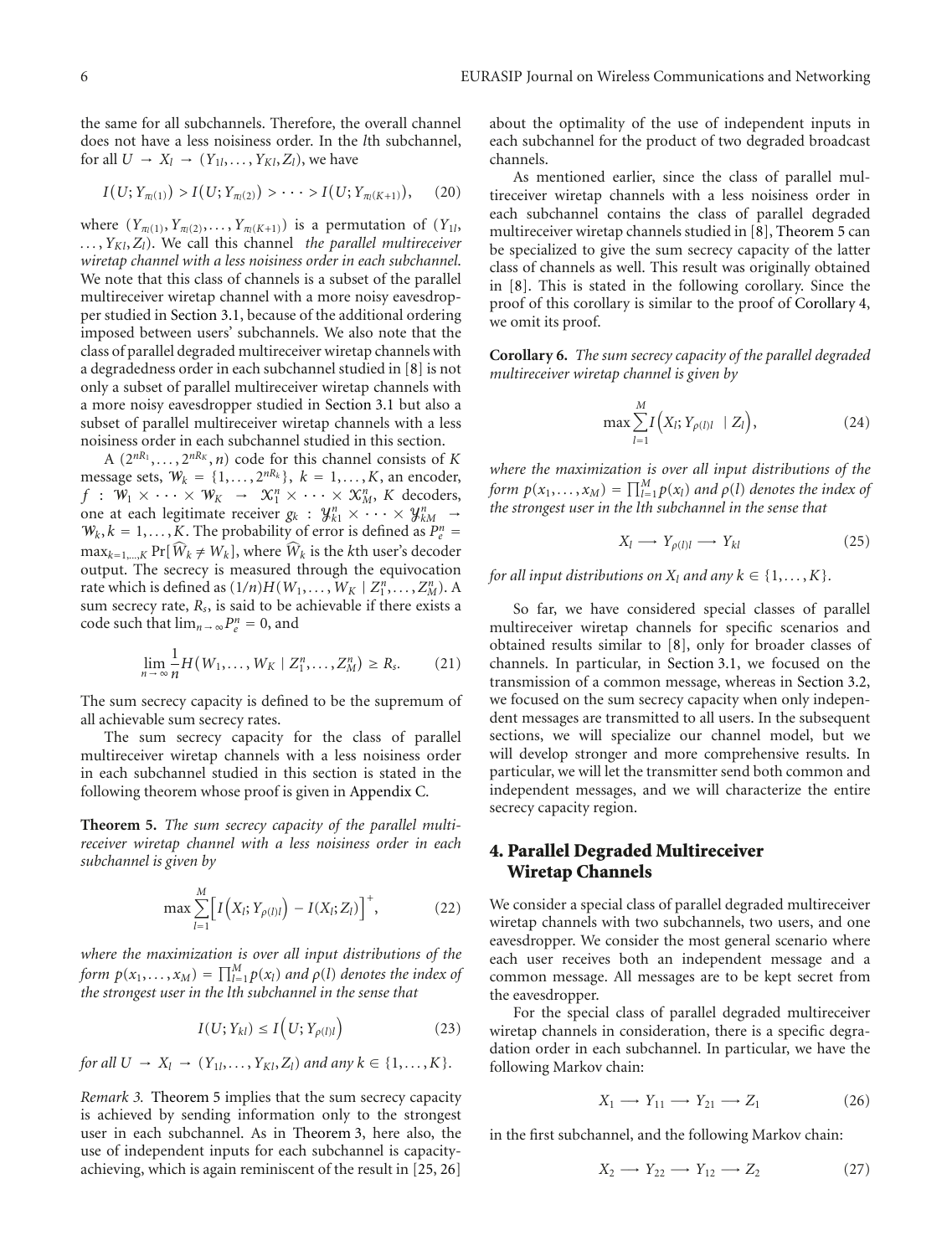in the second subchannel. Consequently, although in each subchannel, one user is degraded with respect to the other one, this does not hold for the overall channel, and the overall channel is not degraded for any user. The corresponding channel transition probability is

$$
p(y_{11} | x_1) p(y_{21} | y_{11})
$$
  
 
$$
\times p(z_1 | y_{21}) p(y_{22} | x_2) p(y_{12} | y_{22}) p(z_2 | y_{12}).
$$
 (28)

If we ignore the eavesdropper by setting  $Z_1 = Z_2 = \phi$ , this channel model reduces to the broadcast channel that was studied in [25, 26].

A  $(2^{nR_0}, 2^{nR_1}, 2^{nR_2}, n)$  code for this channel consists of three message sets,  $W_0 = \{1, ..., 2^{nR_0}\}, W_j = \{1, ..., 2^{nR_j}\},$  $j = 1, 2$ , one encoder  $f : W_0 \times W_1 \times W_2 \rightarrow X_1^n \times X_2^n$ , two decoders one at each legitimate receiver  $g_j$  :  $\mathcal{Y}_{j1}^n$   $\times$  $\mathcal{Y}_{j2}^n \rightarrow \mathcal{W}_0 \times \mathcal{W}_j$ ,  $j = 1, 2$ . The probability of error is defined as  $P_e^n = \max_{j=1,2} \Pr[g_j(Y_{j1}^n, Y_{j2}^n) \neq (W_0, W_j)].$  A rate tuple  $(R_0, R_1, R_2)$  is said to be achievable if there exists a code such that  $\lim_{n \to \infty} P_e^n = 0$  and

$$
\lim_{n \to \infty} \frac{1}{n} H(\mathcal{S}(W) \mid Z_1^n, Z_2^n) \ge \sum_{k \in \mathcal{S}(W)} R_k, \quad \forall \mathcal{S}(W), \quad (29)
$$

where  $\mathcal{S}(W)$  denotes any subset of  $\{W_0, W_1, W_2\}$ . The secrecy capacity region is the closure of all achievable secrecy rate tuples.

The secrecy capacity region of this parallel degraded multireceiver wiretap channel is characterized by the following theorem whose proof is given in Appendix D.1.

**Theorem 7.** *The secrecy capacity region of the parallel degraded multireceiver wiretap channel defined by* (28) *is the union of the rate tuples*  $(R_0, R_1, R_2)$  *satisfying* 

$$
R_0 \le I(U_1; Y_{11} | Z_1) + I(U_2; Y_{12} | Z_2),
$$
  
\n
$$
R_0 \le I(U_1; Y_{21} | Z_1) + I(U_2; Y_{22} | Z_2),
$$
  
\n
$$
R_0 + R_1 \le I(X_1; Y_{11} | Z_1) + I(U_2; Y_{12} | Z_2),
$$
  
\n
$$
R_0 + R_2 \le I(X_2; Y_{22} | Z_2) + I(U_1; Y_{21} | Z_1),
$$
  
\n
$$
R_0 + R_1 + R_2 \le I(X_1; Y_{11} | Z_1) + I(U_2; Y_{12} | Z_2)
$$
  
\n
$$
+ I(X_2; Y_{22} | Z_2) + I(U_1; Y_{21} | Z_1)
$$
  
\n
$$
+ I(X_1; Y_{11} | U_1, Z_1),
$$
  
\n(30)  
\n
$$
+ I(X_1; Y_{11} | U_1, Z_1),
$$

*where the union is over all distributions of the form*  $p(u_1,$  $u_2, x_1, x_2) = p(u_1, x_1)p(u_2, x_2).$ 

*Remark 4.* If we let the encoder use an arbitrary joint distribution  $p(u_1, x_1, u_2, x_2)$  instead of the ones that satisfy  $p(u_1, x_1, u_2, x_2) = p(u_1, x_1)p(u_2, x_2)$ , this would not enlarge the region given in Theorem 7, because all rate expressions in Theorem 7 depend on either  $p(u_1, x_1)$  or  $p(u_2, x_2)$  but not on the joint distribution  $p(u_1, u_2, x_1, x_2)$ .

*Remark 5.* The capacity-achieving scheme uses either superposition coding in both subchannels or superposition coding in one of the subchannels, and a dedicated transmission in the other one. We again note that this superposition coding is different from the standard one [24] in the sense that it associates each message with many codewords by using stochastic encoding at each layer of the code due to secrecy concerns.

*Remark 6.* If we set  $Z_1 = Z_2 = \phi$ , we recover the capacity region of the underlying broadcast channel [26].

*Remark 7.* If we disable one of the subchannels, say the first one, by setting  $Y_{11} = Y_{21} = Z_1 = \phi$ , the parallel degraded multireceiver wiretap channel of this section reduces to the degraded multireceiver wiretap channel of Section 2. The corresponding secrecy capacity region is then given by the union of the rate tuples  $(R_0, R_1, R_2)$  satisfying

$$
R_0 + R_1 \le I(U_2; Y_{12} | Z_2)
$$
  
\n
$$
R_0 + R_1 + R_2 \le I(X_2; Y_{22} | U_2, Z_2) + I(U_2; Y_{12} | Z_2),
$$
\n(31)

where the union is over all  $p(u_2, x_2)$ . This region can be obtained through either Corollary 2 or Theorem 7 (by setting  $Y_{11} = Y_{21} = Z_1 = \phi$  and eliminating redundant bounds) implying the consistency of the results.

Next, we consider the scenario where the transmitter does not send a common message, and find the secrecy capacity region.

**Corollary 8.** *The secrecy capacity region of the parallel degraded multireceiver wiretap channel defined by* (28) *with no common message is given by the union of the rate pairs*  $(R_1, R_2)$ *satisfying*

$$
R_1 \le I(X_1; Y_{11} | Z_1) + I(U_2; Y_{12} | Z_2),
$$
  
\n
$$
R_2 \le I(X_2; Y_{22} | Z_2) + I(U_1; Y_{21} | Z_1),
$$
  
\n
$$
R_1 + R_2 \le I(X_1; Y_{11} | Z_1) + I(U_2; Y_{12} | Z_2)
$$
  
\n
$$
+ I(X_2; Y_{22} | U_2, Z_2),
$$
  
\n
$$
R_1 + R_2 \le I(X_2; Y_{22} | Z_2) + I(U_1; Y_{21} | Z_1)
$$
\n(32)

$$
+ I(X_1; Y_{11} | U_1, Z_1),
$$

*where the union is over all distributions of the form*  $p(u_1)p(u_2)p(x_1 | u_1)p(x_2 | u_2)$ .

*Proof.* Since the common message rate can be exchanged with any user's independent message rate, we set  $R_0 = \alpha +$ *β*,  $R'_1$  =  $R_1 + \alpha$ ,  $R'_2$  =  $R_2 + \beta$ , where  $\alpha$ ,  $\beta$  ≥ 0. Plugging these expressions into the rates in Theorem 7 and using Fourier-Moztkin elimination, we get the region given in the corollary.  $\Box$ 

*Remark 8.* If we disable the eavesdropper by setting  $Z_{11}$  =  $Z_{22} = \phi$ , we recover the capacity region of the underlying broadcast channel without a common message, which was found originally in [25].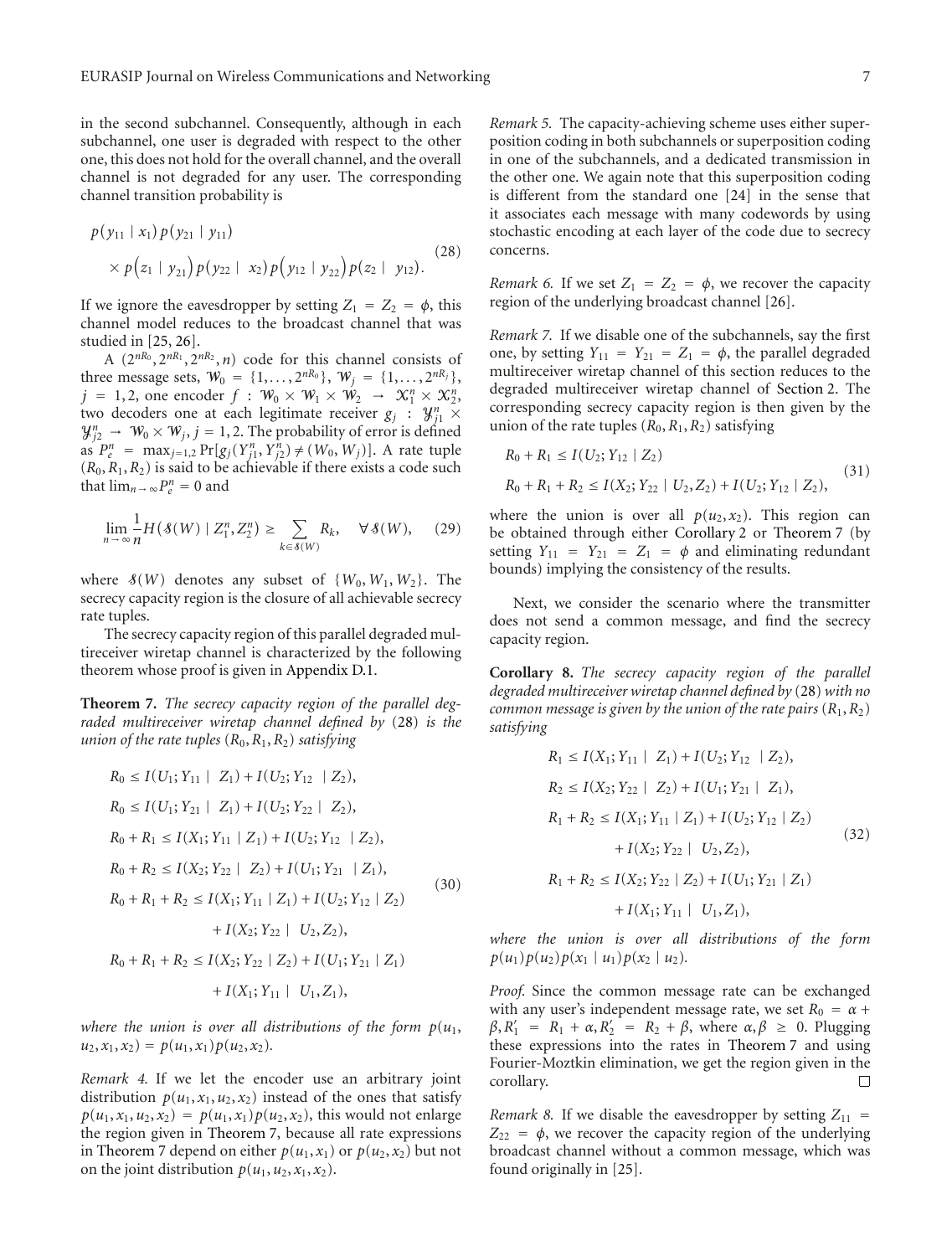At this point, one may ask whether the results of this section can be extended to arbitrary numbers of users and parallel subchannels. Once we have Theorem 7, the extension of the results to an arbitrary number of parallel subchannels is rather straightforward. Let us consider the parallel degraded multireceiver wiretap channel with *M* subchannels, and in each subchannel, we have either the following Markov chain:

$$
X_l \longrightarrow Y_{1l} \longrightarrow Y_{2l} \longrightarrow Z_l,\tag{33}
$$

or this Markov chain:

$$
X_l \longrightarrow Y_{2l} \longrightarrow Y_{1l} \longrightarrow Z_l \tag{34}
$$

for any  $l \in \{1, ..., M\}$ . We define the set of indices  $\delta_1$ (resp.,  $\delta_2$ ) as those where for every  $l \in \mathcal{S}_1$  (resp.,  $l \in \mathcal{S}_2$ ), the Markov chain in (33) (resp., in (34)) is satisfied. Then, using Theorem 7, we obtain the secrecy capacity region of the channel with two users and *M* subchannels as given in the following theorem which is proved in Appendix D.2.

**Theorem 9.** *The secrecy capacity region of the parallel degraded multireceiver wiretap channel with M subchannels, where each subchannel satisfies either* (33) *or* (34)*, is given by the union of the rate tuples*  $(R_0, R_1, R_2)$  *satisfying* 

$$
R_0 \leq \sum_{l=1}^{M} I(U_l; Y_{1l} | Z_l),
$$
  
\n
$$
R_0 \leq \sum_{l=1}^{M} I(U_l; Y_{2l} | Z_l),
$$
  
\n
$$
R_0 + R_1 \leq \sum_{l \in \delta_1} I(X_l; Y_{1l} | Z_l) + \sum_{l \in \delta_2} I(U_l; Y_{1l} | Z_l),
$$
  
\n
$$
R_0 + R_2 \leq \sum_{l \in \delta_2} I(X_l; Y_{2l} | Z_l) + \sum_{l \in \delta_1} I(U_l; Y_{2l} | Z_l),
$$
  
\n
$$
R_0 + R_1 + R_2 \leq \sum_{l \in \delta_1} I(X_l; Y_{1l} | Z_l) + \sum_{l \in \delta_2} I(U_l; Y_{1l} | Z_l)
$$
  
\n
$$
+ \sum_{l \in \delta_2} I(X_l; Y_{2l} | U_l, Z_l),
$$
  
\n
$$
R_0 + R_1 + R_2 \leq \sum_{l \in \delta_2} I(X_l; Y_{2l} | Z_l) + \sum_{l \in \delta_1} I(U_l; Y_{2l} | Z_l)
$$
  
\n
$$
+ \sum_{l \in \delta_2} I(X_l; Y_{2l} | Z_l) + \sum_{l \in \delta_1} I(U_l; Y_{2l} | Z_l)
$$
  
\n
$$
+ \sum_{l \in \delta_1} I(X_l; Y_{1l} | U_l, Z_l),
$$
  
\n
$$
I \in \delta_1
$$

*where the union is over all distributions of the form*  $\prod_{l=1}^{M} p(u_l, x_l)$ .

We are now left with the question whether these results can be generalized to an arbitrary number of users. If we consider the parallel degraded multireceiver wiretap channel with more than two subchannels and an arbitrary number of users, the secrecy capacity region for the scenario where each user receives a common message in addition to an independent message does not seem to be characterizable.

Our intuition comes from the fact that, as of now, the capacity region of the corresponding broadcast channel without secrecy constraints is unknown [27]. However, if we consider the scenario where each user receives only an independent message, that is, there is no common message, then the secrecy capacity region may be found, because the capacity region of the corresponding broadcast channel without secrecy constraints can be established [27], although there is no explicit expression for it in literature. We expect this particular generalization to be rather straightforward, and do not pursue it here.

# **5. Sum of Degraded Multireceiver Wiretap Channels**

We now consider a different multireceiver wiretap channel which can be viewed as a sum of two degraded multireceiver wiretap channels with two users and one eavesdropper. In this channel model, the transmitter has two nonintersecting input alphabets, that is,  $\mathcal{X}_1, \mathcal{X}_2$  with  $\mathcal{X}_1 \cap \mathcal{X}_2 = \emptyset$ , and each receiver has two nonintersecting alphabets, that is,  $\mathcal{Y}_{j1}, \mathcal{Y}_{j2}$ with  $\mathcal{Y}_{i1} \cap \mathcal{Y}_{i2} = \emptyset$  for the *j*th user,  $j = 1, 2$ , and  $\mathcal{Z}_1, \mathcal{Z}_2$ with  $\mathcal{Z}_1 \cap \mathcal{Z}_2 = \emptyset$  for the eavesdropper. The channel is again memoryless with transition probability

$$
p(y_1, y_2, z \mid x)
$$
\n
$$
= \begin{cases}\n p(y_{11} \mid x_1) p(y_{21} \mid y_{11}) p(z_1 \mid y_{21}) \\
 \text{if } (x, y_1, y_2, z) \in \mathcal{X}_1 \times \mathcal{Y}_{11} \times \mathcal{Y}_{21} \times \mathcal{Z}_1, \\
 p(y_{22} \mid x_2) p(y_{12} \mid y_{22}) p(z_2 \mid y_{12}) \\
 \text{if } (x, y_1, y_2, z) \in \mathcal{X}_2 \times \mathcal{Y}_{12} \times \mathcal{Y}_{22} \times \mathcal{Z}_2, \\
 0\n \text{otherwise,} \n\end{cases}
$$
\n(36)

where  $x \in \mathcal{X} = \mathcal{X}_1 \cup \mathcal{X}_2$ ,  $y_j \in \mathcal{Y}_j = \mathcal{Y}_{j1} \cup \mathcal{Y}_{j2}$ ,  $j =$ 1, 2 and  $z \in \mathcal{Z} = \mathcal{Z}_1 \cup \mathcal{Z}_2$ . Thus, if the transmitter chooses to use its first alphabet, that is,  $\mathcal{X}_1$ , the second user (resp. eavesdropper) receives a degraded version of user 1's (resp., user 2's) observation. However, if the transmitter uses its second alphabet, that is,  $\mathcal{X}_2$ , the first user (resp. eavesdropper) receives a degraded version of user 2's (resp. user 1's) observation. Consequently, the overall channel is not degraded from any user's perspective, however, it is degraded from eavesdropper's perspective.

A  $(2^{nR_0}, 2^{nR_1}, 2^{nR_2}, n)$  code for this channel consists of three message sets,  $W_0 = \{1, ..., 2^{nR_0}\}, W_j = \{1, ..., 2^{nR_j}\},$  $j = 1, 2$ , one encoder  $f : W_0 \times W_1 \times W_2 \rightarrow X^n$  and two decoders, one at each legitimate receiver,  $g_j : \mathcal{Y}_j^n \rightarrow$  $W_0 \times W_j$ ,  $j = 1, 2$ . The probability of error is defined as  $P_e^n =$  $\max_{j=1,2} Pr[g_j(Y_j^n) \neq (W_0, W_j)].$  A rate tuple  $(R_0, R_1, R_2)$  is said to be achievable if there exists a code with  $\lim_{n \to \infty} P_e^n = 0$ and

$$
\lim_{n \to \infty} \frac{1}{n} H(\mathcal{S}(W) \mid Z^n) \ge \sum_{j \in \mathcal{S}(W)} R_j, \quad \forall \mathcal{S}(W), \tag{37}
$$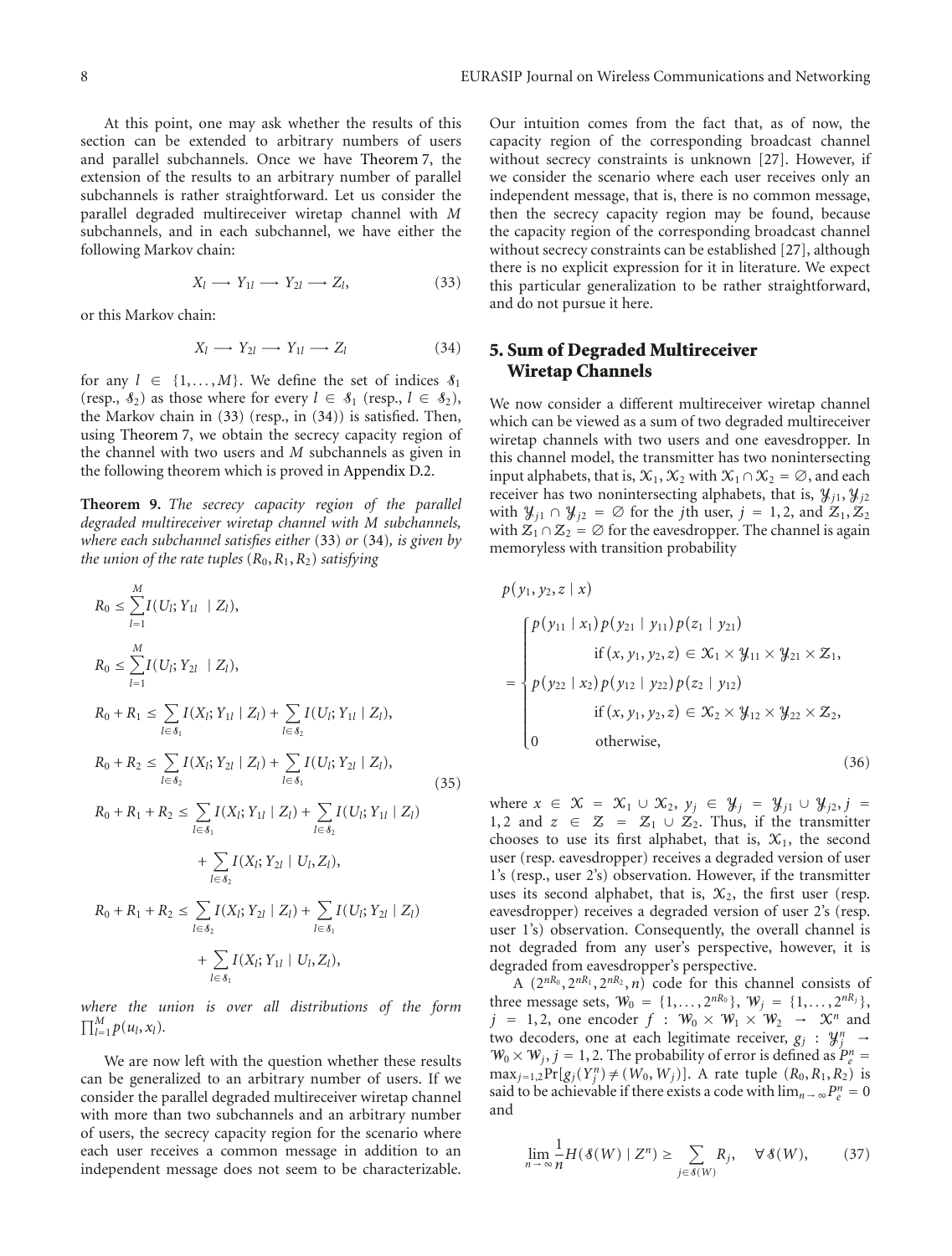where  $\mathcal{S}(W)$  denotes any subset of  $\{W_0, W_1, W_2\}$ . The secrecy capacity region is the closure of all achievable secrecy rate tuples.

The secrecy capacity region of this channel is given in the following theorem which is proved in Appendix E.

**Theorem 10.** *The secrecy capacity region of the sum of two degraded multireceiver wiretap channels is given by the union of the rate tuples*  $(R_0, R_1, R_2)$  *satisfying* 

$$
R_0 \le \alpha I(U_1; Y_{11} | Z_1) + \overline{\alpha} I(U_2; Y_{12} | Z_2),
$$
  
\n
$$
R_0 \le \alpha I(U_1; Y_{21} | Z_1) + \overline{\alpha} I(U_2; Y_{22} | Z_2),
$$
  
\n
$$
R_0 + R_1 \le \alpha I(X_1; Y_{11} | Z_1) + \overline{\alpha} I(U_2; Y_{12} | Z_2),
$$
  
\n
$$
R_0 + R_2 \le \alpha I(U_1; Y_{21} | Z_1) + \overline{\alpha} I(X_2; Y_{22} | Z_2),
$$
  
\n
$$
R_0 + R_1 + R_2 \le \alpha I(X_1; Y_{11} | Z_1) + \overline{\alpha} I(U_2; Y_{12} | Z_2)
$$
  
\n
$$
+ \overline{\alpha} I(X_2; Y_{22} | U_2, Z_2),
$$
  
\n
$$
R_0 + R_1 + R_2 \le \alpha I(U_1; Y_{21} | Z_1) + \alpha I(X_1; Y_{11} | U_1, Z_1)
$$
  
\n
$$
+ \overline{\alpha} I(X_2; Y_{22} | Z_2),
$$
  
\n(38)

*where the union is over all*  $\alpha \in [0,1]$  *and distributions of the form*  $p(u_1, u_2, x_1, x_2) = p(u_1, x_1)p(u_2, x_2)$ .

*Remark 9.* This channel model is similar to the parallel degraded multireceiver wiretap channel of the previous section in the sense that it can be viewed to consist of two parallel subchannels, however, now the transmitter cannot use both subchannels simultaneously. Instead, it should invoke a time-sharing approach between these two so-called parallel subchannels (*α* reflects this concern). Moreover, superposition coding scheme again achieves the boundary of the secrecy capacity region, however, it differs from the standard one [24] in the sense that it needs to be modified to incorporate secrecy constraints, that is, it needs to use stochastic encoding to associate each message with multiple codewords.

*Remark 10.* An interesting point about the secrecy capacity region is that if we drop the secrecy constraints by setting  $Z_1 = Z_2 = \phi$ , we are unable to recover the capacity region of the corresponding broadcast channel that was found in [26]. After setting  $Z_1 = Z_2 = \phi$ , we note that each expression in Theorem 10 and its counterpart describing the capacity region [26] differ by exactly  $h(α)$ . The reason for this is as follows. Here, *α* not only denotes the time-sharing variable but also carries an additional information, that is, the change of the channel that is in use is part of the information transmission. However, since the eavesdropper can also decode these messages, the term  $h(\alpha)$ , which is the amount of information that can be transmitted via changes of the channel in use, disappears in the secrecy capacity region.

#### **6. Conclusions**

In this paper, we studied secure broadcasting to many users in the presence of an eavesdropper. Characterizing the secrecy capacity region of this channel in its most

general form seems to be intractable for now, since the version of this problem without any secrecy constraints is the broadcast channel with an arbitrary number of receivers, whose capacity region is open. Consequently, we took the approach of considering special classes of channels. In particular, we considered degraded multireceiver wiretap channels, parallel multireceiver wiretap channels with a more noisy eavesdropper, parallel multireceiver wiretap channels with less noisiness orderings in each subchannel, and parallel degraded multireceiver wiretap channels. For each channel model, we obtained either partial characterization of the secrecy capacity region or the entire region.

#### **Appendices**

#### **A. Proof of Theorem 1**

First, we show achievability, then provide the converse.

*A.1. Achievability.* Fix the probability distribution as

$$
p(u_1)p(u_2 \mid u_1) \cdots p(u_{K-1} \mid u_{K-2})p(x \mid u_{K-1}). \quad (A.1)
$$

*Codebook Generation.*

- (i) Generate  $2^{n(R_0+R_1+\tilde{R}_1)}$  length-*n* sequences  $\mathbf{u}_1$  through  $p(\mathbf{u}_1) = \prod_{i=1}^n p(u_{1,i})$  and index them as  $\mathbf{u}_1(w_0, w_1)$  $\widetilde{w}_1$ ) where  $w_0 \in \{1, \ldots, 2^{nR_0}\}, w_1 \in \{1, \ldots, 2^{nR_1}\}$  and  $\widetilde{w}_1 \in \{1, \ldots, 2^{n\widetilde{R}_1}\}.$
- (ii) For each  $\mathbf{u}_{j-1}$ , where  $j = 2,..., K 1$ , generate  $2^{n(R_f+R_f)}$  length-*n* sequences  $\mathbf{u}_j$  through  $p(\mathbf{u}_j|\mathbf{u}_{j-1}) =$  $\prod_{i=1}^{n} p(u_{j,i} \mid u_{j-1,i})$  and index them as  $\mathbf{u}_j(w_0, w_1)$ *...*, *w*<sub>*j*</sub>,  $\tilde{w}_1$ , *...*,  $\tilde{w}_j$ ), where *w<sub>j</sub>* ∈ {1,*...*, 2<sup>*nR<sub>j</sub>*} and</sup>  $\widetilde{w}_i \in \{1, \ldots, 2^{n\widetilde{R}_j}\}.$
- (iii) Finally, for each  $\mathbf{u}_{K-1}$ , generate  $2^{n(R_K + \bar{R}_K)}$  length-*n* sequences **x** through  $p(\mathbf{x} \mid \mathbf{u}_{K-1}) = \prod_{i=1}^{n} p(x_i)$  $u_{K,i}$ ) and index them as  $\mathbf{x}(w_0, w_1, \dots, w_K, \widetilde{w}_1, \dots, \widetilde{w}_K)$ where  $w_K \in \{1, ..., 2^{nR_K}\}\$  and  $\widetilde{w}_K \in \{1, ..., 2^{nR_K}\}\$ .
- (iv) Furthermore, we set

$$
\ddot{R}_i = I(U_i; Z \mid U_{i-1}), \quad i = 1, ..., K,
$$
 (A.2)

where  $U_0 = \phi$  and  $U_K = X$ .

*Encoding.* Assume the messages to be transmitted are  $(w_0,$  $w_1, \ldots, w_K$ ). Then, the encoder randomly picks a set  $(\widetilde{w}_1, \ldots, w_K)$  $\ldots$ ,  $\widetilde{w}_K$ ) and sends  $\mathbf{x}(w_0, w_1, \ldots, w_K, \widetilde{w}_1, \ldots, \widetilde{w}_K)$ .

*Decoding.* It is straightforward to see that if the following conditions are satisfied:

$$
R_0 + R_1 + \widetilde{R}_1 \le I(U_1; Y_1),
$$
  
\n
$$
R_j + \widetilde{R}_j \le I(U_j; Y_j | U_{j-1}), \quad j = 2, ..., K - 1,
$$
  
\n
$$
R_K + \widetilde{R}_K \le I(X; Y_K | U_{K-1}),
$$
 (A.3)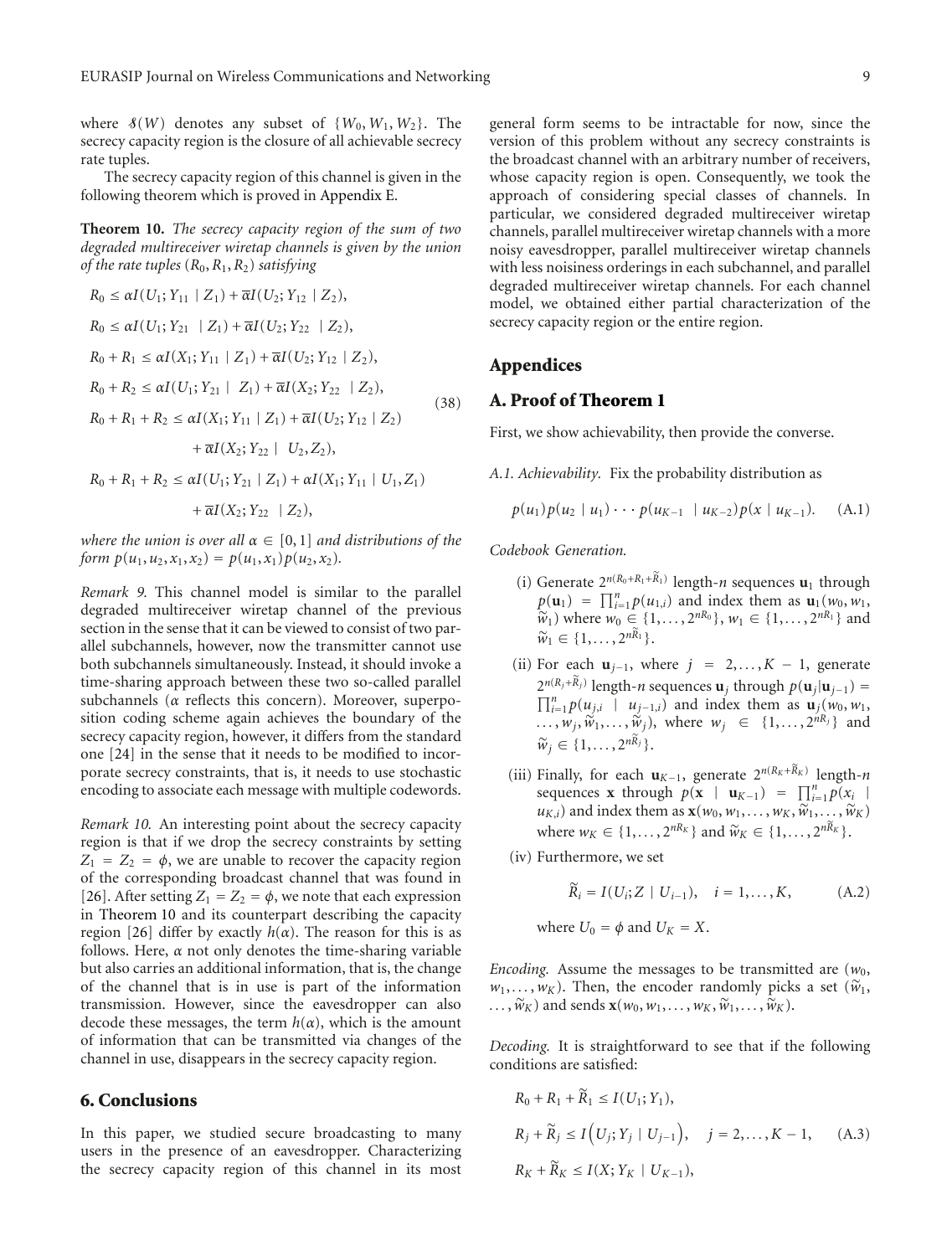then all users can decode both the common message and the independent message directed to itself with vanishingly small error probability. Moreover, since the channel is degraded, each user, say the *j*th one, can decode all of the independent messages intended for the users whose channels are degraded with respect to the *j*th user's channel. Thus, these degraded users' rates can be exploited to increase the *j*th user's rate which leads to the following achievable region:

$$
R_0 + \sum_{j=1}^{\ell} R_j + \sum_{j=1}^{\ell} \widetilde{R}_j \le \sum_{j=1}^{\ell} I(U_j; Y_j | U_{j-1}), \quad \ell = 1, ..., K,
$$
\n(A.4)

where  $U_0 = \phi$  and  $U_K = X$ . Moreover, after eliminating  ${\{\widetilde{R}_j\}}_{j=1}^K$ , (A.4) can be expressed as

$$
R_0 + \sum_{j=1}^{\ell} R_j \le \sum_{j=1}^{\ell} I(U_j; Y_j \mid U_{j-1}) - I(U_{\ell}; Z), \quad \ell = 1, ..., K,
$$
\n(A.5)

where we used the fact that

$$
\sum_{j=1}^{\ell} \widetilde{R}_j = \sum_{j=1}^{\ell} I(U_j; Z \mid U_{j-1}) = I(U_1, \dots, U_{\ell}; Z) = I(U_{\ell}; Z),
$$
\n(A.6)

where the second and the third equalities are due to the following Markov chain:

$$
U_1 \longrightarrow \cdots \longrightarrow U_{K-1} \longrightarrow X \longrightarrow Z. \tag{A.7}
$$

*Equivocation Calculation.* We now calculate the equivocation of the code described above. To that end, we first introduce the following lemma which states that a code satisfying the sum rate secrecy constraint fulfills all other secrecy constraints.

**Lemma 11.** *If the sum rate secrecy constraint is satisfied, that is,*

$$
\frac{1}{n}H(W_0, W_1, \dots, W_K \mid Z^n) \ge \sum_{j=0}^K R_j - \epsilon_n, \tag{A.8}
$$

*then all other secrecy constraints are satisfied as well, that is,*

$$
\frac{1}{n}H(\mathcal{S}(W) \mid Z^n) \ge \sum_{j \in \mathcal{S}(W)} R_j - \epsilon_n, \tag{A.9}
$$

*where*  $\mathcal{S}(W)$  *denotes any subset of*  $\{W_0, W_1, \ldots, W_K\}$ *.* 

*Proof.* The proof of this lemma is as follows.

$$
\frac{1}{n}H(\mathcal{S}(W) \mid Z^n)
$$
\n
$$
= \frac{1}{n}H(\mathcal{S}(W), \mathcal{S}^c(W) \mid Z^n) - \frac{1}{n}H(\mathcal{S}^c(W) \mid \mathcal{S}(W), Z^n)
$$
\n(A.10)

$$
\geq \sum_{j=0}^{K} R_j - \epsilon_n - \frac{1}{n} H(\mathcal{S}^c(W) \mid \mathcal{S}(W), Z^n) \tag{A.11}
$$

$$
= \sum_{j \in \mathcal{S}(W)} R_j - \epsilon_n + \sum_{j \in \mathcal{S}^c(W)} R_j - \frac{1}{n} H(\mathcal{S}^c(W) \mid \mathcal{S}(W), Z^n)
$$
\n(A.12)

$$
= \sum_{j \in \mathcal{S}(W)} R_j - \epsilon_n + \frac{1}{n} H(\mathcal{S}^c(W)) - \frac{1}{n} H(\mathcal{S}^c(W) \mid \mathcal{S}(W), Z^n)
$$
\n(A.13)

$$
\geq \sum_{j \in \mathcal{S}(W)} R_j - \epsilon_n, \tag{A.14}
$$

where (A.11) is due to the fact that we assumed that sum rate secrecy constraint (A.8) is satisfied and (A.13) follows from

$$
\sum_{j \in \mathcal{S}^c(W)} R_j = \frac{1}{n} H(\mathcal{S}^c(W)), \tag{A.15}
$$

which is a consequence of the fact that message sets are uniformly and independently distributed.  $\Box$ 

Hence, it is sufficient to check whether coding scheme presented satisfies the sum rate secrecy constraint.

$$
H(W_0, W_1, ..., W_K | Z^n)
$$
\n
$$
= H(W_0, W_1, ..., W_K, Z^n) - H(Z^n)
$$
\n
$$
= H(U_1^n, ..., U_{K-1}^n, X^n, W_0, W_1, ..., W_K, Z^n) - H(Z^n)
$$
\n
$$
- H(U_1^n, ..., U_{K-1}^n, X^n | W_0, W_1, ..., W_K, Z^n)
$$
\n
$$
= H(U_1^n, ..., U_{K-1}^n, X^n)
$$
\n(A.17)

+ 
$$
H(W_0, W_1, \ldots, W_K, Z^n \mid U_1^n, \ldots, U_{K-1}^n, X^n) - H(Z^n)
$$
  
-  $H(U_1^n, \ldots, U_{K-1}^n, X^n \mid W_0, W_1, \ldots, W_K, Z^n)$  (A.18)

$$
\geq H(U_1^n, \dots, U_{K-1}^n, X^n) - I(U_1^n, \dots, U_{K-1}^n, X^n; Z^n)
$$

$$
- H(U_1^n, \dots, U_{K-1}^n, X^n \mid W_0, W_1, \dots, W_K, Z^n),
$$
(A.19)

where each term will be treated separately. Since given  $U_k^n =$  $u_k^n$ ,  $U_{k+1}^n$  can take  $2^{n(R_{k+1} + \tilde{R}_{k+1})}$  values uniformly, the first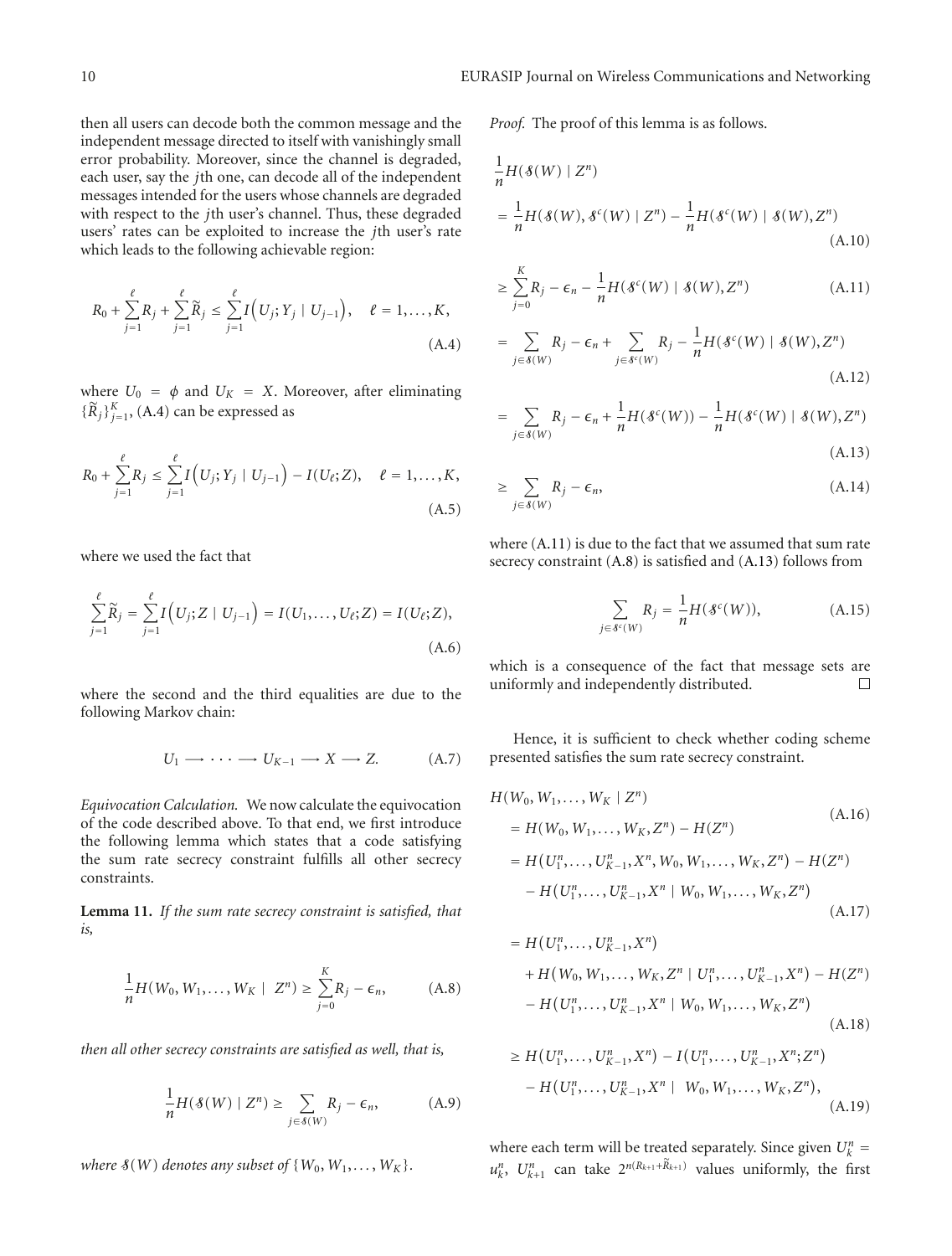term is

$$
H(U_1^n, \dots, U_{K-1}^n, X^n)
$$
  
=  $H(U_1^n) + \sum_{k=2}^{K-1} H\left(U_k^n \mid U_{k-1}^n\right) + H(X^n \mid U_{K-1}^n)$   
(A.20)

$$
= nR_0 + n \sum_{k=1}^{K} R_k + n \sum_{k=1}^{K} \widetilde{R}_k, \tag{A.21}
$$

where the first equality follows from the following Markov chain:

$$
U_1^n \longrightarrow U_2^n \longrightarrow \cdots \longrightarrow U_{K-1}^n \longrightarrow X^n. \tag{A.22}
$$

The second term in (A.19) is

$$
I(U_1^n, \dots, U_{K-1}^n, X^n; Z^n)
$$
  
=  $I(X^n; Z^n) + I(U_1^n, U_2^n, \dots, U_{K-1}^n; Z^n | X^n)$  (A.23)

$$
= I(X^n; Z^n) \tag{A.24}
$$

$$
\leq nI(X;Z) + \gamma_n,\tag{A.25}
$$

where (A.24) follows from the Markov chain in (A.22) and (A.25) can be shown by following the approach devised in [1]. We now bound the third term in (A.19). To that end, assume that the eavesdropper tries to decode  $(U_1^n, \ldots,$  $U_{K-1}^n, X^n)$  using the side information  $(W_0, W_1, \ldots, W_K)$ which is equivalent to decoding  $(W_1, \ldots, W_K)$ . Since  $R_j$ s are selected to ensure that the eavesdropper can decode them successively, see (A.2), then using Fano's lemma, we have

$$
H(U_1^n, \ldots, U_{K-1}^n, X^n \mid W_0, W_1, \ldots, W_K, Z^n) \le \epsilon_n. \quad (A.26)
$$

Thus, using (A.21), (A.25), and (A.26) in (A.19), we get

$$
H(W_0, W_1, \dots, W_K \mid Z^n)
$$
  
\n
$$
\geq n \sum_{j=0}^K R_j + n \sum_{j=1}^K \widetilde{R}_j - nI(X; Z) - \epsilon_n
$$
  
\n
$$
= n \sum_{j=0}^K R_j - \epsilon_n - \gamma_n, \qquad (A.28)
$$

where 
$$
(A.28)
$$
 follows from the following, see  $(A.2)$  and  $(A.6)$ ,

$$
\sum_{j=1}^{K} \widetilde{R}_j = I(X; Z). \tag{A.29}
$$

*A.2. Converse.* First let us define the following auxiliary random variables:

$$
U_{k,i} = W_0 W_1 \cdots W_k Y_{k+1}^{i-1} Z_{i+1}^n, \quad k = 1, \ldots, K-1, \quad (A.30)
$$

which satisfy the following Markov chain:

*j*=0

$$
U_{1,i} \longrightarrow U_{2,i} \longrightarrow \cdots \longrightarrow U_{K-1,i}
$$
  
\n
$$
\longrightarrow X_i \longrightarrow (Z_i, Y_{K,i}, \dots, Y_{1,i}).
$$
\n(A.31)

To provide a converse, we will show

$$
\frac{1}{n}H(W_0, W_1, \dots, W_\ell \mid Z^n) \le \sum_{k=1}^{\ell} I(U_k; Y_k \mid U_{k-1}) - I(U_\ell; Z),
$$
\n
$$
\ell = 1, \dots, K,
$$
\n(A.32)

where  $U_0 = \phi$ ,  $U_K = X$ . We show this in three steps. First, let us write down

$$
H(W_0, W_1, \dots, W_\ell \mid Z^n) = H(W_0, W_1 \mid Z^n)
$$
  
+ 
$$
\sum_{k=2}^{\ell} H(W_k \mid W_0, W_1, \dots, W_{k-1}, Z^n).
$$
 (A.33)

The first term on the right-hand side of (A.33) is bounded as follows:

$$
H(W_0, W_1 | Z^n)
$$
\n
$$
\leq I(W_0, W_1; Y_1^n) - I(W_0, W_1; Z^n) + \epsilon_n
$$
\n
$$
\leq \sum_{i=1}^n I(W_0, W_1; Y_{1,i} | Y_1^{i-1}, Z_{i+1}^n)
$$
\n
$$
- I(W_0, W_1; Z_i | Y_1^{i-1}, Z_{i+1}^n) + \epsilon_n
$$
\n
$$
\leq \sum_{i=1}^n I(W_0, W_1; Y_{1,i} | Y_1^{i-1}, Z_{i+1}^n)
$$
\n
$$
- I(W_0, W_1; Z_i | Y_1^{i-1}, Z_{i+1}^n)
$$
\n
$$
+ I(Y_1^{i-1}, Z_{i+1}^n; Y_{1,i}) - I(Y_1^{i-1}, Z_{i+1}^n; Z_i) + \epsilon_n
$$
\n
$$
= \sum_{i=1}^n I(W_0, W_1, Y_1^{i-1}, Z_{i+1}^n; Y_{1,i})
$$
\n
$$
- I(W_0, W_1, Y_1^{i-1}, Z_{i+1}^n; Z_i) + \epsilon_n
$$
\n
$$
\leq \sum_{i=1}^n I(W_0, W_1, Y_1^{i-1}, Z_{i+1}^n; Z_i)
$$
\n
$$
- I(W_0, W_1, Y_1^{i-1}, Z_{i+1}^n; Z_i)
$$
\n
$$
- I(W_0, W_1, Y_1^{i-1}, Z_{i+1}^n; Z_i)
$$
\n
$$
+ I(Y_2^{i-1}; Y_{1,i} | W_0, W_1, Y_1^{i-1}, Z_{i+1}^n) + \epsilon_n
$$
\n
$$
= \sum_{i=1}^n I(W_0, W_1, Y_1^{i-1}, Z_{i+1}^n, Y_2^{i-1}; Y_{1,i})
$$
\n
$$
- I(W_0, W_1, Y_1^{i-1}, Z_{i+1}^n, Y_2^{i-1}; Y_{1,i})
$$
\n
$$
- I(W_0, W_1, Y_1^{i-1}, Z_{i+1}^n, Y_2^{i-1}; Y_{1,i})
$$
\n
$$
+ (X_0, W_1, Y_
$$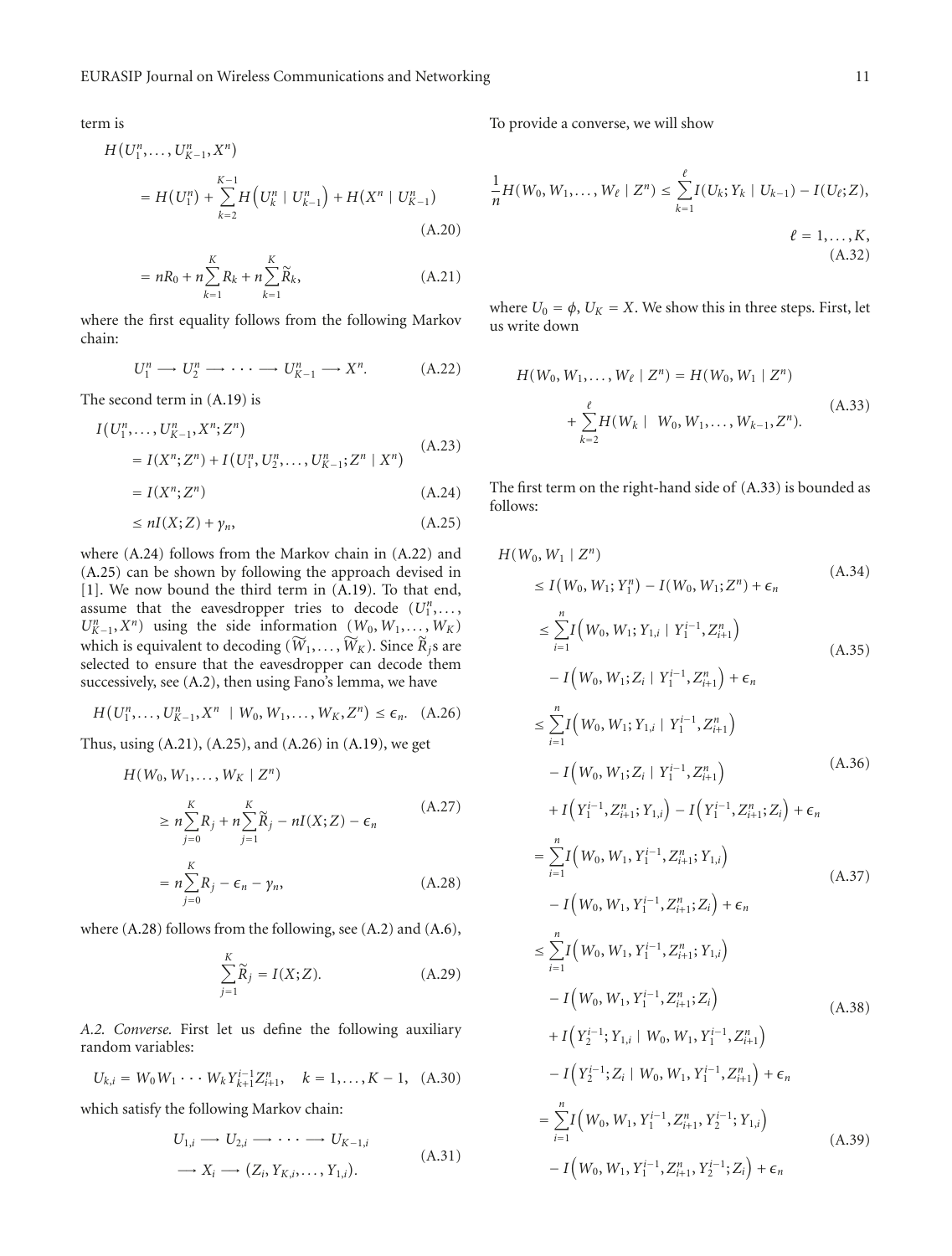$$
= \sum_{i=1}^{n} I(W_0, W_1, Z_{i+1}^n, Y_2^{i-1}; Y_{1,i})
$$
\n(A.40)

$$
- I(W_0, W_1, Z_{i+1}^n, Y_2^{i-1}; Z_i)
$$
  
+ 
$$
I(Y_1^{i-1}; Y_{1,i} | W_0, W_1, Z_{i+1}^n, Y_2^{i-1})
$$

$$
-I(Y_1^{i-1}; Z_i \mid W_0, W_1, Z_{i+1}^n, Y_2^{i-1}) + \epsilon_n
$$
\n(A.41)

$$
= \sum_{i=1}^{n} I(W_0, W_1, Z_{i+1}^n, Y_2^{i-1}; Y_{1,i})
$$
  
-  $I(W_0, W_1, Z_{i+1}^n, Y_2^{i-1}; Z_i) + \epsilon_n$  (A.42)

$$
= \sum_{i=1}^{n} I(U_{1,i}; Y_{1,i}) - I(U_{1,i}; Z_i) + \epsilon_n,
$$
\n(A.43)

where (A.34) follows from Fano's lemma, (A.35) is obtained using Csiszar-Korner identity (see [2, Lemma 7]), and (A.36) is due to the fact that

$$
I(Y_1^{i-1}, Z_{i+1}^n; Y_{1,i}) - I(Y_1^{i-1}, Z_{i+1}^n; Z_i) > 0,
$$
 (A.44)

which follows from the fact that each user's channel is less noisy with respect to the eavesdropper. Similarly, (A.38) follows from the fact that

$$
I(Y_2^{i-1}; Y_{1,i} | W_0, W_1, Y_1^{i-1}, Z_{i+1}^n)
$$
  
-  $I(Y_2^{i-1}; Z_i | W_0, W_1, Y_1^{i-1}, Z_{i+1}^n) > 0,$  (A.45)

which is a consequence of the fact that each user's channel is less noisy with respect to the eavesdropper's channel. Finally, (A.42) is due to the following Markov chain:

$$
Y_1^{i-1} \longrightarrow Y_2^{i-1} \longrightarrow (W_0, W_1, Z_{i+1}^n, Y_{1,i}, Z_i), \quad (A.46)
$$

which is a consequence of the fact that the legitimate receivers exhibit a degradation order.

We now bound the terms of the summation in (A.33) for  $2 \le k \le K - 1$ . Let us use the shorthand notation,  $W_{k-1} =$  $(W_0, W_1, \ldots, W_{k-1})$ , then

$$
H(W_k | \widetilde{W}_{k-1}, Z^n)
$$
\n
$$
\leq I(W_k; Y_k^n | \widetilde{W}_{k-1}) - I(W_k; Z^n | \widetilde{W}_{k-1}) + \epsilon_n
$$
\n
$$
\leq \sum_{i=1}^n I(W_k; Y_{k,i} | \widetilde{W}_{k-1}, Y_k^{i-1}, Z_{i+1}^n)
$$
\n
$$
- I(W_k; Z_i | \widetilde{W}_{k-1}, Y_k^{i-1}, Z_{i+1}^n) + \epsilon_n
$$
\n(A.48)

$$
\leq \sum_{i=1}^{n} I(W_k; Y_{k,i} | \widetilde{W}_{k-1}, Y_k^{i-1}, Z_{i+1}^n)
$$
  
\n
$$
- I(W_k; Z_i | \widetilde{W}_{k-1}, Y_k^{i-1}, Z_{i+1}^n)
$$
  
\n
$$
+ I(Y_{k+1}^{i-1}; Y_{k,i} | \widetilde{W}_{k-1}, Y_k^{i-1}, Z_{i+1}^n, W_k)
$$
  
\n
$$
- I(Y_{k+1}^{i-1}; Z_i | \widetilde{W}_{k-1}, Y_k^{i-1}, Z_{i+1}^n, W_k) + \epsilon_n
$$
  
\n
$$
= \sum_{i=1}^{n} I(W_k, Y_{k+1}^{i-1}; Y_{k,i} | \widetilde{W}_{k-1}, Y_k^{i-1}, Z_{i+1}^n)
$$
  
\n
$$
- I(W_k, Y_{k+1}^{i-1}; Z_i | \widetilde{W}_{k-1}, Y_k^{i-1}, Z_{i+1}^n) + \epsilon_n
$$
  
\n
$$
= \sum_{i=1}^{n} I(U_{k,i}; Y_{k,i} | U_{k-1,i})
$$
  
\n
$$
- I(U_{k,i}; Z_i | U_{k-1,i}) + \epsilon_n
$$
  
\n(A.51)

where (A.47) follows from Fano's lemma, (A.48) is obtained through Csiszar-Korner identity, and (A.49) is a consequence of the fact that

$$
I\left(Y_{k+1}^{i-1}; Y_{k,i} \mid \widetilde{W}_{k-1}, Y_k^{i-1}, Z_{i+1}^n, W_k\right) - I\left(Y_{k+1}^{i-1}; Z_i \mid \widetilde{W}_{k-1}, Y_k^{i-1}, Z_{i+1}^n, W_k\right) > 0,
$$
\n(A.52)

which follows from the fact that each user's channel is less noisy with respect to the eavesdropper's channel. Finally, we bound the following term where we again use the shorthand notation  $W_{K-1} = (W_0, W_1, \ldots, W_{K-1}),$ 

$$
H\left(W_K \mid \widetilde{W}_{K-1}, Z^n\right)
$$
  
\n
$$
\leq I\left(W_K; Y_K^n \mid \widetilde{W}_{K-1}\right) - I\left(W_K; Z^n \mid \widetilde{W}_{K-1}\right) + \epsilon_n
$$
\n(A.53)

$$
\leq \sum_{i=1}^{n} I\left(W_K; Y_{K,i} \mid \widetilde{W}_{K-1}, Y_K^{i-1}, Z_{i+1}^n\right)
$$
\n
$$
- I\left(W_K; Z_i \mid \widetilde{W}_{K-1}, Y_K^{i-1}, Z_{i+1}^n\right) + \epsilon_n
$$
\n
$$
\leq \sum_{i=1}^{n} I\left(W_K; Y_{K,i} \mid \widetilde{W}_{K-1}, Y_K^{i-1}, Z_{i+1}^n\right)
$$
\n
$$
- I\left(W_K; Z_i \mid \widetilde{W}_{K-1}, Y_K^{i-1}, Z_{i+1}^n\right)
$$
\n
$$
+ I\left(X_i; Y_{K,i} \mid \widetilde{W}_{K-1}, Y_K^{i-1}, Z_{i+1}^n, W_K\right)
$$
\n
$$
- I\left(X_i; Z_i \mid \widetilde{W}_{K-1}, Y_K^{i-1}, Z_{i+1}^n, W_K\right) + \epsilon_n
$$
\n
$$
= \sum_{i=1}^{n} I\left(W_K, X_i; Y_{K,i} \mid \widetilde{W}_{K-1}, Y_K^{i-1}, Z_{i+1}^n\right)
$$
\n
$$
\left(A.56\right)
$$
\n
$$
- I\left(W_K, X_i; Z_i \mid \widetilde{W}_{K-1}, Y_K^{i-1}, Z_{i+1}^n\right) + \epsilon_n
$$
\n(A.56)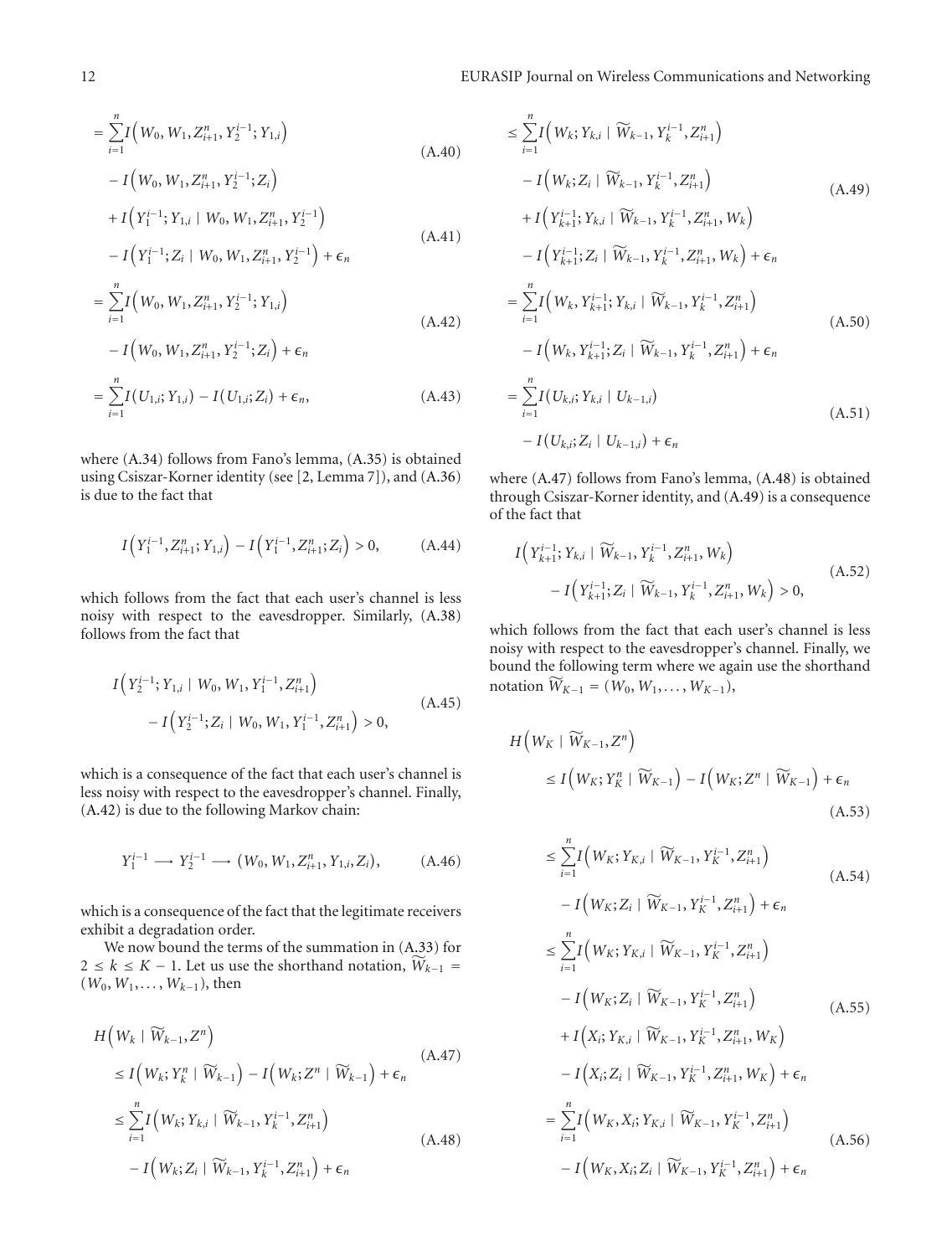$$
= \sum_{i=1}^{n} I(X_i; Y_{K,i} | \widetilde{W}_{K-1}, Y_K^{i-1}, Z_{i+1}^n)
$$
  
+  $I(W_K; Y_{K,i} | \widetilde{W}_{K-1}, Y_K^{i-1}, Z_{i+1}^n, X_i)$   
-  $I(X_i; Z_i | \widetilde{W}_{K-1}, Y_K^{i-1}, Z_{i+1}^n)$   
-  $I(W_K; Z_i | \widetilde{W}_{K-1}, Y_K^{i-1}, Z_{i+1}^n, X_i) + \epsilon_n$   
=  $\sum_{i=1}^{n} I(X_i; Y_{K,i} | \widetilde{W}_{K-1}, Y_K^{i-1}, Z_{i+1}^n)$   
-  $I(X_i; Z_i | \widetilde{W}_{K-1}, Y_K^{i-1}, Z_{i+1}^n) + \epsilon_n$   
=  $\sum_{i=1}^{n} I(X_i; Y_{K,i} | U_{K-1,i})$   
-  $I(X_i; Z_i | U_{K-1,i}) + \epsilon_n$ , (A.59)

where (A.53) follows from Fano's lemma, (A.54) is obtained by using Csiszar-Korner identity, and (A.55) follows from the fact that

$$
I(X_i; Y_{K,i} | \widetilde{W}_{K-1}, Y_K^{i-1}, Z_{i+1}^n, W_K)
$$
  
-  $I(X_i; Z_i | \widetilde{W}_{K-1}, Y_K^{i-1}, Z_{i+1}^n, W_K) > 0,$  (A.60)

which is due to the fact that each user's channel is less noisy with respect to the eavesdropper and (A.58) is due to the Markov chain:

$$
(Y_{K,i}, Z_i) \longrightarrow X_i \longrightarrow (W_0, W_1, \dots, W_K, Y_K^{i-1}, Z_{i+1}^n), (A.61)
$$

which follows from the fact that the channel is memoryless. Finally, plugging (A.43), (A.51), and (A.59) into (A.33), we get

$$
H(W_0, W_1, \dots, W_{\ell} \mid Z^n) \le n \sum_{k=1}^{\ell} I(U_k; Y_k \mid U_{k-1}) - nI(U_{\ell}; Z), \ell = 1, \dots, K,
$$
\n(A.62)

where  $U_0 = \phi$  and  $U_K = X$ , and this concludes the converse.

## **B. Proof of Theorem 3**

Achievability of these rates follows from [8, Proposition 2]. We provide the converse. First let us define the following random variables:

$$
Z^{n} = (Z_{1}^{n}, \dots, Z_{M}^{n}),
$$
  
\n
$$
Y_{k}^{n} = (Y_{k1}^{n}, \dots, Y_{kM}^{n}),
$$
  
\n
$$
Z_{i+1}^{n} = (Z_{1,i+1}^{n}, \dots, Z_{M,i+1}^{n}),
$$
  
\n
$$
Y_{k}^{i-1} = (Y_{k1}^{i-1} \dots, Y_{kM}^{i-1}),
$$
  
\n
$$
Y_{k}(i) = (Y_{k1}(i), \dots, Y_{kM}(i)),
$$
  
\n
$$
Z(i) = (Z_{1}(i), \dots, Z_{M}(i)),
$$
  
\n(B.1)

where  $Y_{kl}^{i-1} = (Y_{kl}(1), \ldots, Y_{kl}(i-1)), Z_{l,i+1}^{n} = (Z_l(i+1), \ldots, Y_{l,i+1})$ *Zl*(*n*)). Start with the definition

$$
H(W_0 | Z^n) = H(W_0) - I(W_0; Z^n)
$$
 (B.2)

$$
\leq I(W_0; Y_k^n) - I(W_0; Z^n) + \epsilon_n \tag{B.3}
$$

$$
= \sum_{i=1}^{n} I\left(W_{0}; Y_{k}(i) | Y_{k}^{i-1}\right)
$$
\n(B.4)  
\n
$$
- I(W_{0}; Z(i) | Z_{i+1}^{n}) + \epsilon_{n}
$$
\n
$$
= \sum_{i=1}^{n} I\left(W_{0}, Z_{i+1}^{n}; Y_{k}(i) | Y_{k}^{i-1}\right)
$$
\n
$$
- I\left(Z_{i+1}^{n}; Y_{k}(i) | Y_{k}^{i-1}, W_{0}\right)
$$
\n(B.5)  
\n
$$
- I\left(W_{0}, Y_{k}^{i-1}; Z(i) | Z_{i+1}^{n}\right)
$$
\n
$$
+ I\left(Y_{k}^{i-1}; Z(i) | Z_{i+1}^{n}, W_{0}\right) + \epsilon_{n}
$$
\n
$$
= \sum_{i=1}^{n} I\left(W_{0}, Z_{i+1}^{n}; Y_{k}(i) | Y_{k}^{i-1}\right)
$$
\n(B.6)  
\n
$$
- I\left(W_{0}, Y_{k}^{i-1}; Z(i) | Z_{i+1}^{n}\right) + \epsilon_{n}
$$
\n
$$
= \sum_{i=1}^{n} I\left(W_{0}; Y_{k}(i) | Y_{k}^{i-1}\right)
$$
\n
$$
+ I\left(Z_{i+1}^{n}; Y_{k}(i) | Y_{k}^{i-1}\right)
$$
\n
$$
- I\left(W_{0}; Z(i) | Z_{i+1}^{n}, Y_{k}^{i-1}\right)
$$
\n
$$
- I\left(Y_{k}^{i-1}; Z(i) | Z_{i+1}^{n}\right) + \epsilon_{n}
$$
\n
$$
= \sum_{i=1}^{n} I\left(W_{0}; Y_{k}(i) | Y_{k}^{i-1}, Z_{i+1}^{n}\right)
$$
\n(B.8)  
\n
$$
- I\left(W_{0}; Z(i) | Z_{i+1}^{n}, Y_{k}^{i-1}\right)
$$

where (B.6) and (B.8) are due the following identities:

$$
\sum_{i=1}^{n} I\Big(Z_{i+1}^{n}; Y_{k}(i) \mid Y_{k}^{i-1}, W_{0}\Big) = \sum_{i=1}^{n} I\Big(Y_{k}^{i-1}; Z(i) \mid Z_{i+1}^{n}, W_{0}\Big),
$$
\n
$$
\sum_{i=1}^{n} I\Big(Z_{i+1}^{n}; Y_{k}(i) \mid Y_{k}^{i-1}\Big) = \sum_{i=1}^{n} I\Big(Y_{k}^{i-1}; Z(i) \mid Z_{i+1}^{n}\Big),
$$
\n(B.9)

respectively, which are due to [2, Lemma 7]. Now, we will bound each summand in (B.8) separately. First, define the following variables:

$$
U_{k,i} = (Z_{i+1}^n, Y_k^{i-1}),
$$
  
\n
$$
\widetilde{Y}_k^{l-1}(i) = (Y_{k1}(i), \dots, Y_{k(l-1)}(i)),
$$
\n
$$
\widetilde{Z}_{l+1}^M(i) = (Z_{l+1}(i), \dots, Z_M(i)).
$$
\n(B.10)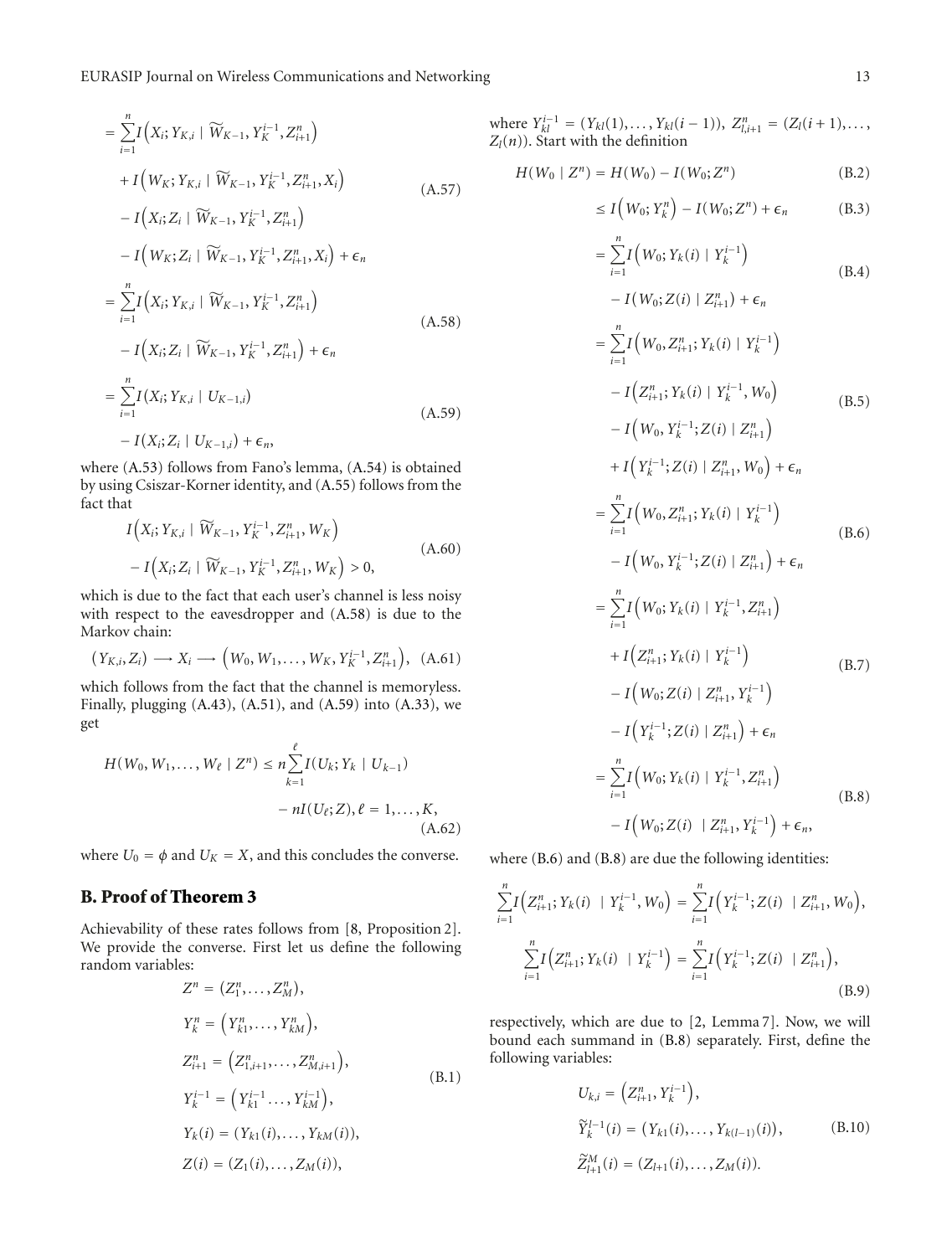Hence, the summand in (B.8) can be written as follows:

$$
I\left(W_0; Y_k(i) \mid Y_k^{i-1}, Z_{i+1}^n\right) - I\left(W_0; Z(i) \mid Z_{i+1}^n, Y_k^{i-1}\right) \tag{B.11}
$$

$$
= I(W_0; Y_k(i) | U_{k,i}) - I(W_0; Z(i) | U_{k,i})
$$
\n
$$
= I(W_0; Y_{k1}(i), \dots, Y_{kM}(i) | U_{k,i})
$$
\n
$$
- I(W_0; Z_1(i), \dots, Z_M(i) | U_{k,i})
$$
\n(B.13)

$$
= \sum_{l=1}^{M} I(W_0; Y_{kl}(i) | U_{k,i}, \widetilde{Y}_k^{l-1}(i))
$$
\n(B.14)

$$
- I(W_0; Z_l(i) | U_{k,i}, \tilde{Z}_{l+1}^M(i))
$$
  
\n
$$
= \sum_{l=1}^M I(W_0, \tilde{Z}_{l+1}^M(i); Y_{kl}(i) | U_{k,i}, \tilde{Y}_k^{l-1}(i))
$$
  
\n
$$
- I(\tilde{Z}_{l+1}^M(i); Y_{kl}(i) | U_{k,i}, \tilde{Y}_k^{l-1}(i), W_0)
$$
  
\n
$$
- I(W_0, \tilde{Y}_k^{l-1}(i); Z_l(i) | U_{k,i}, \tilde{Z}_{l+1}^M(i))
$$
  
\n
$$
+ I(\tilde{Y}_k^{l-1}(i); Z_l(i) | U_{k,i}, \tilde{Z}_{l+1}^M(i), W_0)
$$
  
\n
$$
= \sum_{l=1}^M I(W_0, \tilde{Z}_{l+1}^M(i); Y_{kl}(i) | U_{k,i}, \tilde{Y}_k^{l-1}(i))
$$
  
\n(B.16)

$$
- I(W_0, \widetilde{Y}_k^{l-1}(i); Z_l(i) | U_{k,i}, \widetilde{Z}_{l+1}^M(i))
$$
\n
$$
= \sum_{l=1}^M I(\widetilde{Z}_{l+1}^M(i); Y_{kl}(i) | U_{k,i}, \widetilde{Y}_k^{l-1}(i))
$$
\n
$$
+ I(W_0; Y_{kl}(i) | U_{k,i}, \widetilde{Y}_k^{l-1}(i), \widetilde{Z}_{l+1}^M(i))
$$
\n
$$
- I(\widetilde{Y}_k^{l-1}(i); Z_l(i) | U_{k,i}, \widetilde{Z}_{l+1}^M(i))
$$
\n
$$
- I(W_0; Z_l(i) | U_{k,i}, \widetilde{Z}_{l+1}^M(i), \widetilde{Y}_k^{l-1}(i))
$$
\n
$$
= \sum_{l=1}^M I(W_0; Y_{kl}(i) | U_{k,i}, \widetilde{Y}_k^{l-1}(i), \widetilde{Z}_{l+1}^M(i))
$$
\n
$$
- I(W_0; Z_l(i) | U_{k,i}, \widetilde{Z}_{l+1}^M(i), \widetilde{Y}_k^{l-1}(i)),
$$
\n(B.18)

where (B.16) and (B.18) follow from the following identities:

$$
\sum_{l=1}^{M} I\Big(\widetilde{Z}_{l+1}^{M}(i); Y_{kl}(i) \mid U_{k,i}, \widetilde{Y}_{k}^{l-1}(i), W_{0}\Big) \n= \sum_{l=1}^{M} I\Big(\widetilde{Y}_{k}^{l-1}(i); Z_{l}(i) \mid U_{k,i}, \widetilde{Z}_{l+1}^{M}(i), W_{0}\Big) \n\sum_{l=1}^{M} I\Big(\widetilde{Z}_{l+1}^{M}(i); Y_{kl}(i) \mid U_{k,i}, \widetilde{Y}_{k}^{l-1}(i)\Big) \n= \sum_{l=1}^{M} I\Big(\widetilde{Y}_{k}^{l-1}(i); Z_{l}(i) \mid U_{k,i}, \widetilde{Z}_{l+1}^{M}(i)\Big),
$$
\n(B.19)

respectively, which are again due to [2, Lemma 7]. Now, define the set of subchannels, say S(*k*), in which the *k*th user is less noisy with respect to the eavesdropper. Thus, the summands in (B.18) for  $l \notin \mathcal{S}(k)$  are negative and by dropping them, we can bound (B.18) as follows:

$$
I\Big(W_0; Y_k(i) | Y_k^{i-1}, Z_{i+1}^n\Big) - I\Big(W_0; Z(i) | Z_{i+1}^n, Y_k^{i-1}\Big)
$$
  
\n
$$
\leq \sum_{l \in \mathcal{S}(k)} I\Big(W_0; Y_{kl}(i) | U_{k,i}, \widetilde{Y}_k^{l-1}(i), \widetilde{Z}_{l+1}^M(i)\Big) \qquad (B.20)
$$
  
\n
$$
- I\Big(W_0; Z_l(i) | U_{k,i}, \widetilde{Z}_{l+1}^M(i), \widetilde{Y}_k^{l-1}(i)\Big).
$$

Moreover, for  $l \in \mathcal{S}(k)$ , we have

$$
I(U_{k,i}, \widetilde{Y}_{k}^{l-1}(i), \widetilde{Z}_{l+1}^{M}(i); Y_{kl}(i))
$$
\n
$$
- I(U_{k,i}, \widetilde{Y}_{k}^{l-1}(i), \widetilde{Z}_{l+1}^{M}(i); Z_{l}(i)) \ge 0
$$
\n
$$
I(X_{l}(i); Y_{kl}(i) | U_{k,i}, \widetilde{Y}_{k}^{l-1}(i), \widetilde{Z}_{l+1}^{M}(i), W_{0})
$$
\n
$$
- I(X_{l}(i); Z_{l}(i) | U_{k,i}, \widetilde{Z}_{l+1}^{M}(i), \widetilde{Y}_{k}^{l-1}(i), W_{0}) \ge 0,
$$
\n(B.22)

where both are due to the fact that for  $l \in \mathcal{S}(k)$ , in this subchannel the *k*th user is less noisy with respect to the eavesdropper. Therefore, adding (B.21) and (B.22) to each summand in (B.20), we get the following bound:

$$
I\Big(W_0; Y_k(i) | Y_k^{i-1}, Z_{i+1}^n\Big) - I\Big(W_0; Z(i) | Z_{i+1}^n, Y_k^{i-1}\Big) \leq \sum_{l \in \mathcal{S}(k)} I\Big(X_l(i), W_0, U_{k,i}, \widetilde{Y}_k^{l-1}(i), \widetilde{Z}_{l+1}^M(i); Y_{kl}(i)\Big) - I\Big(X_l(i), W_0, U_{k,i}, \widetilde{Y}_k^{l-1}(i), \widetilde{Z}_{l+1}^M(i); Z_l(i)\Big)
$$
(B.23)

$$
= \sum_{l \in \mathcal{S}(k)} I(X_l(i); Y_{kl}(i)) - I(X_l(i); Z_l(i)), \tag{B.24}
$$

where an equality follows from the following Markov chain:

$$
\left(W_0, U_{k,i}, \widetilde{Y}_k^{l-1}(i), \widetilde{Z}_{l+1}^M(i)\right) \longrightarrow X_l(i) \longrightarrow (Y_{kl}(i), Z_l(i)),
$$
\n(B.25)

which is a consequence of the facts that channel is memoryless and subchannels are independent. Finally, using (B.24) in (B.8), we get

$$
H(W_0 | Z^n) \leq \sum_{i=1}^n \sum_{l \in \mathcal{S}(k)} I(X_l(i); Y_{kl}(i)) - I(X_l(i); Z_l(i)) + \epsilon_n
$$
  

$$
\leq n \sum_{l \in \mathcal{S}(k)} I(X_l; Y_{kl}) - I(X_l; Z_l) + \epsilon_n
$$
  

$$
= n \sum_{l=1}^M [I(X_l; Y_{kl}) - I(X_l; Z_l)]^+ + \epsilon_n,
$$
(B.26)

which completes the proof.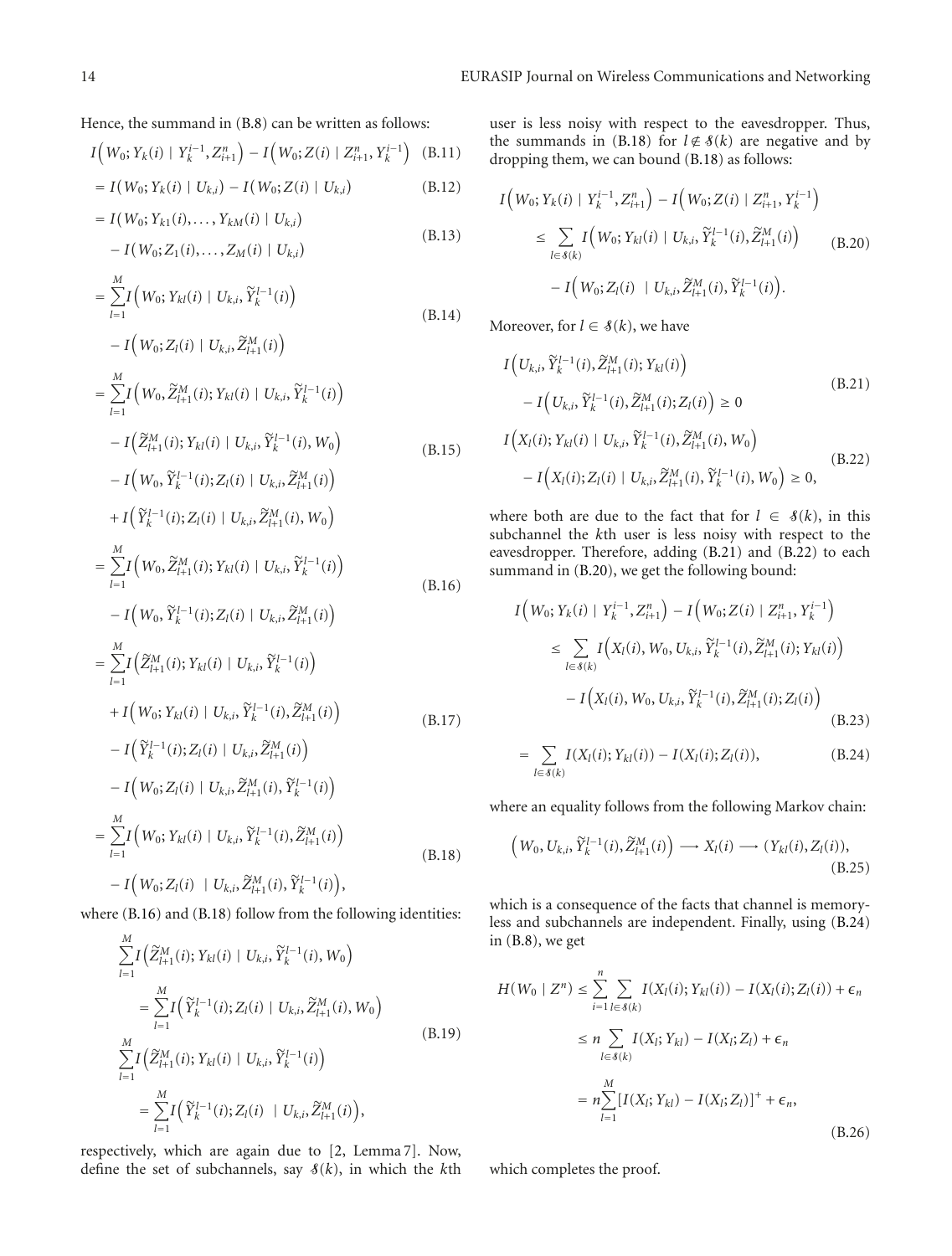## **C. Proof of Theorem 5**

Achievability of Theorem 5 is a consequence of the achievability result for wiretap channels in [2]. We provide the converse proof here. We first define the function  $\rho(l)$  which denotes the index of the strongest user in the *l*th subchannel in the sense that

$$
I(U; Y_{kl}) \le I\left(U; Y_{\rho(l)l}\right) \tag{C.1}
$$

for all  $U \to X_l \to (Y_{1l}, \ldots, Y_{Kl}, Z_l)$  and any  $k \in \{1, \ldots, K\}.$ Moreover, we define the following shorthand notations:

$$
\widetilde{Y}_{l}^{n} = Y_{\rho(l)}^{n}, \quad l = 1, ..., M,
$$
\n
$$
\widetilde{Y}^{n} = (\widetilde{Y}_{1}^{n}, ..., \widetilde{Y}_{M}^{n}),
$$
\n
$$
Y_{k}^{n} = (Y_{k1}^{n}, ..., Y_{kM}^{n}), \quad k = 1, ..., K,
$$
\n
$$
Z^{n} = (Z_{1}^{n}, ..., Z_{M}^{n}),
$$
\n
$$
Y_{k}^{i-1} = (Y_{k1}^{i-1}, ..., Y_{kM}^{i-1}), \quad k = 1, ..., K,
$$
\n
$$
Z^{i-1} = (Z_{1}^{i-1}, ..., Z_{M}^{i-1}),
$$
\n
$$
\widetilde{Y}_{i+1}^{n} = (\widetilde{Y}_{1,i+1}^{n}, ..., \widetilde{Y}_{M,i+1}^{n}),
$$
\n
$$
Y_{k}^{l-1}(i) = (Y_{k1}(i), ..., Y_{k,l-1}(i)), \quad l = 1, ..., M,
$$
\n
$$
\widetilde{Y}_{l+1}^{M}(i) = (\widetilde{Y}_{l+1}(i), ..., \widetilde{Y}_{M}(i)), \quad l = 1, ..., M.
$$

We first introduce the following lemma.

**Lemma 12.** *For the parallel multireceiver wiretap channel with less noisiness order, one has*

$$
I\left(W_k; Y_k^n\right) \le I\left(W_k; \widetilde{Y}^n\right), \quad k = 1, \dots, K. \tag{C.3}
$$

*Proof.* Consecutive uses of Csiszar-Korner identity [2], as in Appendix B, yield

$$
I(W_k; Y_k^n) - I(W_k; \widetilde{Y}^n)
$$
  
= 
$$
\sum_{i=1}^n \sum_{l=1}^M \Big[ I(W_k; Y_{kl}(i) | Y_k^{i-1}, \widetilde{Y}_{i+1}^n, Y_k^{l-1}(i), \widetilde{Y}_{l+1}^M(i)) - I(W_k; \widetilde{Y}_l(i) | Y_k^{i-1}, \widetilde{Y}_{i+1}^n, Y_k^{l-1}(i), \widetilde{Y}_{l+1}^M(i)) \Big],
$$
  
(C.4)

where each of the summand is negative, that is, we have

$$
I\left(W_k; Y_{kl}(i) | Y_k^{i-1}, \widetilde{Y}_{i+1}^n, Y_k^{l-1}(i), \widetilde{Y}_{l+1}^M(i)\right) - I\left(W_k; \widetilde{Y}_l(i) | Y_k^{i-1}, \widetilde{Y}_{i+1}^n, Y_k^{l-1}(i), \widetilde{Y}_{l+1}^M(i)\right) \le 0
$$
 (C.5)

because  $\widetilde{Y}_l(i)$  is the observation of the strongest user in the *l*th subchannel, that is, its channel is less noisy with respect to all other users in the *l*th subchannel. This concludes the proof of the lemma.  $\Box$  This lemma implies that

$$
H\Big(W_k \mid \widetilde{Y}^n\Big) \le H\Big(W_k \mid Y_k^n\Big) \le \epsilon_n, \tag{C.6}
$$

where the second inequality is due to Fano's lemma. Using  $(C.6)$ , we get

$$
H\left(W_1,\ldots,W_K\mid \widetilde{Y}^n\right)\leq \sum_{k=1}^K H\left(W_k\mid \widetilde{Y}^n\right)\leq K\epsilon_n,\quad (C.7)
$$

where the first inequality follows from the fact that conditioning cannot increase entropy.

We now start the converse proof:

$$
H(W_1, ..., W_K | Z^n)
$$
\n
$$
\leq I(W_1, ..., W_K; \tilde{Y}^n) - I(W_1, ..., W_K; Z^n) + K\epsilon_n
$$
\n
$$
= \sum_{i=1}^n \sum_{l=1}^M \left[ I(W_1, ..., W_K; \tilde{Y}_l(i) | Z^{i-1}, \tilde{Y}_{i+1}^n, Z^{l-1}(i), \tilde{Y}_{l+1}^M(i)) - I(W_1, ..., W_K; Z_l(i) | Z^{i-1}, \tilde{Y}_{i+1}^n,
$$
\n
$$
Z^{l-1}(i), \tilde{Y}_{l+1}^M(i)) \right] + K\epsilon_n,
$$
\n(C.9)

where  $(C.8)$  is a consequence of  $(C.7)$  and  $(C.9)$  is obtained via consecutive uses of the Csiszar-Korner identity [2] as we did in Appendix B. We define the set of indices  $\delta$  such that for all  $l \in \mathcal{S}$ , the strongest user in the *l*th subchannel has a less noisy channel with respect to the eavesdropper, that is, we have

$$
I(U; \widetilde{Y}_l(i)) \ge I(U; Z_l(i)) \tag{C.10}
$$

for all  $U \rightarrow X_l(i) \rightarrow (\widetilde{Y}_l(i), Z_l(i))$  and any  $l \in \mathcal{S}$ . Thus, we can further bound (C.9) as follows:

$$
H(W_1, ..., W_K | Z^n)
$$
  
\n
$$
\leq \sum_{i=1}^n \sum_{l \in \mathcal{S}} \left[ I(W_1, ..., W_K; \widetilde{Y}_l(i) | Z^{i-1}, \widetilde{Y}_{i+1}^n, Z^{l-1}(i), \widetilde{Y}_{l+1}^M(i)) - I(W_1, ..., W_K; Z_l(i) | Z^{i-1}, \widetilde{Y}_{i+1}^n, Z^{l-1}(i), \widetilde{Y}_{l+1}^M(i)) \right]
$$
  
\n
$$
+ K\epsilon_n
$$
\n(C.11)

$$
\leq \sum_{i=1}^{n} \sum_{l \in \mathcal{S}} \left[ I\left(W_1, \ldots, W_K, Z^{i-1}, \widetilde{Y}_{i+1}^n, Z^{l-1}(i), \widetilde{Y}_{l+1}^M(i); \widetilde{Y}_l(i)\right) \right. \\
\left. - I\left(W_1, \ldots, W_K, Z^{i-1}, \widetilde{Y}_{i+1}^n, Z^{l-1}(i), \widetilde{Y}_{l+1}^M(i); Z_l(i)\right) \right] \\
+ K \epsilon_n \tag{C.12}
$$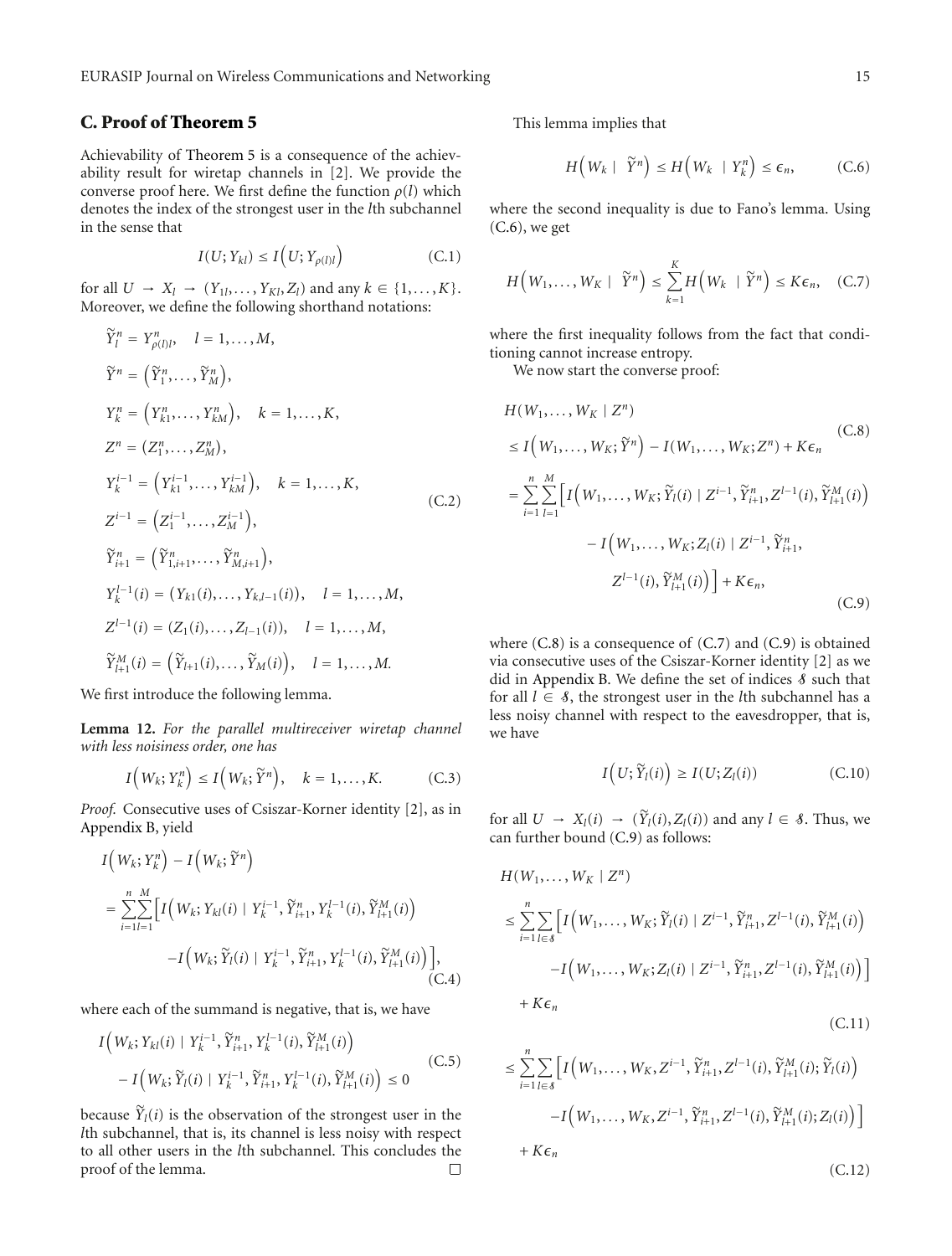$$
\leq \sum_{i=1}^{n} \sum_{l \in \delta} \Big[ I(X_l(i), W_1, \dots, W_K, Z^{i-1}, \tilde{Y}_{i+1}^n, Z^{l-1}(i),
$$
  
\n
$$
\tilde{Y}_{l+1}^M(i); \tilde{Y}_l(i) - I(X_l(i), W_1, \dots, W_K, \qquad (C.13)
$$
  
\n
$$
Z^{i-1}, \tilde{Y}_{i+1}^n, Z^{l-1}(i), \tilde{Y}_{l+1}^M(i); Z_l(i)) \Big] + K\epsilon_n
$$
  
\n
$$
= \sum_{i=1}^{n} \sum_{l \in \delta} \Big[ I(X_l(i); \tilde{Y}_l(i)) - I(X_l(i); Z_l(i)) \Big] + K\epsilon_n, \qquad (C.14)
$$

where  $(C.11)$  is obtained by dropping the negative terms,  $(C.12)$ - $(C.13)$  are due to the following inequalities:

$$
I\Big(Z^{i-1}, \widetilde{Y}_{i+1}^n, Z^{l-1}(i), \widetilde{Y}_{l+1}^M(i); \widetilde{Y}_l(i)\Big) \geq I\Big(Z^{i-1}, \widetilde{Y}_{i+1}^n, Z^{l-1}(i), \widetilde{Y}_{l+1}^M(i); Z_l(i)\Big), I\Big(X_l(i); \widetilde{Y}_l(i) \mid W_1, \dots, W_K, Z^{i-1}, \widetilde{Y}_{i+1}^n, Z^{l-1}(i), \widetilde{Y}_{l+1}^M(i)\Big) \geq I\Big(X_l(i); Z_l(i) \mid W_1, \dots, W_K, Z^{i-1}, \widetilde{Y}_{i+1}^n, Z^{l-1}(i), \widetilde{Y}_{l+1}^M(i)\Big), \tag{C.15}
$$

which come from the fact that for any  $l \in \mathcal{S}$ , the strongest user in the *l*th subchannel has a less noisy channel with respect to the eavesdropper. Finally, we get (C.14) using the following Markov chain:

$$
\begin{aligned} \left(W_1, \ldots, W_K, Z^{i-1}, \widetilde{Y}_{i+1}^n, Z^{l-1}(i), \widetilde{Y}_{l+1}^M(i)\right) \\ \longrightarrow X_l(i) \longrightarrow \left(\widetilde{Y}_l, Z_l(i)\right), \end{aligned} \tag{C.16}
$$

which is a consequence of the facts that channel is memoryless, and the subchannels are independent.

#### **D. Proofs of Theorems 7 and 9**

*D.1. Proof of Theorem 7.* We prove Theorem 7 in two parts, first achievability and then converse. Throughout the proof, we use the shorthand notations  $Y_1^n = (Y_{11}^n, Y_{12}^n), Y_2^n =$  $(Y_{21}^n, Y_{22}^n), Z_1^n = (Z_1^n, Z_2^n).$ 

*D.1.1. Achievability.* To show the achievability of the region given by (30), first we need to note that the boundary of this region can be decomposed into three surfaces as follows [26].

(i) First surface:

$$
R_0 \le I(U_2; Y_{12} | Z_2)
$$
  
\n
$$
R_2 \le I(X_2; Y_{22} | U_2, Z_2)
$$
  
\n
$$
R_0 + R_1 \le I(X_1; Y_{11} | Z_1) + I(U_2; Y_{12} | Z_2), \quad U_1 = \phi.
$$
  
\n(D.1)

(ii) Second surface:

$$
R_0 \le I(U_1; Y_{21} | Z_1)
$$
  
\n
$$
R_1 \le I(X_1; Y_{11} | U_1, Z_1)
$$
  
\n
$$
R_0 + R_2 \le I(X_2; Y_{22} | Z_2) + I(U_1; Y_{21} | Z_1), \quad U_2 = \phi.
$$
  
\n(D.2)

(iii) Third surface:

$$
R_0 \le I(U_1; Y_{11} | Z_1) + I(U_2; Y_{12} | Z_2)
$$
  
\n
$$
R_0 \le I(U_1; Y_{21} | Z_1) + I(U_2; Y_{22} | Z_2)
$$
  
\n
$$
R_1 \le I(X_1; Y_{11} | U_1, Z_1)
$$
  
\n
$$
R_2 \le I(X_2; Y_{22} | U_2, Z_2).
$$
  
\n(D.3)

We now show the achievability of these regions separately. Start with the first region.

**Proposition 13.** *The region defined by* (D.1) *is achievable.*

*Proof.* Fix the probability distribution

$$
p(x_1)p(u_2)p(x_2 \mid u_2)p(y_1, y_2, z \mid x). \hspace{1cm} (D.4)
$$

*Codebook Generation.*

- (i) Split the private message rate of user 1 as  $R_1 = R_{11} +$ *R*12.
- (ii) Generate  $2^{n(R_{11}+\widetilde{R}_{11})}$  length-*n* sequences  $\mathbf{x}_1$  through  $p(\mathbf{x}_1) = \prod_{i=1}^n p(x_{1,i})$  and index them as  $\mathbf{x}_1(w_{11}, \widetilde{w}_{11})$ where  $w_{11} \in \{1, \ldots, 2^{nR_{11}}\}$  and  $\widetilde{w}_{11} \in \{1, \ldots, 2^{nR_{11}}\}.$
- (iii) Generate  $2^{n(R_0+R_{12}+\widetilde{R}_{12})}$  length-*n* sequences  $\mathbf{u}_2$ through  $p(\mathbf{u}_2)$  =  $\prod_{i=1}^n p(u_{2,i})$  and index them as  $\mathbf{u}_2(w_0, w_{12}, \widetilde{w}_{12})$  where  $w_0 \in \{1, \ldots, 2^{nR_0}\},$ <br> $w_0 \in \{1, \ldots, 2^{nR_0}\},$  $w_{12} \in \{1, \ldots, 2^{nR_{12}}\}$  and  $\widetilde{w}_{12} \in \{1, \ldots, 2^{nR_{12}}\}.$
- (iv) For each  $\mathbf{u}_2$ , generate  $2^{n(R_2+\widetilde{R}_2)}$  length-*n* sequences  $\mathbf{x}_2$ through  $p(\mathbf{x}_2) = \prod_{i=1}^n p(x_{2,i} | u_{2,i})$  and index them as  $\mathbf{x}_2(w_0, \widetilde{w}_{02}, w_2, \widetilde{w}_2)$  where  $w_2 \in \{1, ..., 2^{nR_2}\}, \widetilde{w}_2$  ∈  $\{1, \ldots, 2^{n\widetilde{R}_2}\}.$
- (v) Furthermore, set the confusion message rates as follows:

$$
\widetilde{R}_{11} = I(X_1; Z_1), \n\widetilde{R}_{12} = I(U_2; Z_2), \n\widetilde{R}_2 = I(X_2; Z_2 | U_2).
$$
\n(D.5)

*Encoding.* If  $(w_0, w_{11}, w_{12}, w_2)$  is the message to be transmitted, then the receiver randomly picks ( $\widetilde{w}_{11}, \widetilde{w}_{12}, \widetilde{w}_2$ ) and sends the corresponding codewords through each channel.

*Decoding.* It is straightforward to see that if the following conditions are satisfied, then both users can decode the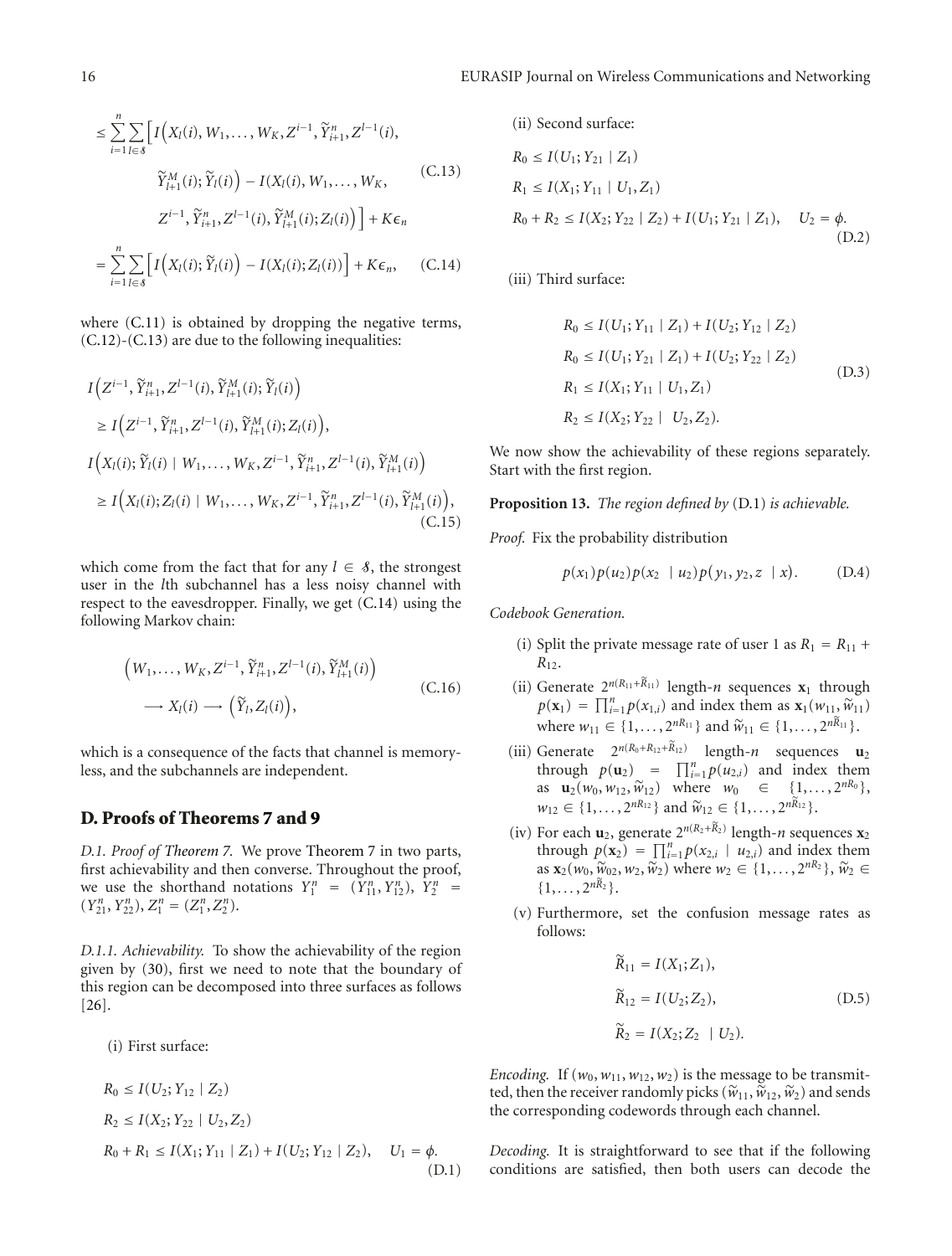messages directed to themselves with vanishingly small error probability.

$$
R_0 + \tilde{R}_{12} + R_{12} \le I(U_2; Y_{12}),
$$
  
\n
$$
R_{11} + \tilde{R}_{11} \le I(X_1; Y_{11}),
$$
  
\n
$$
R_2 + \tilde{R}_2 \le I(X_2; Y_{22} | U_2).
$$
  
\n(D.6)

After eliminating  $R_{11}$  and  $R_{12}$  and plugging the values of  $\widetilde{R}_{11}, \widetilde{R}_{12}, \widetilde{R}_2$ , we can reach the following conditions:

$$
R_0 \le I(U_2; Y_{12} \mid Z_2),
$$
  
\n
$$
R_2 \le I(X_2; Y_{22} \mid U_2, Z_2),
$$
  
\n
$$
R_0 + R_1 \le I(X_1; Y_{11} \mid Z_1) + I(U_2; Y_{12} \mid Z_2),
$$
  
\n(D.7)

where we used the degradedness of the channel. Thus, we only need to show that this coding scheme satisfies the secrecy constraints.

*Equivocation Computation.* As shown previously in Lemma 11 of Appendix A, checking the sum rate secrecy condition is sufficient:

$$
H(W_0, W_1, W_2 | Z^n)
$$
  
=  $H(W_0, W_1, W_2, Z^n) - H(Z^n)$   
=  $H(W_0, W_1, W_2, U_2^n, X_2^n, X_1^n, Z^n)$   
 $- H(U_2^n, X_2^n, X_1^n | W_0, W_1, W_2, Z^n) - H(Z^n)$   
=  $H(U_2^n, X_2^n, X_1^n)$   
+  $H(W_0, W_1, W_2, Z^n | U_2^n, X_2^n, X_1^n) - H(Z^n)$  (D.9)  
 $- H(U_2^n, X_2^n, X_1^n | W_0, W_1, W_2, Z^n)$ 

$$
\geq H(U_2^n, X_2^n, X_1^n) + H(Z^n \mid U_2^n, X_2^n, X_1^n)
$$
  
- H(Z<sup>n</sup>) - H(U\_2^n, X\_2^n, X\_1^n \mid W\_0, W\_1, W\_2, Z^n). (D.10)

We treat each term in (D.10) separately. The first term in (D.10) is

$$
H(U_2^n, X_2^n, X_1^n)
$$
  
=  $H(U_2^n, X_2^n) + H(X_1^n)$   
=  $n(R_0 + R_{11} + R_2 + R_{12} + \widetilde{R}_{11} + \widetilde{R}_{12} + \widetilde{R}_2),$  (D.11)

where the first equality is due to the independence of  $(U_2^n, X_2^n)$  and  $X_1^n$ , and the second equality is due the fact

that both messages and confusion codewords are uniformly distributed. The second and the third terms in (D.10) are

$$
H(Z^n) - H(Z^n \mid U_2^n, X_2^n, X_1^n)
$$
  
=  $H(Z_1^n, Z_2^n) - H(Z^n \mid U_2^n, X_2^n, X_1^n)$  (D.12)

$$
\leq H(Z_1^n) + H(Z_2^n) - H(Z_1^n, Z_2^n \mid U_2^n, X_2^n, X_1^n) \tag{D.13}
$$

$$
= H(Z_1^n) + H(Z_2^n) - H(Z_1^n, Z_2^n \mid X_2^n, X_1^n) \tag{D.14}
$$

$$
= H(Z_1^n) + H(Z_2^n) - H(Z_1^n \mid X_1^n) - H(Z_2^n \mid X_2^n) \quad (D.15)
$$

$$
= I(X_1^n; Z_1^n) + I(X_2^n; Z_2^n) \tag{D.16}
$$

$$
\leq nI(X_1; Z_1) + nI(X_2; Z_2) + \gamma_{1,n} + \gamma_{2,n}, \tag{D.17}
$$

where the equalities in (D.14) and (D.15) are due to the following Markov chains:

$$
U_2^n \longrightarrow X_2^n \longrightarrow (X_1^n, Z_1^n, Z_2^n),
$$
  
\n
$$
Z_2^n \longrightarrow X_2^n \longrightarrow X_1^n \longrightarrow Z_1^n,
$$
  
\n(D.18)

respectively, and the last inequality in (D.17) can be shown using the technique devised in [1]. To bound the last term in (D.10), assume that the eavesdropper tries to decode  $(U_2^n, X_2^n, X_1^n)$  using the side information  $W_0, W_1, W_2$  and its observation. Since the rates of the confusion codewords are selected such that the eavesdropper can decode them given  $W_0 = w_0, W_1 = w_1, W_2 = w_2$  (see (D.5)), using Fano's lemma, we get

$$
H(U_2^n, X_2^n, X_1^n \mid W_0, W_1, W_2, Z^n) \le \epsilon_n \tag{D.19}
$$

for the third term in (D.10). Plugging (D.11), (D.17), and (D.19) into (D.10), we get

$$
H(W_0, W_1, W_2 | Z^n) \ge n(R_0 + R_1 + R_2) - \epsilon_n - \gamma_{1,n} - \gamma_{2,n},
$$
\n(D.20)

which completes the proof.

Achievability of the region defined by (D.2) follows due to symmetry. We now show the achievability of the region defined by (D.3).

**Proposition 14.** *The region described by* (D.3) *is achievable.*

*Proof.* Fix the probability distribution as follows:

$$
p(u_1)p(x_1 \mid u_1)p(u_2)p(x_2 \mid u_2)p(y_1, y_2, z \mid x). \quad (D.21)
$$

*Codebook Generation.*

- (i) Generate  $2^{n(R_0+\widetilde{R}_{01})}$  length-*n* sequences  $\mathbf{u}_1$  through  $p(\mathbf{u}_1) = \prod_{i=1}^n p(u_{1,i})$  and index them as  $\mathbf{u}_1(w_0, \widetilde{w}_{01})$ where  $w_0 \in \{1, \ldots, 2^{nR_0}\}, \widetilde{w}_{01} \in \{1, \ldots, 2^{n\widetilde{R}_{01}}\}.$
- (ii) For each  $\mathbf{u}_1$ , generate  $2^{n(R_1+\tilde{R}_1)}$  length-*n* sequences  $\mathbf{x}_1$ through  $p(\mathbf{x}_1) = \prod_{i=1}^n p(x_{1,i} | u_{1,i})$  and index them as  $\mathbf{x}_1(w_0, \widetilde{w}_{01}, w_1, \widetilde{w}_1)$  where  $w_1 \in \{1, ..., 2^{nR_1}\}, \widetilde{w}_1 \in$  $\{1, \ldots, 2^{n\tilde{R}_1}\}.$

 $\Box$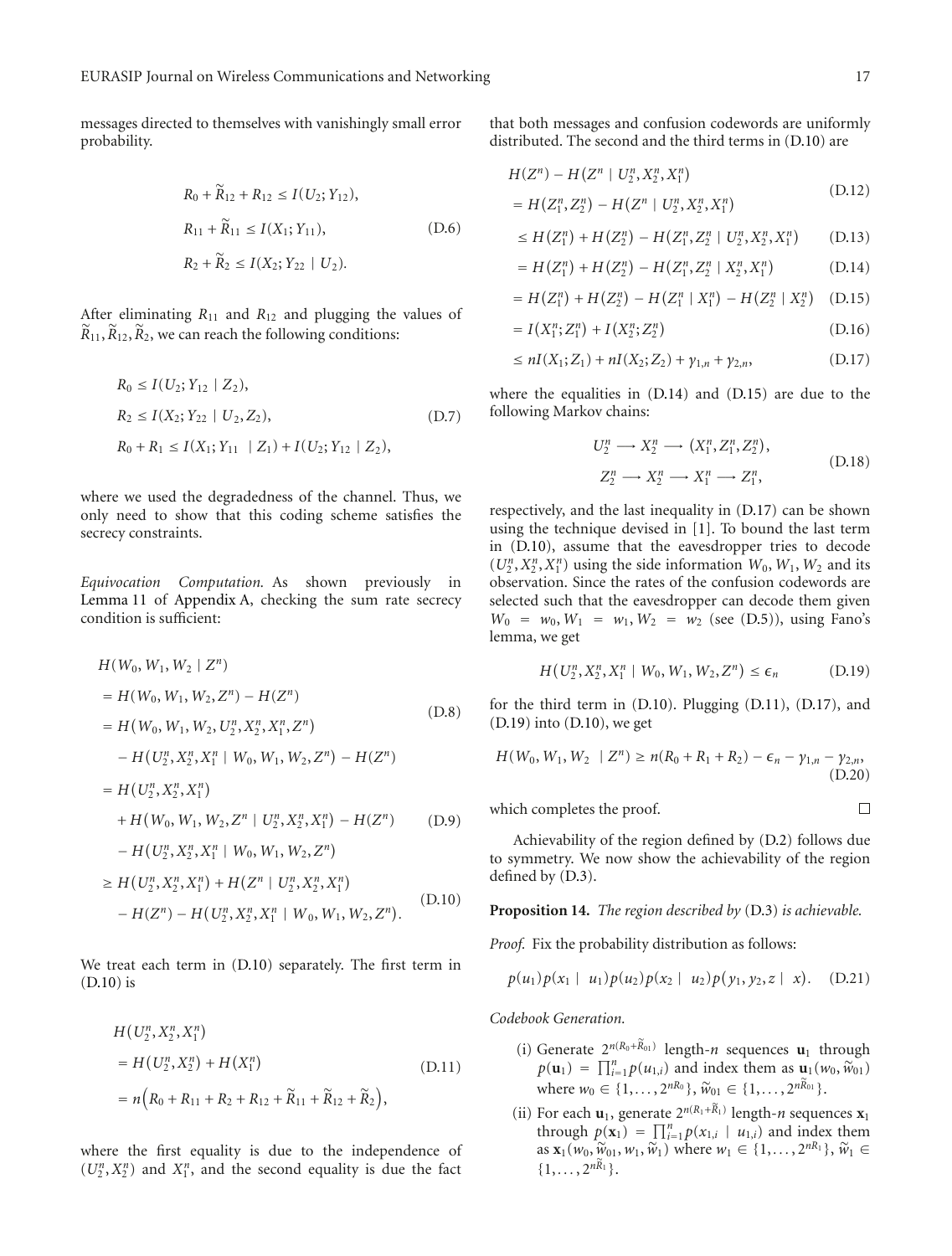- (iii) Generate  $2^{n(R_0+\widetilde{R}_{02})}$  length-*n* sequences  $\mathbf{u}_2$  through  $p(\mathbf{u}_2) = \prod_{i=1}^n p(u_{2,i})$  and index them as  $\mathbf{u}_2(w_0, \widetilde{w}_{02})$ where  $w_0 \in \{1, \ldots, 2^{nR_0}\}, \widetilde{w}_{02} \in \{1, \ldots, 2^{n\widetilde{R}_{02}}\}.$
- (iv) For each  $\mathbf{u}_2$ , generate  $2^{n(R_2+\widetilde{R}_2)}$  length-*n* sequences  $\mathbf{x}_2$ through  $p(\mathbf{x}_2) = \prod_{i=1}^n p(x_{2,i} | u_{2,i})$  and index them as  $\mathbf{x}_2(w_0, \widetilde{w}_{02}, w_2, \widetilde{w}_2)$  where  $w_2 \in \{1, ..., 2^{nR_2}\}, \widetilde{w}_2$  ∈  $\{1, \ldots, 2^{n\widetilde{R}_2}\}.$
- (v) Moreover, set the rates of confusion messages as follows:

$$
\widetilde{R}_{01} = I(U_1; Z_1),
$$
\n
$$
\widetilde{R}_{02} = I(U_2; Z_2),
$$
\n
$$
\widetilde{R}_1 = I(X_1; Z_1 \mid U_1),
$$
\n
$$
\widetilde{R}_2 = I(X_2; Z_2 \mid U_2).
$$
\n(10.22)

*Encoding.* Assume that the messages to be transmitted are  $(w_0, w_1, w_2)$ . Then, after randomly picking the tuple  $(\widetilde{w}_{01}, \widetilde{w}_{02}, \widetilde{w}_1, \widetilde{w}_2)$ , corresponding codewords are sent.

*Decoding.* Users decode  $w_0$  using their both observations. If  $w<sub>0</sub>$  is the only message that satisfies

$$
E_{i1}^{w_0} = \{ \exists \widetilde{w}_{01} : (\mathbf{u}_1(w_0, \widetilde{w}_{01}), \mathbf{y}_{i1}) \in A_{\epsilon}^n \}
$$
  
\n
$$
E_{i2}^{w_0} = \{ \exists \widetilde{w}_{02} : (\mathbf{u}_2(w_0, \widetilde{w}_{02}), \mathbf{y}_{i2}) \in A_{\epsilon}^n \}
$$
\n(D.23)

simultaneously for user  $i$ ,  $w_0$  is declared to be transmitted. Assume  $w_0 = 1$  is transmitted. The error probability for user *i* can be bounded as

$$
Pr(E_i) \le Pr\left(\left(E_{i1}^1, E_{i2}^1\right)^c\right) + \sum_{j=2}^{2^{nR_0}} Pr\left(E_{i1}^j, E_{i2}^j\right),\tag{D.24}
$$

using the union bound. Let us consider the following:

$$
\Pr(E_{i1}^j) = \Pr(\exists \widetilde{w}_{01} : (\mathbf{u}_1(j, \widetilde{w}_{01}), \mathbf{y}_{i1}) \in A_{\epsilon}^n)
$$
  
\n
$$
\leq \sum_{\forall \widetilde{w}_{01}} \Pr((\mathbf{u}_1(j, \widetilde{w}_{01}), \mathbf{y}_{i1}) \in A_{\epsilon}^n)
$$
  
\n
$$
\leq 2^{n\widetilde{R}_{01}} 2^{-n(I(U_1; Y_{i1}) - \epsilon_n)}
$$
  
\n
$$
= 2^{n(\widetilde{R}_{01} - I(U_1; Y_{i1}) + \epsilon_n)}.
$$
  
\n(D.25)

Similarly, we have

$$
\Pr\left(E_{i2}^j\right) \le 2^{n(\widetilde{R}_{02} - I(U_2; Y_{i2}) + \epsilon_n)}.\tag{D.26}
$$

Thus, the probability of declaring that the *j*th message was transmitted can be bounded as

$$
Pr(E_{i1}^j, E_{i2}^j)
$$
  
=  $Pr(E_{i1}^j) \times Pr(E_{i2}^j)$   
 $\leq 2^{n(\widetilde{R}_{01} - I(U_1; Y_{i1}) + \epsilon_n)} \times 2^{n(\widetilde{R}_{02} - I(U_2; Y_{i2}) + \epsilon_n)}$   
=  $2^{n(\widetilde{R}_{01} - I(U_1; Y_{i1}) + \widetilde{R}_{02} - I(U_2; Y_{i2}) + 2\epsilon_n)}$ , (D.27)

where the first equality is due to the independence of subchannels and codebooks used for each channel. Therefore, error probability can be bounded as

$$
\Pr(E_i)
$$

$$
\leq \epsilon_n + \sum_{j=2}^{2^{nR_0}} 2^{n(\widetilde{R}_{01} - I(U_1; Y_{i1}) + \widetilde{R}_{02} - I(U_2; Y_{i2}) + 2\epsilon_n)}
$$
(D.28)  
=  $\epsilon_n + 2^{n(R_0 + \widetilde{R}_{01} - I(U_1; Y_{i1}) + \widetilde{R}_{02} - I(U_2; Y_{i2}) + 2\epsilon_n)}$ 

which vanishes if the following are satisfied:

$$
R_0 + \widetilde{R}_{01} + \widetilde{R}_{02} \le I(U_1; Y_{i1}) + I(U_2; Y_{i2}), \quad i = 1, 2. \quad (D.29)
$$

After decoding the common message, both users decode their private messages if the rates satisfy

$$
R_1 + \widetilde{R}_1 \le I(X_1; Y_{11} \mid U_1), \tag{D.30}
$$

$$
R_2 + \widetilde{R}_2 \le I(X_2; Y_{22} \mid U_2). \tag{D.31}
$$

After plugging the values of  $\widetilde{R}_{01}$ ,  $\widetilde{R}_{02}$ ,  $\widetilde{R}_{1}$ ,  $\widetilde{R}_{2}$  given by (D.22) into (D.29)–(D.31), one can recover the region described by (D.3) using the degradedness of the channel.

*Equivocation Calculation.* It is sufficient to check the sum rate constraint:

$$
H(W_0, W_1, W_2 | Z^n) = H(W_0, W_1, W_2, Z^n) - H(Z^n)
$$

$$
(D.32)
$$

$$
= H(U_1^n, U_2^n, X_1^n, X_2^n, W_0, W_1, W_2, Z^n)
$$
\n
$$
- H(U_1^n, U_2^n, X_1^n, X_2^n | W_0, W_1, W_2, Z^n) - H(Z^n)
$$
\n
$$
= H(U_1^n, U_2^n, X_1^n, X_2^n)
$$
\n
$$
+ H(W_0, W_1, W_2, Z^n | U_1^n, U_2^n, X_1^n, X_2^n)
$$
\n
$$
- H(Z^n) - H(U_1^n, U_2^n, X_1^n, X_2^n | W_0, W_1, W_2, Z^n)
$$
\n
$$
\geq H(U_1^n, U_2^n, X_1^n, X_2^n) + H(Z^n | U_1^n, U_2^n, X_1^n, X_2^n) - H(Z^n)
$$
\n
$$
- H(U_1^n, U_2^n, X_1^n, X_2^n | W_0, W_1, W_2, Z^n),
$$
\n(D.35)

where each term will be treated separately. The first term is

$$
H(U_1^n, U_2^n, X_1^n, X_2^n)
$$
  
=  $H(U_1^n, U_2^n) + H(X_1^n | U_1^n, U_2^n) + H(X_2^n | U_1^n, U_2^n)$   
(D.36)

$$
= n(R_0 + R_1 + R_2 + \widetilde{R}_{01} + \widetilde{R}_{02} + \widetilde{R}_1 + \widetilde{R}_2), \qquad (D.37)
$$

where we first use the fact that  $X_1^n$  and  $X_2^n$  are independent given  $(U_1^n, U_2^n)$ , and secondly, we use the fact that messages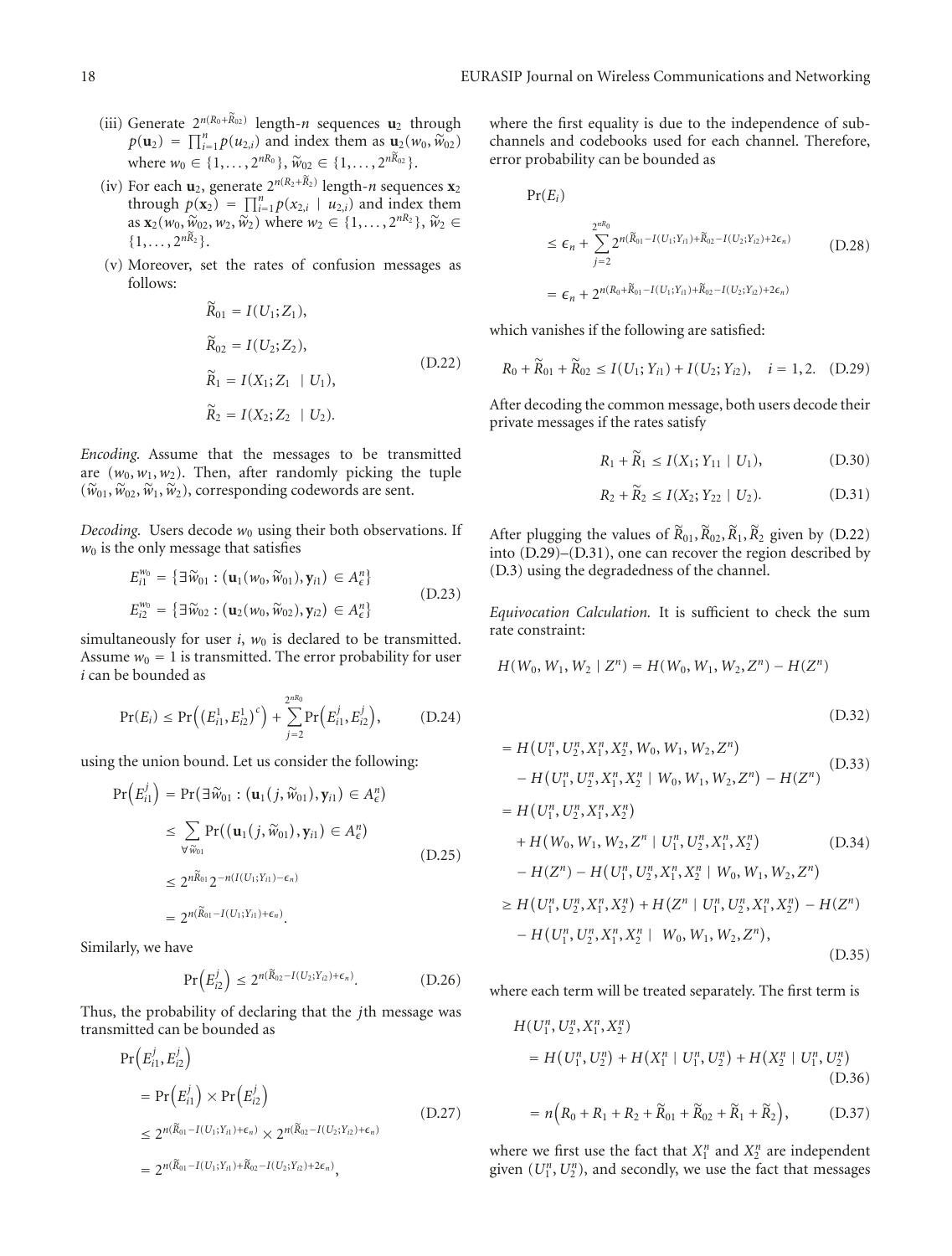are uniformly distributed. The second and third terms of (D.35) are

$$
H(Z^n) - H(Z^n \mid U_1^n, U_2^n, X_1^n, X_2^n)
$$
  
= 
$$
H(Z_1^n, Z_2^n) - H(Z_1^n \mid X_1^n) - H(Z_2^n \mid X_2^n)
$$
 (D.38)

$$
\leq H(Z_1^n) + H(Z_2^n) - H(Z_1^n \mid X_1^n) - H(Z_2^n \mid X_2^n) \quad \text{(D.39)}
$$

$$
= I(X_1^n; Z_1^n) + I(X_2^n; Z_2^n) \tag{D.40}
$$

$$
\leq nI(X_1; Z_1) + nI(X_2; Z_2) + \gamma_{1,n} + \gamma_{2,n}, \tag{D.41}
$$

where the first equality is due to the independence of the subchannels. We now consider the last term of (D.35) for which assume that eavesdropper tries to decode  $(U_1^n, U_2^n, X_1^n, X_2^n)$ using the side information ( $W_0$ ,  $W_1$ ,  $W_2$ ) and its observation. Since the rates of the confusion messages are selected to ensure that the eavesdropper can decode  $(U_1^n, U_2^n, X_1^n, X_2^n)$ given ( $W_0 = w_0, W_1 = w_1, W_2 = w_2$ ) (see (D.22)), using Fano's lemma we have

$$
H(U_1^n, U_2^n, X_1^n, X_2^n \mid W_0, W_1, W_2, Z^n) \le \epsilon_n. \tag{D.42}
$$

Plugging (D.37), (D.41), and (D.42) into (D.35), we have

$$
H(W_0, W_1, W_2 | Z^n) \ge n(R_0 + R_1 + R_2) - \epsilon_n - \gamma_{1,n} - \gamma_{2,n},
$$
\n(D.43)

which concludes the proof.

*D.1.2. Converse.* First let us define the following auxiliary random variables:

$$
U_{1,i} = W_0 W_2 Y_{12}^n Y_{11}^{i-1} Z_{1,i+1}^n,
$$
  
\n
$$
U_{2,i} = W_0 W_1 Y_{21}^n Y_{22}^{i-1} Z_{2,i+1}^n,
$$
\n(D.44)

 $\Box$ 

which satisfy the following Markov chains:

$$
U_{1,i} \longrightarrow X_{1,i} \longrightarrow (Y_{11,i}, Y_{21,i}, Z_{1,i}),
$$
  
\n
$$
U_{2,i} \longrightarrow X_{2,i} \longrightarrow (Y_{12,i}, Y_{22,i}, Z_{2,i}).
$$
 (D.45)

We remark that although  $U_{1,i}$  and  $U_{2,i}$  are correlated, at the end of the proof, it will turn out that selection of them as independent will yield the same region. We start with the common message rate:

$$
H(W_0 | Z^n) = H(W_0) - I(W_0; Z^n)
$$
 (D.46)

$$
\leq I(W_0; Y_1^n) - I(W_0; Z^n) + \epsilon_n \tag{D.47}
$$

$$
= I(W_0; Y_1^n \mid Z^n) + \epsilon_n \tag{D.48}
$$

$$
= I(W_0; Y_{12}^n \mid Z^n) + I(W_0; Y_{11}^n \mid Y_{12}^n, Z^n) + \epsilon_n
$$
\n(D.49)

$$
\leq I(W_0, W_1; Y_{12}^n | Z^n)
$$
  
+  $I(W_0, W_2; Y_{11}^n | Y_{12}^n, Z^n) + \epsilon_n,$  (D.50)

where (D.47) is due to Fano's lemma, the equality in (D.48) is due to the fact that the eavesdropper's channel is degraded with respect to the first user's channel. We bound each term in (D.50) separately. First term is

$$
I(W_0, W_1; Y_{12}^n | Z^n)
$$
  
=  $\sum_{i=1}^n I(W_0, W_1; Y_{12,i} | Y_{12}^{i-1}, Z_1^n, Z_2^n)$   
=  $\sum_{i=1}^n H(Y_{12,i} | Y_{12}^{i-1}, Z_1^n, Z_2^n)$  (D.52)

$$
- H(Y_{12,i} | Y_{12}^{i-1}, Z_1^n, Z_2^n, W_0, W_1)
$$
  
\n
$$
\leq \sum_{i=1}^n H(Y_{12,i} | Z_{2,i})
$$
  
\n
$$
- H(Y_{12,i} | Y_{12}^{i-1}, Z_1^n, Z_2^n, W_0, W_1, Y_{21}^n, Y_{22}^{i-1})
$$
  
\n
$$
= \sum_{i=1}^n H(Y_{12,i} | Z_{2,i})
$$
  
\n
$$
- H(Y_{12,i} | W_0, W_1, Y_{21}^n, Y_{22}^{i-1}, Z_{2,i+1}^n, Z_{2,i})
$$
  
\n
$$
= \sum_{i=1}^n I(U_{2,i}; Y_{12,i} | Z_{2,i}),
$$
\n(D.55)

where (D.53) follows from the fact that conditioning cannot increase entropy and the equality in (D.54) is due to the following Markov chains:

$$
Z_1^n \longrightarrow Y_{21}^n \longrightarrow (W_0, W_1, Y_{22}^n, Z_2^n, Y_{12}^n),
$$
  
\n
$$
Y_{12}^{i-1} Z_2^{i-1} \longrightarrow Y_{22}^{i-1} \longrightarrow (W_0, W_1, Y_{21}^n, Y_{12,i}, Z_{2,i}^n, Z_1^n),
$$
 (D.56)

both of which are due to the fact that subchannels are independent, memoryless, and degraded. We now consider the second term in (D.50),

$$
I(W_0, W_2; Y_{11}^n | Y_{12}^n, Z^n)
$$
  
= 
$$
\sum_{i=1}^n I(W_0, W_2; Y_{11,i} | Y_{12}^n, Z_1^n, Z_2^n, Y_{11}^{i-1})
$$
 (D.57)

$$
= \sum_{i=1}^{n} I(W_0, W_2; Y_{11,i} | Y_{12}^n, Y_{11}^{i-1}, Z_{1,i+1}^n, Z_{1,i})
$$
 (D.58)

$$
\leq \sum_{i=1}^{n} I(W_0, W_2, Y_{12}^n, Y_{11}^{i-1}, Z_{1,i+1}^n; Y_{11,i} | Z_{1,i}) \quad (D.59)
$$

$$
= \sum_{i=1}^{n} I(U_{1,i}; Y_{11,i} | Z_{1,i}), \tag{D.60}
$$

where (D.58) follows from the following Markov chains:

$$
Z_2^n \longrightarrow Y_{12}^n \longrightarrow (W_0, W_2, Y_{11}^{i-1}, Z_1^n, Y_{11,i}),
$$
  
\n
$$
Z_1^{i-1} \longrightarrow Y_{11}^{i-1} \longrightarrow (W_0, W_2, Y_{12}^n, Z_{1,i+1}^n, Z_{1,i}, Y_{11,i}),
$$
\n(D.61)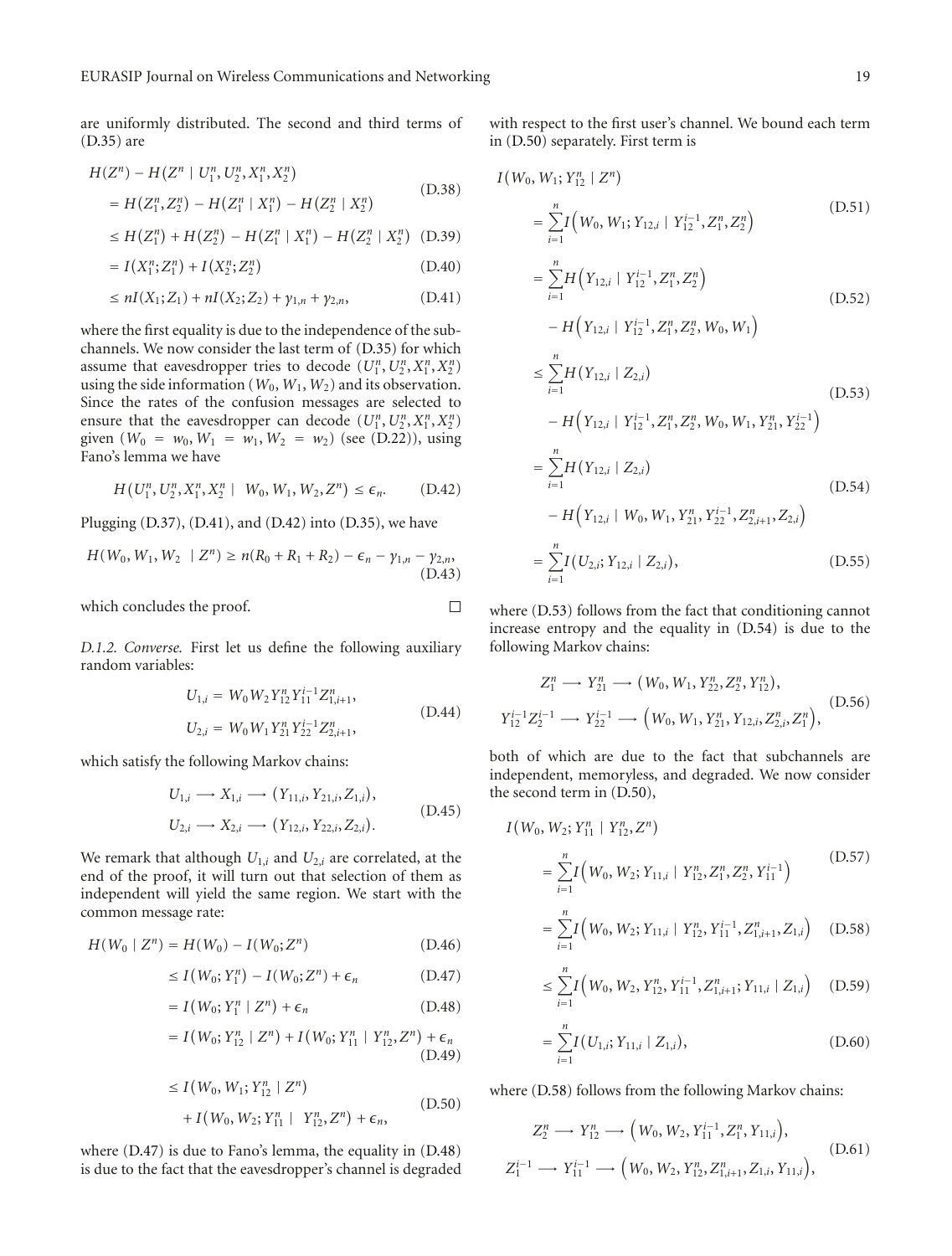both of which are due to the fact that subchannels are independent, memoryless, and degraded. Plugging (D.55) and (D.60) into (D.50), we get the following outer bound on the common rate.

$$
H(W_0 | Z^n)
$$
  
\n
$$
\leq \sum_{i=1}^n I(U_{2,i}; Y_{12,i} | Z_{2,i}) + \sum_{i=1}^n I(U_{1,i}; Y_{11,i} | Z_{1,i}) + \epsilon_n.
$$
  
\n(D.62)

Using the same analysis on the second user, we can obtain the following outer bound on the common rate as well.

$$
H(W_0 | Z^n)
$$
  
\n
$$
\leq \sum_{i=1}^n I(U_{2,i}; Y_{22,i} | Z_{2,i}) + \sum_{i=1}^n I(U_{1,i}; Y_{21,i} | Z_{1,i}) + \epsilon_n.
$$
  
\n(D.63)

We now bound the sum of independent and common message rates for each user,

$$
H(W_0, W_1 | Z^n) \le I(W_0, W_1; Y_1^n) - I(W_0, W_1; Z^n) + \epsilon_n
$$

(D.64)

$$
= I(W_0, W_1; Y_1^n \mid Z^n) + \epsilon_n \tag{D.65}
$$

$$
= I(W_0, W_1; Y_{11}^n, Y_{12}^n \mid Z^n) + \epsilon_n \quad (D.66)
$$

$$
= I(W_0, W_1; Y_{12}^n | Z^n)
$$
  
+  $I(W_0, W_1; Y_{11}^n | Y_{12}^n, Z^n) + \epsilon_n,$  (D.67)

where (D.64) is due to Fano's lemma, (D.65) is due to the fact that the eavesdropper's channel is degraded with respect to the first user's channel. Using (D.55), the first term in (D.67) can be bounded as

$$
I(W_0, W_1; Y_{12}^n \mid Z^n) \leq \sum_{i=1}^n I(U_{2,i}; Y_{12,i} \mid Z_{2,i}). \qquad (D.68)
$$

Thus, we only need to bound the second term of (D.67):

$$
I(W_0, W_1; Y_{11}^n | Y_{12}^n, Z^n)
$$
  
=  $H(Y_{11}^n | Y_{12}^n, Z_1^n, Z_2^n)$  (D.69)

$$
- H(Y_{11}^n \mid Y_{12}^n, Z_1^n, Z_2^n, W_0, W_1)
$$

$$
\leq H(Y_{11}^n \mid Z_1^n) \tag{D.70}
$$

$$
- H(Y_{11}^n | Y_{12}^n, Z_1^n, Z_2^n, W_0, W_1, X_1^n)
$$

$$
= H(Y_{11}^n \mid Z_1^n) - H(Y_{11}^n \mid Z_1^n, X_1^n) \tag{D.71}
$$

$$
= I(X_1^n; Y_{11}^n \mid Z_1^n) \tag{D.72}
$$

$$
\leq \sum_{i=1}^{n} H(Y_{11,i} \mid Z_{1,i}) - H(Y_{11,i} \mid Z_1^n, X_1^n, Y_{11}^{i-1}) \qquad (D.73)
$$

$$
= \sum_{i=1}^{n} H(Y_{11,i} | Z_{1,i}) - H(Y_{11,i} | Z_{1,i}, X_{1,i})
$$
 (D.74)

$$
= \sum_{i=1}^{n} I(X_{1,i}; Y_{11,i} | Z_{1,i}), \tag{D.75}
$$

where (D.70) is due to the fact that conditioning cannot increase entropy, (D.71) is due to the following Markov chain:

$$
(Y_{11}^n, Z_1^n) \longrightarrow X_1^n \longrightarrow (Y_{12}^n, Z_2^n, W_0, W_1), \tag{D.76}
$$

and (D.73) follows from the fact that conditioning cannot increase entropy. Finally, (D.74) is due to the fact that each subchannel is memoryless. Hence, plugging (D.68) and (D.75) into (D.67), we get the following outer bound:

$$
H(W_0, W_1 | Z^n) \le \sum_{i=1}^n I(X_{1,i}; Y_{11,i} | Z_{1,i}) + \sum_{i=1}^n I(U_{2,i}; Y_{12,i} | Z_{2,i}) + \epsilon_n.
$$
 (D.77)

Similarly, for the second user, we can get the following outer bound:

$$
H(W_0, W_2 | Z^n) \le \sum_{i=1}^n I(X_{2,i}; Y_{22,i} | Z_{2,i}) + \sum_{i=1}^n I(U_{1,i}; Y_{21,i} | Z_{1,i}) + \epsilon_n.
$$
 (D.78)

We now bound the sum rates to conclude the converse:

$$
H(W_0, W_1, W_2 | Z^n)
$$
\n
$$
= H(W_0, W_1, W_2) - I(W_0, W_1, W_2; Z^n)
$$
\n
$$
\leq I(W_0, W_1; Y_1^n) + I(W_2; Y_2^n | W_0, W_1)
$$
\n
$$
- I(W_0, W_1, W_2; Z^n) + \epsilon_n
$$
\n
$$
= I(W_0, W_1; Y_1^n | Z^n) + I(W_2; Y_2^n | W_0, W_1, Z^n) + \epsilon_n
$$
\n
$$
= I(W_0, W_1; Y_1^n | Z^n) + I(W_0, W_1; Y_{11}^n | Z^n, Y_{12}^n)
$$
\n
$$
= I(W_0, W_1; Y_{12}^n | Z^n) + I(W_0, W_1; Y_{11}^n | Z^n, Y_{12}^n)
$$
\n
$$
(D.81)
$$

$$
= I(W_0, W_1; Y_{12}^n | Z^n) + I(W_0, W_1; Y_{11}^n | Z^n, Y_{12}^n)
$$
  
+ 
$$
I(W_2; Y_{21}^n | W_0, W_1, Z^n)
$$
  
+ 
$$
I(W_2; Y_{22}^n | W_0, W_1, Z^n, Y_{21}^n) + \epsilon_n
$$
 (D.82)

$$
= I(W_0, W_1, Y_{21}^n; Y_{12}^n | Z^n) - I(Y_{21}^n; Y_{12}^n | W_0, W_1, Z^n)
$$
  
+ 
$$
I(W_0, W_1; Y_{11}^n | Z^n, Y_{12}^n) + I(W_2; Y_{21}^n | W_0, W_1, Z^n)
$$
  
+ 
$$
I(W_2; Y_{22}^n | W_0, W_1, Z^n, Y_{21}^n) + \epsilon_n
$$
 (D.83)

$$
= S_1 - S_2 + S_3 + S_4 + S_5, \tag{D.84}
$$

where (D.80) follows from Fano's lemma, (D.81) is due to the fact that the eavesdropper's channel is degraded with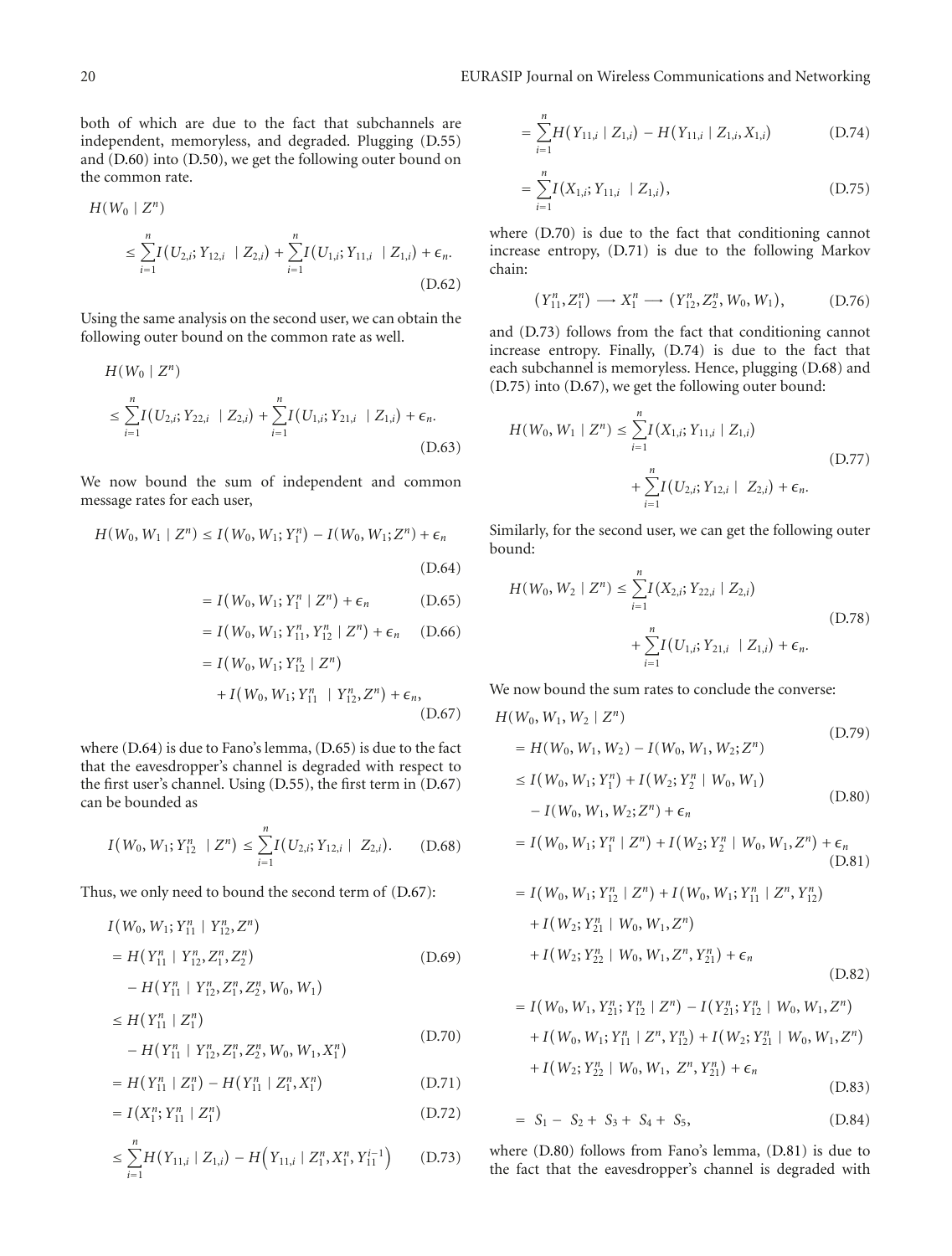respect to both users' channels, (D.83) is obtained by adding and subtracting  $S_2$  from the first term of (D.82). Now, we proceed as follows:

$$
S_4 - S_2 = I(W_2; Y_{21}^n | W_0, W_1, Z^n)
$$
  
-  $I(Y_{21}^n; Y_{12}^n | W_0, W_1, Z^n)$  (D.85)

$$
\leq I(W_2, Y_{12}^n; Y_{21}^n \mid W_0, W_1, Z^n)
$$
  
-  $I(Y_{21}^n; Y_{12}^n \mid W_0, W_1, Z^n)$  (D.86)

$$
= I(W_2; Y_{21}^n \mid W_0, W_1, Z^n, Y_{12}^n). \tag{D.87}
$$

Adding  $S_3$  to (D.87), we get

$$
S_3 + S_4 - S_2 \le I(W_0, W_1; Y_{11}^n | Z^n, Y_{12}^n)
$$
  
+  $I(W_2; Y_{21}^n | W_0, W_1, Z^n, Y_{12}^n)$  (D.88)

$$
\leq I(W_0, W_1; Y_{11}^n \mid Z^n, Y_{12}^n)
$$
\n
$$
+ I(W_2; Y_{11}^n, Y_{21}^n \mid W_0, W_1, Z^n, Y_{12}^n)
$$
\n
$$
= I(W_0, W_1; Y_{11}^n \mid Z^n, Y_{12}^n)
$$
\n
$$
+ I(W_2; Y_{11}^n \mid W_0, W_1, Z^n, Y_{12}^n)
$$
\n
$$
+ I(W_2; Y_{21}^n \mid W_0, W_1, Z^n, Y_{12}^n, Y_{11}^n)
$$
\n
$$
= I(W_0, W_1, W_2; Y_{11}^n \mid Z^n, Y_{12}^n)
$$
\n
$$
+ I(W_2; Y_{21}^n \mid W_0, W_1, Z^n, Y_{12}^n, Y_{11}^n),
$$
\n(D.91)

where the second term is zero as we show in what follows:

$$
I(W_2; Y_{21}^n | W_0, W_1, Z^n, Y_{12}^n, Y_{11}^n)
$$
  
=  $H(W_2 | W_0, W_1, Z_1^n, Z_2^n, Y_{12}^n, Y_{11}^n)$   
-  $H(W_2 | W_0, W_1, Z_1^n, Z_2^n, Y_{12}^n, Y_{11}^n, Y_{21}^n)$  (D.92)  
=  $H(W_2 | W_0, W_1, Y_{12}^n, Y_{11}^n)$   
-  $H(W_2 | W_0, W_1, Y_{12}^n, Y_{11}^n) = 0$ ,

where we used the following Markov chain:

$$
(W_0, W_1, W_2) \longrightarrow (Y_{11}^n, Y_{12}^n) \longrightarrow (Y_{21}^n, Z_1^n, Z_2^n), \quad (D.93)
$$

which is a consequence of the degradation orders that subchannels exhibit. Thus, (D.91) can be expressed as

$$
S_3 + S_4 - S_2 \le I(W_0, W_1, W_2; Y_{11}^n \mid Z^n, Y_{12}^n)
$$
 (D.94)

$$
= I(W_0, W_1, W_2; Y_{11}^n \mid Z_1^n, Y_{12}^n) \tag{D.95}
$$

$$
\leq I(X_1^n, W_0, W_1, W_2; Y_{11}^n \mid Z_1^n, Y_{12}^n) \quad (D.96)
$$

$$
= I(X_1^n; Y_{11}^n | Z_1^n, Y_{12}^n)
$$
  
+  $I(W_0, W_1, W_2; Y_{11}^n | Z_1^n, Y_{12}^n, X_1^n),$  (D.97)

where (D.95) follows from the following Markov chain:

$$
Z_2^n \longrightarrow Y_{12}^n \longrightarrow (W_0, W_1, W_2, Y_{11}^n, Z_1^n), \tag{D.98}
$$

which is due to the degradedness of the channel. Moreover, the second term in (D.97) is zero as we show in what follows:

$$
I(W_0, W_1, W_2; Y_{11}^n | Z_1^n, Y_{12}^n, X_1^n)
$$
  
=  $H(W_0, W_1, W_2 | Z_1^n, Y_{12}^n, X_1^n)$  (D.99)  
-  $H(W_0, W_1, W_2 | Z_1^n, Y_{12}^n, X_1^n, Y_{11}^n)$   
=  $H(W_0, W_1, W_2 | Y_{12}^n, X_1^n)$   
-  $H(W_0, W_1, W_2 | Y_{12}^n, X_1^n) = 0,$  (D.100)

where (D.100) follows from the following Markov chain:

$$
(Y_{11}^n, Z_1^n) \longrightarrow X_1^n \longrightarrow (W_0, W_1, W_2, Y_{12}^n). \tag{D.101}
$$

Thus, (D.97) turns out to be

$$
S_3 + S_4 - S_2 \le I(X_1^n; Y_{11}^n \mid Z_1^n, Y_{12}^n). \tag{D.102}
$$

which can be further bounded as follows:

$$
S_3 + S_4 - S_2 \le H(Y_{11}^n | Z_1^n, Y_{12}^n)
$$
  
- H(Y\_{11}^n | Z\_1^n, Y\_{12}^n, X\_1^n) (D.103)

$$
\leq H(Y_{11}^n | Z_1^n)
$$
  
- H(Y\_{11}^n | Z\_1^n, Y\_{12}^n, X\_1^n) (D.104)

$$
=H(Y_{11}^n \mid Z_1^n) - H(Y_{11}^n \mid Z_1^n, X_1^n) \quad (D.105)
$$

$$
\leq \sum_{i=1}^{n} I(X_{1,i}; Y_{11,i} | Z_{1,i}), \tag{D.106}
$$

where (D.104) is due to the fact that conditioning cannot increase entropy, (D.105) is due to the following Markov chain:

$$
(Y_{11}^n, Z_1^n) \longrightarrow X_1^n \longrightarrow Y_{12}^n. \tag{D.107}
$$

Finally, (D.106) is due to our previous result in (D.75). We keep bounding terms in (D.84):

$$
S_5 = I(W_2; Y_{22}^n \mid W_0, W_1, Y_{21}^n, Z_1^n, Z_2^n)
$$
 (D.108)

$$
= I(W_2; Y_{22}^n \mid W_0, W_1, Y_{21}^n, Z_2^n) \tag{D.109}
$$

$$
= \sum_{i=1}^{n} I(W_2; Y_{22,i} | W_0, W_1, Y_{21}^n, Z_2^n, Y_{22}^{i-1})
$$
 (D.110)

$$
= \sum_{i=1}^{n} I(W_2; Y_{22,i} | W_0, W_1, Y_{21}^n, Z_{2,i+1}^n, Y_{22}^{i-1}, Z_{2,i})
$$
 (D.111)

$$
= \sum_{i=1}^{n} I(W_2; Y_{22,i} | U_{2,i}, Z_{2,i})
$$
 (D.112)

$$
\leq \sum_{i=1}^{n} H(Y_{22,i} | U_{2,i}, Z_{2,i})
$$
  
- H(Y\_{22,i} | U\_{2,i}, Z\_{2,i}, W\_2, X\_{2,i}) (D.113)

$$
\leq \sum_{i=1}^{n} I(X_{2,i}; Y_{22,i} \mid U_{2,i}, Z_{2,i}), \tag{D.114}
$$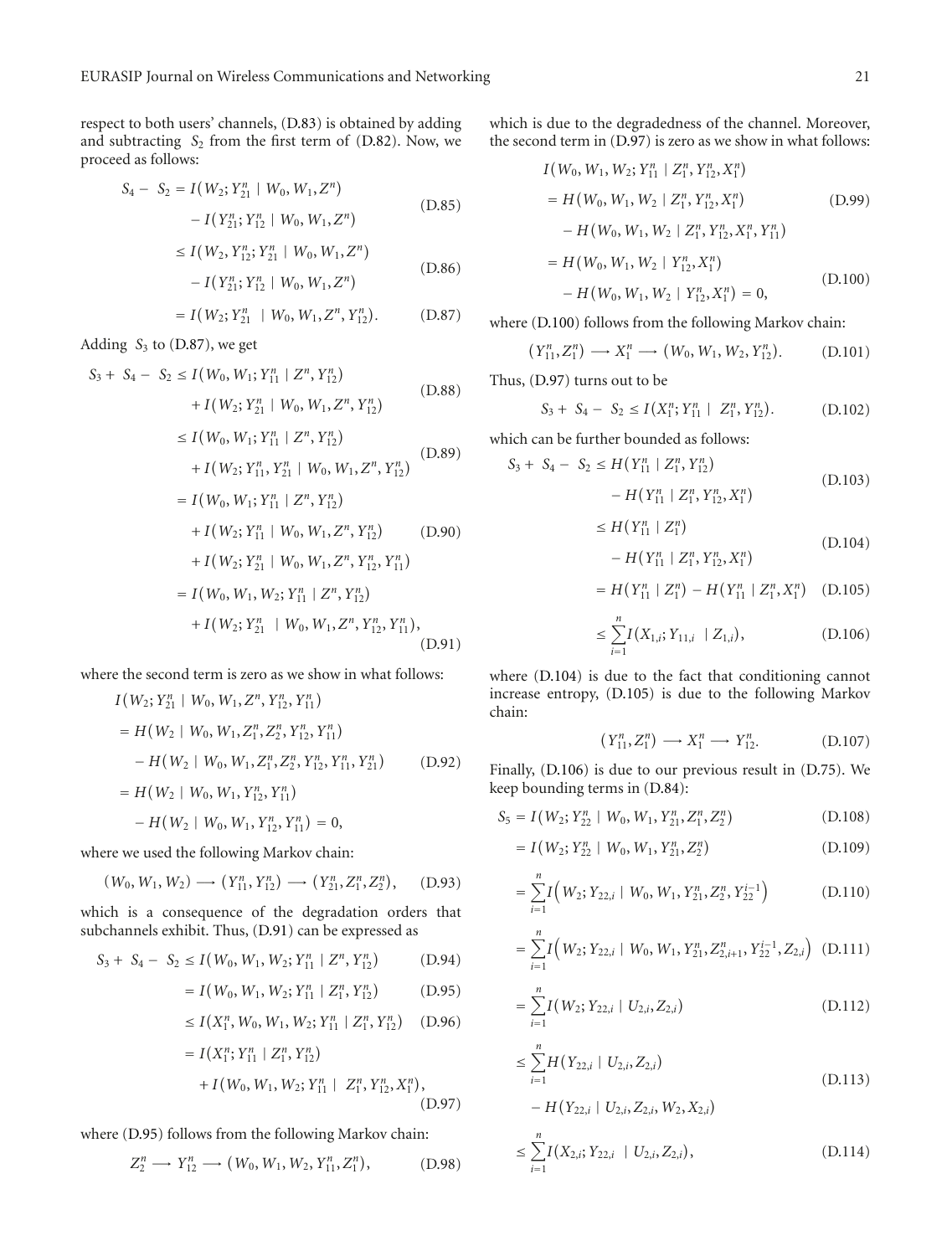where (D.109) and (D.111) are due to the following Markov chains:

$$
Z_1^n \longrightarrow Y_{21}^n \longrightarrow (W_0, W_1, W_2, Y_{22}^n, Z_2^n),
$$
  
\n
$$
Z_2^{i-1} \longrightarrow Y_{22}^{i-1} \longrightarrow (W_0, W_1, W_2, Y_{21}^n, Z_{2,i}^n, Y_{22,i}),
$$
 (D.115)

respectively, (D.113) follows from that conditioning cannot increase entropy and (D.114) is due to the following Markov chain:

$$
(Y_{22,i}, Z_{2,i}) \longrightarrow X_{2,i} \longrightarrow (W_2, U_{2,i}), \tag{D.116}
$$

which is a consequence of the fact that each subchannel is memoryless. Thus, we only need to bound  $S_1$  in (D.84) to reach the outer bound for the sum secrecy rate:

$$
S_1 = I(W_0, W_1, Y_{21}^n; Y_{12}^n \mid Z^n)
$$
 (D.117)

$$
= \sum_{i=1}^{n} I(W_0, W_1, Y_{21}^n; Y_{12,i} | Z_1^n, Z_2^n, Y_{12}^{i-1})
$$
 (D.118)

$$
\leq \sum_{i=1}^{n} H(Y_{12,i} | Z_{2,i})
$$
\n
$$
- H(Y_{12,i} | Z_1^n, Z_2^n, Y_{12}^{i-1}, W_0, W_1, Y_{21}^n, Y_{22}^{i-1})
$$
\n(D.119)

$$
= \sum_{i=1}^{n} H(Y_{12,i} | Z_{2,i})
$$
  
- H(Y<sub>12,i</sub> | Z<sub>2</sub><sup>n</sup>, Y<sub>12</sub><sup>i-1</sup>, W<sub>0</sub>, W<sub>1</sub>, Y<sub>21</sub><sup>n</sup>, Y<sub>22</sub><sup>i-1</sup>) (D.120)

$$
= \sum_{i=1}^{n} H(Y_{12,i} | Z_{2,i})
$$
  
- H(Y<sub>12,i</sub> | W<sub>0</sub>, W<sub>1</sub>, Y<sub>21</sub><sup>n</sup>, Y<sub>22</sub><sup>i-1</sup>, Z<sub>2,i+1</sub><sup>n</sup>, Z<sub>2,i</sub>)  

$$
\sum_{i=1}^{n} H(Y_{12,i} | W_0, W_1, Y_{21}^n, Y_{22}^{i-1}, Z_{2,i+1}^n, Z_{2,i})
$$

$$
= \sum_{i=1} I(U_{2,i}; Y_{12,i} | Z_{2,i}), \tag{D.122}
$$

where (D.119) is due to the fact that conditioning cannot increase entropy, (D.120) and (D.121) follow from the following Markov chains:

$$
Z_1^n \longrightarrow Y_{21}^n \longrightarrow (W_0, W_1, Y_{22}^{i-1}, Y_{12}^n, Z_2^n),
$$
  
\n
$$
(Y_{12}^{i-1}, Z_2^{i-1}) \longrightarrow Y_{22}^{i-1} \longrightarrow (W_0, W_1, W_2, Y_{21}^n, Z_{2,i}^n, Y_{12,i}),
$$
  
\n(D.123)

respectively. Thus, plugging (D.106), (D.114), and (D.122) into (D.84), we get the following outer bound on the sum secrecy rate:

$$
H(W_0, W_1, W_2 | Z^n)
$$
  
\n
$$
\leq \sum_{i=1}^n I(X_{1,i}; Y_{11,i} | Z_{1,i}) + I(X_{2,i}; Y_{22,i} | U_{2,i}, Z_{2,i})
$$
  
\n
$$
+ I(U_{2,i}; Y_{12,i} | Z_{2,i}) + \epsilon_n.
$$
\n(D.124)

Following similar steps, we can also get the following one:

$$
H(W_0, W_1, W_2 | Z^n)
$$
  
\n
$$
\leq \sum_{i=1}^n I(X_{2,i}; Y_{22,i} | Z_{2,i}) + I(X_{1,i}; Y_{11,i} | U_{1,i}, Z_{1,i})
$$
  
\n
$$
+ I(U_{1,i}; Y_{21,i} | Z_{1,i}) + \epsilon_n.
$$
\n(D.125)

So far, we derived outer bounds, (D.62), (D.63), (D.77), (D.78), (D.124), (D.125), on the capacity region which match the achievable region provided. The only difference can be on the joint distribution that they need to satisfy. However, the outer bounds depend on either  $p(u_1, x_1)$  or  $p(u_2, x_2)$  but not on the joint distribution  $p(u_1, u_2, x_1, x_2)$ . Hence, for the outer bound, it is sufficient to consider the joint distributions having the form  $p(u_1, u_2, x_1, x_2) = p(u_1, x_1)p(u_2, x_2)$ . Thus, the outer bounds derived and the achievable region coincide yielding the capacity region.

#### *D.2. Proof of Theorem 9.*

*D.2.1. Achievability.* To show the achievability of the region given in Theorem 9, we use Theorem 7. First, we group subchannels into two sets  $\delta_j$ ,  $j = 1, 2$ , where  $\delta_j$ ,  $j = 1$ 1, 2, contains the subchannels in which user *j* has the best observation. In other words, we have the Markov chain:

$$
X_l \longrightarrow Y_{1l} \longrightarrow Y_{2l} \longrightarrow Z_l, \tag{D.126}
$$

for  $l \in \mathcal{S}_1$ , and we have this Markov chain:

$$
X_l \longrightarrow Y_{2l} \longrightarrow Y_{1l} \longrightarrow Z_l \tag{D.127}
$$

for  $l \in \mathcal{S}_2$ .

We replace  $U_j$  with  $\{U_l\}_{l \in \mathcal{S}_j}$ ,  $X_j$  with  $\{X_l\}_{l \in \mathcal{S}_j}$ ,  $Y_{j1}$  with  ${Y_{jl}}_{l \in \mathcal{S}_1}$ ,  $Y_{j2}$  with  ${Y_{jl}}_{l \in \mathcal{S}_2}$ , and  $Z_j$  with  ${Z_l}_{l \in \mathcal{S}_j}$ ,  $j = 1, 2$ , in Theorem 7. Moreover, if we select the pairs  $\{(U_l, X_l)\}_{l=1}^M$ to be mutually independent, we get the following joint distribution:

$$
p\Big(\{u_l,x_l,y_{1l},y_{2l},z_l\}_{l=1}^M\Big)=\prod_{l=1}^M p(u_l,x_l)p(y_{1l},y_{2l},z_l\mid x_l),
$$
\n(D.128)

which implies that random variable tuples  $\{(u_l, x_l, y_{1l}, y_{2l}, z_l)\}_{l=1}^M$  are mutually independent. Using this fact, one can reach the expressions given in Theorem 9.

*D.2.2. Converse.* For the converse part, we again use the proof of Theorem 7. First, without loss of generality, we assume  $S_1 = \{1, ..., L_1\}$ , and  $S_2 = \{L_1+1, ..., M\}$ . We define the following auxiliary random variables:

$$
U_{1,i} = W_0 W_2 Y_{1[L_1+1:M]}^n Y_{1[1:L_1]}^{i-1} Z_{[1:L_1],i+1}^n,
$$
  
\n
$$
U_{2,i} = W_0 W_1 Y_{2[1:L_1]}^n Y_{2[L_1+1:M]}^{i-1} Z_{[L_1+1:M],i+1}^n,
$$
\n(D.129)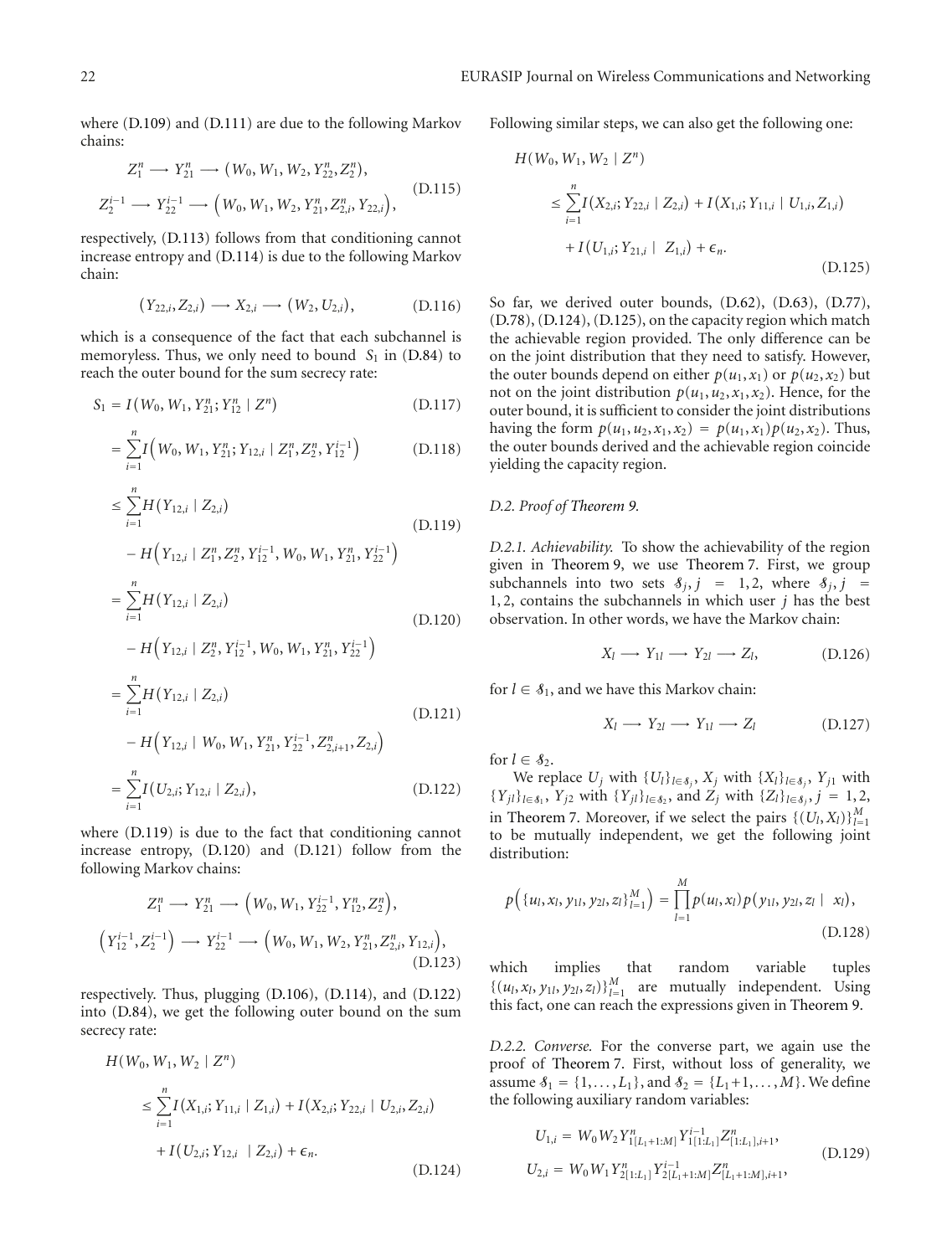which satisfy the Markov chains:

$$
U_{1,i} \longrightarrow X_{l,i} \longrightarrow (Y_{1l,i}, Y_{2l,i}, Z_{l,i}), \quad l = 1, ..., L_1,
$$
  

$$
U_{2,i} \longrightarrow X_{l,i} \longrightarrow (Y_{1l,i}, Y_{2l,i}, Z_{l,i}), \quad l = L_1 + 1, ..., M.
$$
  
(D.130)

Using the analysis carried out for the proof of Theorem 7, we get

$$
nR_0 \le \sum_{i=1}^n I(U_{1,i}; Y_{1[1:L_1],i} | Z_{[1:L_1],i})
$$
  
+ 
$$
\sum_{i=1}^n I(U_{2,i}; Y_{1[L_1+1:M],i} | Z_{[L_1+1:M],i}) + \epsilon_n,
$$
 (D.131)

where each term will be treated separately. The first term can be bounded as follows:

$$
I(U_{1,i}; Y_{1[1:L_1],i} | Z_{[1:L_1],i})
$$
\n
$$
= \sum_{l=1}^{L_1} I(U_{1,i}; Y_{1l,i} | Y_{1[1:l-1],i}, Z_{[1:L_1],i})
$$
\n
$$
= \sum_{l=1}^{L_1} I(U_{1,i}; Y_{1l,i} | Y_{1[1:l-1],i}, Z_{[l:L_1],i})
$$
\n(D.133)

$$
\leq \sum_{l=1}^{L_1} I(U_{1,i}, Y_{1[1:l-1],i}, Z_{[l+1:L_1],i}; Y_{1l,i} | Z_{l,i}), \qquad (D.134)
$$

where (D.133) follows from the Markov chain:

$$
Z_{[1:l-1],i} \longrightarrow Y_{1[1:l-1],i} \longrightarrow (U_{1,i}, Y_{1,l,i}, Z_{[l:L_1],i}), \qquad (D.135)
$$

which is due to the degradedness of the subchannels. To this end, we define the following auxiliary random variables:

$$
V_{l,i} = Y_{1[1:l-1],i} Z_{[l+1:L_1],i} U_{1,i}, \quad l = 1,\ldots,L_1,\qquad (D.136)
$$

which satisfy the Markov chains:

$$
V_{l,i} \longrightarrow X_{l,i} \longrightarrow (Y_{1l,i}, Y_{2l,i}, Z_{l,i}), \quad l = 1, ..., L_1.
$$
 (D.137)

Thus, using these new auxiliary random variables in (D.134), we get

$$
I(U_{1,i}; Y_{1[1:L_1],i} | Z_{[1:L_1],i}) \leq \sum_{l=1}^{L_1} I(V_{l,i}; Y_{1l,i} | Z_{l,i}). \quad (D.138)
$$

We now bound the second term in (D.131) as follows:

$$
I(U_{2,i}; Y_{1[L_1+1:M],i} | Z_{[L_1+1:M],i})
$$
\n
$$
= \sum_{l=L_1+1}^{M} I(U_{2,i}; Y_{1l,i} | Z_{[L_1+1:M],i}, Y_{1[L_1+1:l-1],i})
$$
\n
$$
= \sum_{l=L_1+1}^{M} I(U_{2,i}; Y_{1l,i} | Z_{[l:M],i}, Y_{1[L_1+1:l-1],i})
$$
\n(D.140)

$$
\leq \sum_{l=L_1+1}^{M} H(Y_{1l,i} \mid Z_{l,i}) \tag{D.141}
$$

$$
\leq \sum_{l=L_{1}+1}^{M} H(Y_{1l,i} | Z_{l,i})
$$
  
- H(Y\_{1l,i} | Z\_{[l:M],i}, Y\_{1[L\_{1}+1:l-1],i}, U\_{2,i}, Y\_{2[L\_{1}+1:l-1],i}) (D.142)

$$
= \sum_{l=L_1+1}^{M} H(Y_{1l,i} | Z_{l,i})
$$
\n
$$
- H(Y_{1l,i} | Z_{[l:M],i}, U_{2,i}, Y_{2[L_1+1:l-1],i})
$$
\n
$$
= \sum_{l=L_1+1}^{M} I(Z_{[l+1:M],i}, U_{2,i}, Y_{2[L_1+1:l-1],i}; Y_{1l,i} | Z_{l,i}), \quad (D.144)
$$

where (D.140) follows from the Markov chain:

 $-H(Y_{1l,i} | Z_{[l:M],i}, Y_{1[L_1+1:l-1],i}, U_{2,i})$ 

$$
Z_{[L_1+1:l-1],i} \longrightarrow Y_{1[L_1+1:l-1],i} \longrightarrow (U_{2,i},Z_{[l:M],i},Y_{1l,i}), (D.145)
$$

which is a consequence of the degradedness of the subchannels, (D.141) and (D.142) follow from the fact that conditioning cannot increase entropy, and (D.143) is due to the Markov chain:

$$
Y_{1[L_1+1:l-1],i} \longrightarrow Y_{2[L_1+1:l-1],i} \longrightarrow (U_{2,i}, Z_{[l:M],i}, Y_{1l,i}),
$$
\n(D.146)

which is again a consequence of the degradedness of the subchannels. To this end, we define the following auxiliary random variables:

$$
V_{l,i} = Y_{2[L_1+1:l-1],i} Z_{[l+1:M],i} U_{2,i}, \quad l = L_1+1,\ldots,M,
$$
\n(D.147)

which satisfy the Markov chains:

$$
V_{l,i} \longrightarrow X_{l,i} \longrightarrow (Y_{1l,i}, Y_{2l,i}, Z_{l,i}), \quad l = L_1 + 1, \dots, M,
$$
\n(D.148)

Thus, using these new auxiliary random variables in (D.144), we get

$$
I(U_{2,i}; Y_{1[L_1+1:M],i} \mid Z_{[L_1+1:M],i}) \leq \sum_{l=L_1+1}^{M} I(V_{l,i}; Y_{1l,i} \mid Z_{l,i}).
$$
\n(D.149)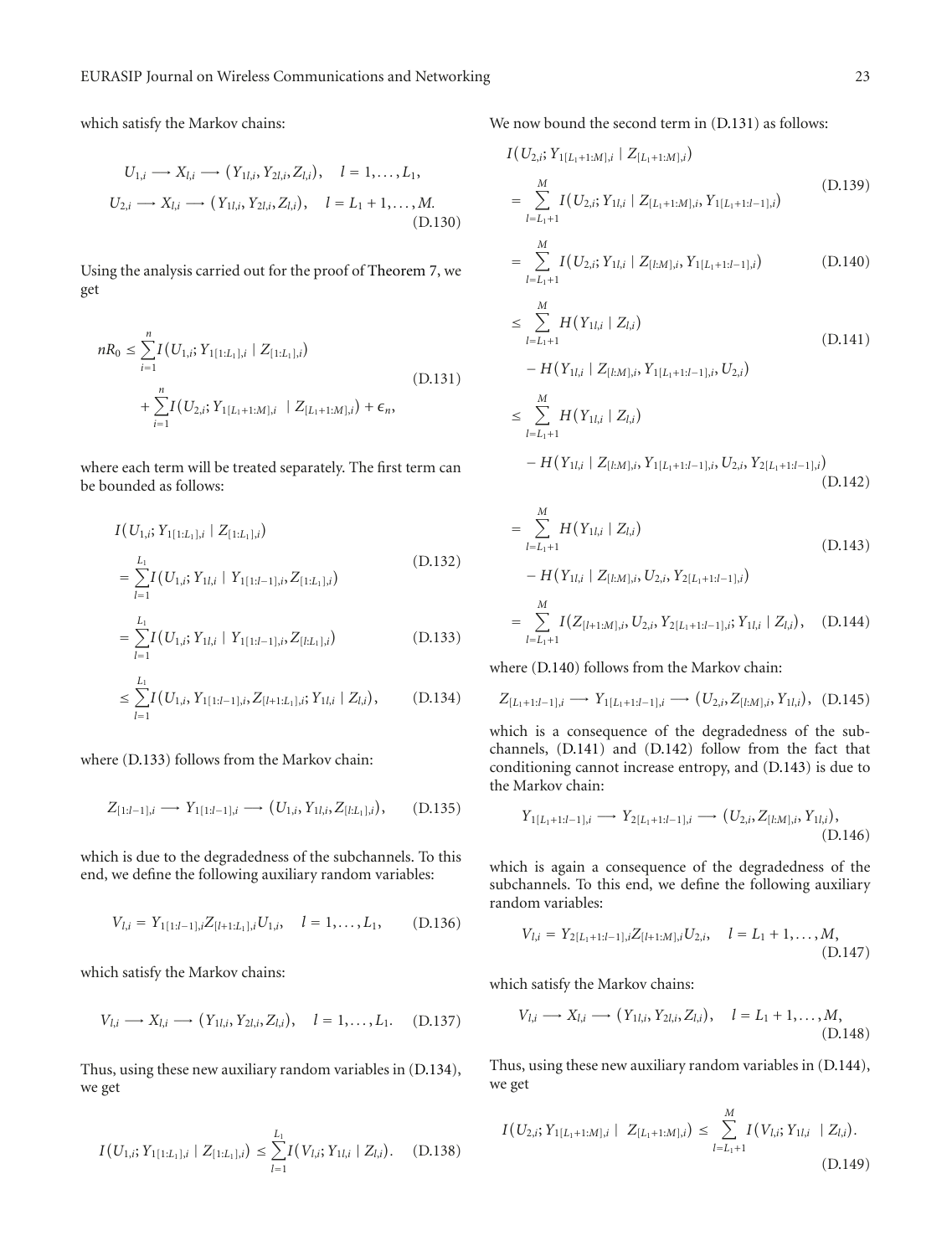Finally, using (D.138) and (D.149) in (D.131), we obtain

$$
nR_0 \le \sum_{i=1}^n \sum_{l=1}^M I(V_{l,i}; Y_{1l,i} | Z_{l,i}) + \epsilon_n.
$$
 (D.150)

Due to symmetry, we also have

$$
nR_0 \le \sum_{i=1}^n \sum_{l=1}^M I(V_{l,i}; Y_{2l,i} | Z_{l,i}) + \epsilon_n.
$$
 (D.151)

We now bound the sum of common and independent message rates. Using the converse proof of Theorem 7, we get

$$
n(R_0 + R_1) \le \sum_{i=1}^n I(X_{[1:L_1],i}; Y_{1[1:L_1],i} | Z_{[1:L_1],i})
$$
  
+ 
$$
\sum_{i=1}^n I(U_{2,i}; Y_{1[L_1+1:M],i} | Z_{[L_1+M],i}) + \epsilon_n,
$$
  
(D.152)

where, for the second term we already obtained, an outer bound given in (D.149). We now bound the first term:

$$
I(X_{[1:L_1],i}; Y_{1[1:L_1],i} | Z_{[1:L_1],i})
$$
\n
$$
= \sum_{l=1}^{L_1} I(X_{[1:L_1],i}; Y_{1l,i} | Z_{[1:L_1],i}, Y_{1[1:l-1],i})
$$
\n
$$
\leq \sum_{l=1}^{L_1} H(Y_{1l,i} | Z_{l,i})
$$
\n(D.154)

$$
- H(Y_{1l,i} | Z_{[1:L_1],i}, Y_{1[1:l-1],i}, X_{[1:L_1],i})
$$
  
= 
$$
\sum_{l=1}^{L_1} H(Y_{1l,i} | Z_{l,i}) - H(Y_{1l,i} | Z_{l,i}, X_{l,i})
$$
 (D.155)

$$
=\sum_{l=1}^{L_1} I(X_{l,i}; Y_{1l,i} | Z_{l,i}),
$$
\n(D.156)

where (D.154) follows from the fact that conditioning cannot increase entropy, and (D.155) is due to the following Markov chain:

$$
(Y_{1l,i}, Z_{l,i}) \longrightarrow X_{l,i}
$$
  
\n
$$
\longrightarrow (X_{[1:l-1],i}, X_{[l+1:L_1],i}, Y_{1[1:l-1],i} Z_{[1:l-1],i}, Z_{[l+1:L_1],i}),
$$
  
\n(D.157)

which follows from the facts that channel is memoryless and subchannels are independent. Thus, plugging (D.149) and (D.156) into (D.152), we obtain

$$
n(R_0 + R_1) \leq \sum_{i=1}^n \sum_{l \in \mathcal{S}_1} I(X_{l,i}; Y_{1l,i} | Z_{l,i})
$$
  
+ 
$$
\sum_{i=1}^n \sum_{l \in \mathcal{S}_2} I(V_{l,i}; Y_{1l,i} | Z_{l,i}) + \epsilon_n.
$$
 (D.158)

Due to symmetry, we also have

$$
n(R_0 + R_2) \le \sum_{i=1}^n \sum_{l \in \mathcal{S}_2} I(X_{l,i}; Y_{2l,i} | Z_{l,i}) + \sum_{i=1}^n \sum_{l \in \mathcal{S}_1} I(V_{l,i}; Y_{2l,i} | Z_{l,i}) + \epsilon_n.
$$
 (D.159)

We now bound the sum secrecy rate. We first borrow the following outer bound from the converse proof of Theorem 7:

$$
n(R_0 + R_1 + R_2)
$$
\n
$$
\leq \sum_{i=1}^n I(X_{[1:L_1],i}; Y_{1[1:L_1],i} | Z_{[1:L_1],i})
$$
\n
$$
+ \sum_{i=1}^n I(X_{[L_1+1:M],i}; Y_{2[L_1+1:M],i} | U_{2,i}, Z_{[L_1+1:M],i})
$$
\n
$$
+ \sum_{i=1}^n I(U_{2,i}; Y_{1[L_1+1:M],i} | Z_{[L_1+1:M],i}),
$$
\n(D.161)

where, for the first and third terms, we already obtained outer bounds given in (D.156) and (D.149), respectively. We now bound the second term as follows:

$$
I(X_{[L_1+1:M],i}; Y_{2[L_1+1:M],i} | U_{2,i}, Z_{[L_1+1:M],i})
$$
  
= 
$$
\sum_{l=L_1+1}^{M} I(X_{[L_1+1:M],i}; Y_{2l,i} | U_{2,i}, Z_{[L_1+1:M],i}, Y_{2[L_1+1:l-1],i})
$$
  
(D.162)

 $\overline{ }$ 

$$
= \sum_{l=L_1+1}^{M} I(X_{[L_1+1:M],i}; Y_{2l,i} | U_{2,i}, Z_{[l:M],i}, Y_{2[L_1+1:l-1],i})
$$
\n(D.163)

$$
= \sum_{l=L_1+1}^{M} I(X_{[L_1+1:M],i}; Y_{2l,i} | V_{l,i}, Z_{l,i})
$$
 (D.164)

$$
= \sum_{l=L_1+1}^{M} H(Y_{2l,i} | V_{l,i}, Z_{l,i})
$$
\n(D.165)

$$
- H(Y_{2l,i} | V_{l,i}, Z_{l,i}, X_{[L_1+1:M],i})
$$
  
= 
$$
\sum_{l=L_1+1}^{M} H(Y_{2l,i} | V_{l,i}, Z_{l,i})
$$
 (D.166)

$$
= \sum_{l=L_1+1}^{M} I(X_{l,i}; Y_{2l,i} | V_{l,i}, Z_{l,i}), \qquad (D.167)
$$

where (D.163) follows from the Markov chain:

 $- H(Y_{2l,i} | V_{l,i}, Z_{l,i}, X_{l,i})$ 

$$
Z_{[L_1+1:l-1],i} \longrightarrow Y_{2[L_1+1:l-1],i} \longrightarrow U_{2,i}, Z_{[l:M],i}, X_{[L_1+1:M],i}, Y_{2l,i},
$$
\n(D.168)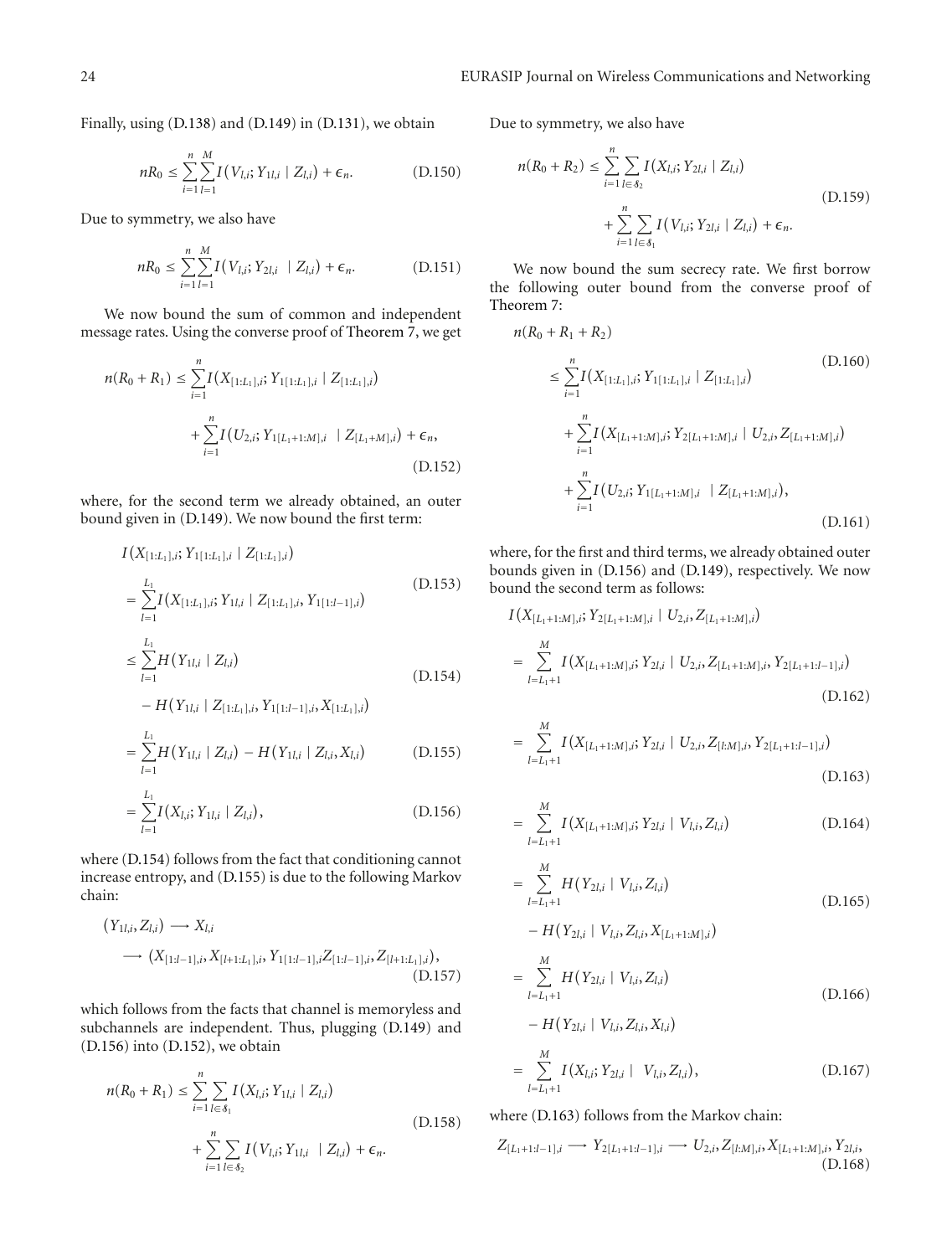which is a consequence of the degradedness of the subchannels, (D.164) is obtained via using the definition of  $V_{2,i}$  given in (D.147), and (D.166) follows from the Markov chain:

$$
(Z_{l,i}, Y_{2l,i}) \longrightarrow X_{l,i} \longrightarrow (V_{l,i}, X_{[L_1+1:l-1],i}, X_{[l+1:M]})
$$
, (D.169)

which is due to the facts that channel is memoryless and subchannels are independent. Thus, plugging (D.149), (D.156), and (D.167) into (D.161), we get

$$
n(R_0 + R_1 + R_2) \le \sum_{i=1}^n \sum_{l \in \delta_1} I(X_{l,i}; Y_{1l,i} | Z_{l,i})
$$
  
+ 
$$
\sum_{i=1}^n \sum_{l \in \delta_2} I(X_{l,i}; Y_{2l,i} | V_{l,i}, Z_{l,i})
$$
 (D.170)  
+ 
$$
\sum_{i=1}^n \sum_{l \in \delta_2} I(V_{l,i}; Y_{1l,i} | Z_{l,i}) + \epsilon_n.
$$

Due to symmetry, we also have

$$
n(R_0 + R_1 + R_2) \le \sum_{i=1}^n \sum_{l \in \delta_2} I(X_{l,i}; Y_{2l,i} | Z_{l,i})
$$
  
+ 
$$
\sum_{i=1}^n \sum_{l \in \delta_1} I(X_{l,i}; Y_{1l,i} | V_{l,i}, Z_{l,i})
$$
 (D.171)  
+ 
$$
\sum_{i=1}^n \sum_{l \in \delta_1} I(V_{l,i}; Y_{2l,i} | Z_{l,i}) + \epsilon_n.
$$

Finally, we note that all outer bounds depend on the distributions  $p(v_{l,i}, x_{l,i}, y_{1l,i}, y_{2l,i}, z_{l,i}) = p(v_{l,i}, x_{l,i}) p(y_{1l,i}, y_{2l,i}, z_{l,i})$  $x_{l,i}$ ) but not on any joint distributions of the tuples  $(v_{l,i}, x_{l,i}, y_{1l,i}, y_{2l,i}, z_{l,i})$  implying that selection of the pairs  $(v_{l,i}, x_{l,i})$  to be mutually independent is optimum.

#### **E. Proof of Theorem 10**

We prove Theorem 10 in two parts; first, we show achievability, and then we prove the converse.

*E.1. Achievability.* Similar to what we have done to show the achievability of Theorem 7, we first note that boundary of the capacity region can be decomposed into three surfaces [26].

(i) First surface:  
\n
$$
R_0 \le \overline{\alpha} I(U_2; Y_{12} | Z_2)
$$
\n
$$
R_2 \le \overline{\alpha} I(X_2; Y_{22} | U_2, Z_2)
$$
\n
$$
R_0 + R_1 \le \alpha I(X_1; Y_{11} | Z_1) + \overline{\alpha} I(U_2; Y_{12} | Z_2), \quad U_1 = \phi.
$$
\n(E.1)

(ii) Second surface:

$$
R_0 \le \alpha I(U_1; Y_{21} | Z_1)
$$
  
\n
$$
R_1 \le \alpha I(X_1; Y_{11} | U_1, Z_1)
$$
  
\n
$$
R_0 + R_2 \le \alpha I(U_1; Y_{21} | Z_1) + \overline{\alpha} I(X_2; Y_{22} | Z_2), \quad U_2 = \phi.
$$
  
\n(E.2)

(iii) Third surface:

$$
R_1 \le \alpha I(X_1; Y_{11} | U_1, Z_1)
$$
  
\n
$$
R_2 \le \overline{\alpha} I(X_2; Y_{22} | U_2, Z_2)
$$
  
\n
$$
R_0 \le \alpha I(U_1; Y_{11} | Z_1) + \overline{\alpha} I(U_2; Y_{12} | Z_2)
$$
  
\n
$$
R_0 \le \alpha I(U_1; Y_{21} | Z_1) + \overline{\alpha} I(U_2; Y_{22} | Z_2).
$$
\n(E.3)

To show the achievability of each surface, we first introduce a codebook structure.

*Codebook Structure.* Fix the probability distribution as

$$
p(u_1, x_1)p(u_2, x_2)p(y_1, y_2, z \mid x). \tag{E.4}
$$

- (i) Generate  $2^{n(R_{01}+R_{11}+\tilde{R}_{11})}$  length- $n_1$  sequences  $\mathbf{u}_1$  thro- $\lim_{n \to \infty} p(\mathbf{u}_1) = \prod_{i=1}^{n_1} p(u_{1,i})$  and index them as  $\mathbf{u}_1(w_{01},$  $w_{11}$ ,  $\widetilde{w}_{11}$ ) where  $w_{01} \in \{1, \ldots, 2^{nR_{01}}\}$ ,  $w_{11} \in \{1, \ldots, n\}$  $2^{nR_{11}}$ } and  $\widetilde{w}_{11} \in \{1, \ldots, 2^{n\widetilde{R}_{11}}\}.$
- (ii) For each  $\mathbf{u}_1$ , generate  $2^{n(R_{12} + \tilde{R}_{12})}$  length- $n_1$  sequences **x**<sub>1</sub> through  $p(\mathbf{x}_1) = \prod_{i=1}^{n_1} p(x_{1,i} | u_{1,i})$  and index them as  $\mathbf{x}_1(w_{01}, w_{11}, \tilde{w}_{11}, w_{12}, \tilde{w}_{12})$  where  $w_{12}$  ∈  $\{1, \ldots, 2^{nR_{12}}\}, \widetilde{w}_{12} \in \{1, \ldots, 2^{n\widetilde{R}_{12}}\}.$
- (iii) Generate  $2^{n(R_{02}+R_{21}+\tilde{R}_{21})}$  length- $(n n_1)$  sequences  $u_2$ through  $p(\mathbf{u}_2) = \prod_{i=1}^{n-n_1} p(u_{2,i})$  and index them as **u**<sub>2</sub>( $w_{02}, w_{21}, \widetilde{w}_{21}$ ) where  $w_{02} \in \{1, ..., 2^{nR_{02}}\}, w_{21} \in$  $\{1, \ldots, 2^{nR_{21}}\}$  and  $\widetilde{w}_{21} \in \{1, \ldots, 2^{nR_{21}}\}.$
- (iv) For each **u**<sub>2</sub>, generate  $2^{n(R_{22} + \tilde{R}_{22})}$  length- $(n n_1)$ sequences **x**<sub>2</sub> through  $p(\mathbf{x}_2) = \prod_{i=1}^{n-n_1} p(x_{2,i} | u_{2,i})$ and index them as  $\mathbf{x}_2(w_{02}, w_{21}, \widetilde{w}_{21}, w_{22}, \widetilde{w}_{22})$  where  $w_{22} \in \{1, \ldots, 2^{nR_{22}}\}, \widetilde{w}_{22} \in \{1, \ldots, 2^{nR_{22}}\}.$
- (v) We remark that this codebook uses first channel *n*<sup>1</sup> times and the other one  $(n - n_1)$  times. We define

$$
\alpha = \frac{n_1}{n} \tag{E.5}
$$

and  $\bar{\alpha} = 1 - \alpha$ .

(vi) Furthermore, we set

$$
\widetilde{R}_{11} = \alpha I(U_1; Z_1), \tag{E.6}
$$

$$
\widetilde{R}_{12} = \alpha I(X_1; Z_1 \mid U_1), \tag{E.7}
$$

$$
\widetilde{R}_{21} = \overline{\alpha} I(U_2; Z_2), \tag{E.8}
$$

$$
\widetilde{R}_{22} = \overline{\alpha} I(X_2; Z_2 \mid U_2), \tag{E.9}
$$

$$
R_1 = R_{11} + R_{12}, \t\t (E.10)
$$

$$
R_2 = R_{21} + R_{22}.
$$
 (E.11)

*Encoding.* When the transmitted messages are  $(w_{01}, w_{02},$  $w_{11}$ ,  $w_{12}$ ,  $w_{21}$ ,  $w_{22}$ ), we randomly pick  $(\widetilde{w}_{11}, \widetilde{w}_{12}, \widetilde{w}_{21}, \widetilde{w}_{22})$  and send corresponding codewords.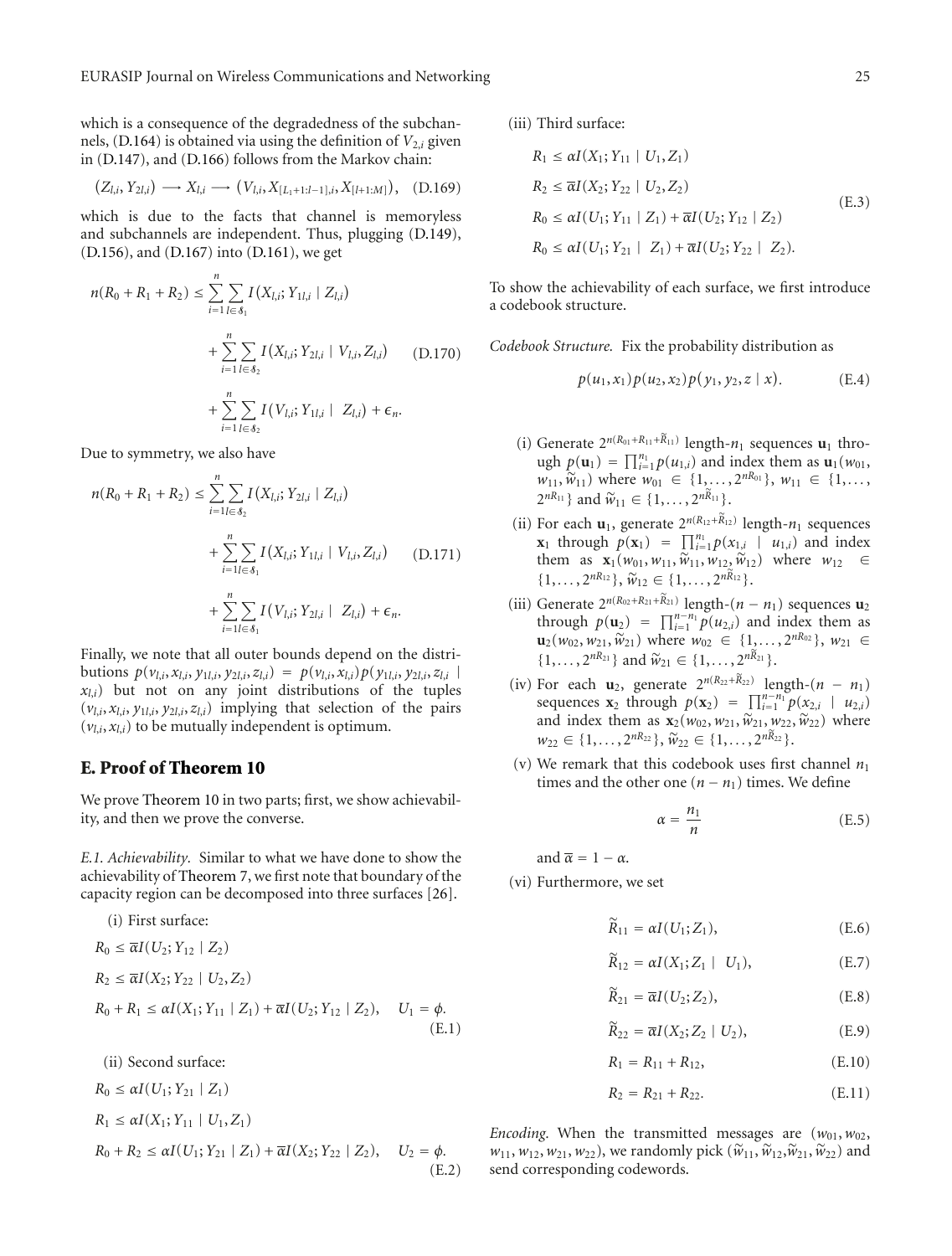*Decoding.* Using this codebook structure, we can show that all three surfaces which determine the boundary of the capacity region are achievable. For example, if we set  $U_1 = \phi$ (that implies  $R_{01} = R_{11} = \widetilde{R}_{11} = 0$ ) and  $R_{21} = 0$ , then we achieve the following rates with vanishingly small error probability:

$$
R_1 \le \alpha I(X_1; Y_{11} | Z_1),
$$
  
\n
$$
R_0 \le \overline{\alpha} I(U_2; Y_{12} | Z_2),
$$
  
\n
$$
R_2 \le \overline{\alpha} I(X_2; Y_{22} | U_2, Z_2).
$$
  
\n(E.12)

Exchanging common message rate with user 1's independent message rate, one can obtain the first surface. Second surface follows from symmetry. For the third surface, we first set  $R_{11} = R_{21} = 0$ . Moreover, we send common message in its entirety, that is, we do not use a rate splitting for the common message, hence we set  $R_{01} = R_{02} = R_0$ ,  $w_{01} = w_{02} = w_0$ . In this case, each user, say the *j*th one, decodes the common message by looking for a unique  $w_0$  which satisfies

$$
E_{j1}^{w_0} = \left\{ \exists \widetilde{w}_{01} : \left( \mathbf{u}_1(w_0, \widetilde{w}_{01}), \mathbf{y}_{j1} \right) \in A_{\epsilon}^n \right\},
$$
  
\n
$$
E_{j2}^{w_0} = \left\{ \exists \widetilde{w}_{02} : \left( \mathbf{u}_2(w_0, \widetilde{w}_{02}), \mathbf{y}_{j2} \right) \in A_{\epsilon}^n \right\}.
$$
  
\n(E.13)

Following the analysis carried out in (D.24)-(D.29), the sufficient conditions for the common message to be decodable by both users can be found as

$$
R_0 \le \alpha I(U_1; Y_{j1} | Z_1) + \overline{\alpha} I(U_2; Y_{j2} | Z_2), \quad j = 1, 2.
$$
\n(E.14)

After decoding the common message, each user can decode its independent message if

$$
R_1 \le \alpha I(X_1; Y_{11} \mid U_1, Z_1),
$$
  
\n
$$
R_2 \le \overline{\alpha} I(X_2; Y_{22} \mid U_2, Z_2).
$$
 (E.15)

Thus, the third surface can be achieved with vanishingly small error probability. As of now, we showed that all rates in the so-called capacity region are achievable with vanishingly small error probability, however we did not claim anything about the secrecy conditions which will be considered next.

*Equivocation Calculation.* To complete the achievability part of the proof, we need to show that this codebook structure also satisfies the secrecy conditions. For that purpose, it is sufficient to consider the sum rate secrecy condition:

$$
H(W_0, W_1, W_2 | Z_1^{n_1}, Z_2^{n-n_1})
$$
\n
$$
= H(W_0, W_1, W_2, Z_1^{n_1}, Z_2^{n-n_1}) - H(Z_1^{n_1}, Z_2^{n-n_1})
$$
\n
$$
= H(W_0, W_1, W_2, U_1^{n_1}, U_2^{n-n_1}, X_1^{n_1}, X_2^{n-n_1}, Z_1^{n_1}, Z_2^{n-n_1})
$$
\n
$$
- H(Z_1^{n_1}, Z_2^{n-n_1})
$$
\n
$$
- H(U_1^{n_1}, U_2^{n-n_1}, X_1^{n_1}, X_2^{n-n_1} | W_0, W_1, W_2, Z_1^{n_1}, Z_2^{n-n_1})
$$
\n
$$
= H(U_1^{n_1}, U_2^{n-n_1}, X_1^{n_1}, X_2^{n-n_1})
$$
\n
$$
+ H(W_0, W_1, W_2, Z_1^{n_1}, Z_2^{n-n_1} | U_1^{n_1}, U_2^{n-n_1}, X_1^{n_1}, X_2^{n-n_1})
$$
\n
$$
- H(Z_1^{n_1}, Z_2^{n-n_1})
$$

$$
- H\Big(U_1^{n_1}, U_2^{n-n_1}, X_1^{n_1}, X_2^{n-n_1} \mid W_0, W_1, W_2, Z_1^{n_1}, Z_2^{n-n_1}\Big) \tag{E.18}
$$
  
\n
$$
\geq H\Big(U_1^{n_1}, U_2^{n-n_1}, X_1^{n_1}, X_2^{n-n_1}\Big)
$$
  
\n
$$
+ H\Big(Z_1^{n_1}, Z_2^{n-n_1} \mid U_1^{n_1}, U_2^{n-n_1}, X_1^{n_1}, X_2^{n-n_1}\Big)
$$

+ 
$$
H(Z_1^{n_1}, Z_2^{n-n_1} | U_1^{n_1}, U_2^{n-n_1}, X_1^{n_1}, X_2^{n-n_1})
$$
  
\n-  $H(Z_1^{n_1}, Z_2^{n-n_1})$   
\n-  $H(U_1^{n_1}, U_2^{n-n_1}, X_1^{n_1}, X_2^{n-n_1} | W_0, W_1, W_2, Z_1^{n_1}, Z_2^{n-n_1}),$   
\n(E.19)

where each term will be treated separately. The first term is

$$
H(U_1^{n_1}, U_2^{n-n_1}, X_1^{n_1}, X_2^{n-n_1})
$$
  
=  $H(U_1^{n_1}, U_2^{n-n_1}) + H(X_1^{n_1} | U_1^{n_1}) + H(X_2^{n-n_1} | U_2^{n-n_1})$   
(E.20)

$$
= n\left(R_0 + R_{11} + \widetilde{R}_{11} + R_{21} + \widetilde{R}_{21}\right) + n\left(R_{12} + \widetilde{R}_{12}\right) + n\left(R_{22} + \widetilde{R}_{22}\right)
$$
(E.21)

$$
= n(R_0 + R_1 + R_2) + n_1 I(X_1; Z_1)
$$
  
+ 
$$
(n - n_1)I(X_2; Z_2),
$$
 (E.22)

where the first equality is due to the Markov chain

$$
X_1^{n_1} \longrightarrow U_1^{n_1} \longrightarrow U_2^{n-n_1} \longrightarrow X_2^{n-n_1}.\tag{E.23}
$$

The equality in (E.21) is due to the fact that  $(U_1^{n_1}, U_2^{n-n_1})$ can take  $2^{n(R_0+R_{11}+\tilde{R}_{11}+R_{21}+\tilde{R}_{21})}$  values uniformly, and given  $U_1^{n_1}$ (resp.,  $U_2^{n-n_1}$ ),  $X_1^{n_1}$  (resp.,  $X_2^{n-n_1}$ ) can take  $2^{n(R_{12}+\tilde{R}_{12})}$  (resp.,  $2^{n(R_{22} + R_{22})}$ ) values with equal probability. To reach (E.22), we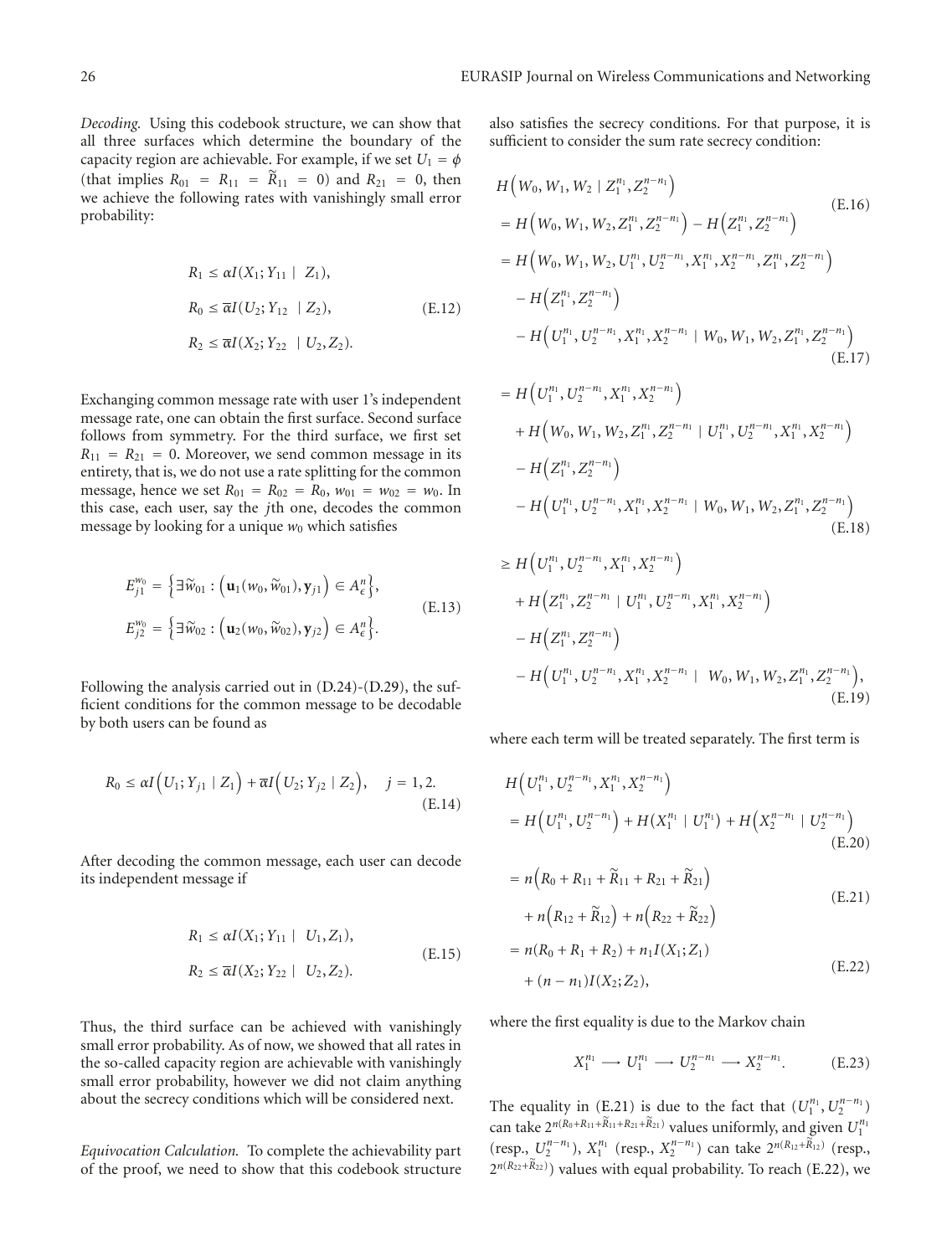use the definitions in (E.6)–(E.11). We consider the second and third terms in (E.19):

$$
H\left(Z_1^{n_1}, Z_2^{n-n_1}\right) - H\left(Z_1^{n_1}, Z_2^{n-n_1} \mid U_1^{n_1}, U_2^{n-n_1}, X_1^{n_1}, X_2^{n-n_1}\right)
$$
  
\n
$$
\leq H\left(Z_1^{n_1}\right) + H\left(Z_2^{n-n_1}\right)
$$
  
\n
$$
- H\left(Z_1^{n_1}, Z_2^{n-n_1} \mid U_1^{n_1}, U_2^{n-n_1}, X_1^{n_1}, X_2^{n-n_1}\right)
$$
  
\n
$$
\tag{E.24}
$$

$$
=H(Z_1^{n_1})+H(Z_2^{n-n_1})
$$
\n(E.25)

$$
- H(Z_1^{n_1} | X_1^{n_1}) + H(Z_2^{n-n_1} | X_2^{n-n_1})
$$

$$
= I(X_1^{n_1}; Z_1^{n_1}) + I(X_2^{n-n_1}; Z_2^{n-n_1})
$$
\n(E.26)

$$
\leq n_1 I(X_1; Z_1) + (n - n_1)I(X_2; Z_2) \tag{F. 27}
$$

$$
+\gamma_{1,n}+\gamma_{2,n},\tag{E.27}
$$

where (E.24) is due to the fact that conditioning cannot increase entropy, (E.25) follows from the Markov chain:

$$
Z_1^{n_1} \longrightarrow X_1^{n_1} \longrightarrow U_1^{n_1} \longrightarrow U_2^{n-n_1} \longrightarrow X_2^{n-n_1} \longrightarrow Z_2^{n-n_1} \quad \text{(E.28)}
$$

and (E.27) can be shown using the technique devised in [1]. We bound the fourth term of (E.19). To this end, assume that the eavesdropper tries to decode  $(U_1^{n_1}, X_1^{n_1}, U_2^{n-n_1}, X_2^{n-n_1})$ given side information ( $W_0 = w_0, W_1 = w_1, W_2 = w_2$ ). Since the confusion message rates are selected as given in (E.6)-(E.9), the eavesdropper can decode them as long as this side information is available. Consequently, the use of Fano's lemma yields

$$
H\left(U_1^{n_1}, U_2^{n-n_1}, X_1^{n_1}, X_2^{n-n_1} \mid W_0, W_1, W_2, Z_1^{n_1}, Z_2^{n-n_1}\right) < \epsilon_n. \tag{E.29}
$$

Finally, plugging (E.22),(E.27), and (E.29) into (E.19), we get

$$
H(W_0, W_1, W_2 | Z_1^{n_1}, Z_2^{n-n_1})
$$
  
\n
$$
\ge n(R_0 + R_1 + R_2) - \epsilon_n - \gamma_{1,n} - \gamma_{2,n},
$$
\n(E.30)

which completes the achievability part of the proof.

*E.2. Converse.* First, let us define the following auxiliary random variables:

$$
U_{1,i} = W_0 W_2 Y_{12}^{n-n_1} Y_{11}^{i-1} Z_{1,i+1}^{n_1}, \quad i = 1, ..., n_1,
$$
  
\n
$$
U_{2,i} = W_0 W_1 Y_{21}^{n_1} Y_{22}^{i-1} Z_{2,i+1}^{n-n_1}, \quad i = 1, ..., n - n_1,
$$
\n(E.31)

where we assume that first channel is used  $n_1$  times. We again define

$$
\alpha = \frac{n_1}{n}.\tag{E.32}
$$

We note that the auxiliary random variables,  $U_{1,i}$ ,  $U_{2,i}$ , satisfy the Markov chains:

$$
U_{1,i} \longrightarrow X_{1,i} \longrightarrow (Y_{11,i}, Y_{21,i}, Z_{1,i}),
$$
  
\n
$$
U_{2,i} \longrightarrow X_{2,i} \longrightarrow (Y_{21,i}, Y_{22,i}, Z_{2,i}).
$$
 (E.33)

Similar to the converse of Theorem 7, here again,  $U_{1,i}$  and  $U_{2,i}$ can be arbitrarily correlated. However, at the end of converse, it will be clear that selection of them as independent would yield the same region. Start with the common message rate:

$$
H(W_0 | Z_1^{n_1}, Z_2^{n-n_1}) \tag{E.34}
$$

$$
\leq I\left(W_0; Y_{11}^{n_1}, Y_{12}^{n-n_1}\right) - I\left(W_0; Z_1^{n_1}, Z_2^{n-n_1}\right) + \epsilon_n \qquad \text{(E.35)}
$$

$$
= I\Big(W_0; Y_{11}^{n_1}, Y_{12}^{n-n_1} \mid Z_1^{n_1}, Z_2^{n-n_1}\Big) + \epsilon_n \tag{E.36}
$$

$$
= I\left(W_0; Y_{12}^{n-n_1} \mid Z_1^{n_1}, Z_2^{n-n_1}\right)
$$
  
+ 
$$
I\left(W_0; Y_{11}^{n_1} \mid Z_1^{n_1}, Z_2^{n-n_1}, Y_{12}^{n-n_1}\right) + \epsilon_n
$$
 (E.37)

$$
\leq I(W_0, W_1; Y_{12}^{n-n_1} | Z_1^{n_1}, Z_2^{n-n_1})
$$
  
+  $I(W_0, W_2; Y_{11}^{n_1} | Z_1^{n_1}, Z_2^{n-n_1}, Y_{12}^{n-n_1}) + \epsilon_n,$  (E.38)

where (E.35) is due to Fano's lemma, (E.36) is due to the fact that the eavesdropper's channel is degraded with respect to the first user's channel. Once we obtain (E.38), using the analysis carried out in the proof of Theorem 7, we can obtain the following bounds:

$$
I(N_0, W_1; Y_{12}^{n-n_1} | Z_1^{n_1}, Z_2^{n-n_1}) \leq \sum_{i=1}^{n-n_1} I(U_{2,i}; Y_{12,i} | Z_{2,i}),
$$
\n(E.39)

$$
I(N_0, W_2; Y_{11}^{n_1} \mid Z_1^{n_1}, Z_2^{n-n_1}, Y_{12}^{n-n_1}) \leq \sum_{i=1}^{n_1} I(U_{1,i}; Y_{11,i} \mid Z_{1,i}),
$$
\n(E.40)

where (E.39) (resp., (E.40)) can be derived following the lines from (D.51) (resp., (D.57)) to (D.55) (resp., (D.60)). Thus, we have

$$
H(N_0 | Z_1^{n_1}, Z_2^{n-n_1})
$$
  
\n
$$
\leq \sum_{i=1}^{n-n_1} I(U_{2,i}; Y_{12,i} | Z_{2,i}) + \sum_{i=1}^{n_1} I(U_{1,i}; Y_{11,i} | Z_{1,i}) + \epsilon_n,
$$
  
\n(E.41)

and similarly, we can get

$$
H(N_0 | Z_1^{n_1}, Z_2^{n-n_1})
$$
  
\n
$$
\leq \sum_{i=1}^{n-n_1} I(U_{2,i}; Y_{22,i} | Z_{2,i}) + \sum_{i=1}^{n_1} I(U_{1,i}; Y_{21,i} | Z_{1,i}) + \epsilon_n.
$$
  
\n(E.42)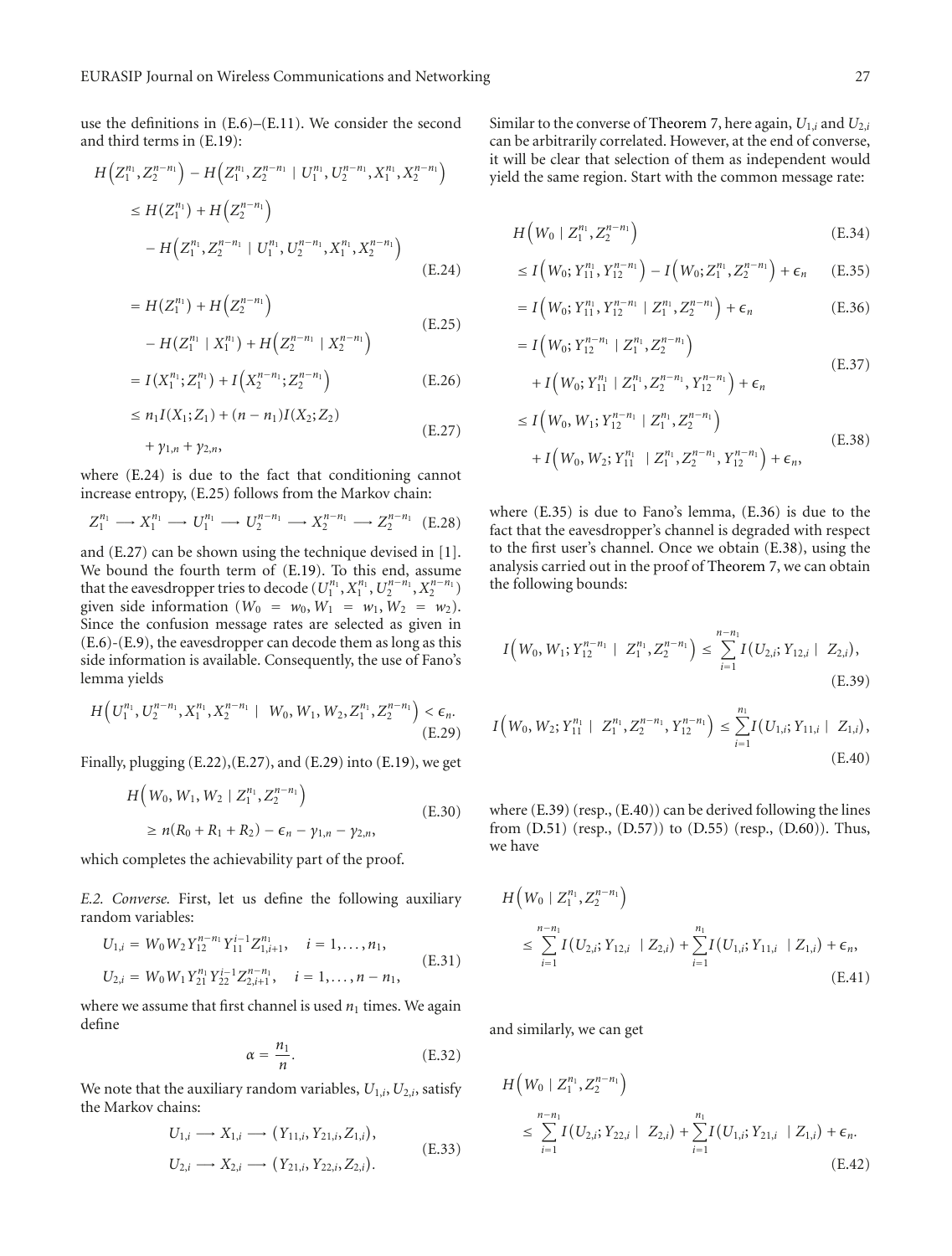We now consider the sum of common and independent message rates:

$$
H(W_0, W_1 | Z_1^{n_1}, Z_2^{n-n_1})
$$
  
\n
$$
\leq I(W_0, W_1; Y_{11}^{n_1}, Y_{12}^{n-n_1}) - I(W_0, W_1; Z_1^{n_1}, Z_2^{n-n_1}) + \epsilon_n
$$
  
\n(E.43)

$$
= I\Big(W_0, W_1; Y_{11}^{n_1}, Y_{12}^{n-n_1} \mid Z_1^{n_1}, Z_2^{n-n_1}\Big) + \epsilon_n \tag{E.44}
$$

$$
= I\left(W_0, W_1; Y_{12}^{n-n_1} | Z_1^{n_1}, Z_2^{n-n_1}\right)
$$
  
+ 
$$
I\left(W_0, W_1; Y_{11}^{n_1} | Z_1^{n_1}, Z_2^{n-n_1}, Y_{12}^{n-n_1}\right) + \epsilon_n,
$$
 (E.45)

where (E.43) is due to Fano's lemma, (E.44) follows from the fact that the eavesdropper's channel is degraded with respect to the first user's channel. The first term of (E.45) is already bounded in (E.39). The second term can be bounded as

$$
I(N_0, W_1; Y_{11}^{n_1} \mid Z_1^{n_1}, Z_2^{n-n_1}, Y_{12}^{n-n_1}) \leq \sum_{i=1}^{n_1} I(X_{1,i}; Y_{11,i} \mid Z_{1,i}),
$$
\n(E.46)

which can be obtained following the lines from (D.69) to (D.75). Hence, plugging (E.39) and (E.46) into (E.45), we get

$$
H(N_0, W_1 | Z_1^{n_1}, Z_2^{n-n_1})
$$
  
\n
$$
\leq \sum_{i=1}^{n-n_1} I(U_{2,i}; Y_{12,i} | Z_{2,i}) + \sum_{i=1}^{n_1} I(X_{1,i}; Y_{11,i} | Z_{1,i}) + \epsilon_n.
$$
  
\n(E.47)

Similarly, we can obtain

$$
H(N_0, W_2 | Z_1^{n_1}, Z_2^{n-n_1})
$$
  
\n
$$
\leq \sum_{i=1}^{n-n_1} I(X_{2,i}; Y_{22,i} | Z_{2,i}) + \sum_{i=1}^{n_1} I(U_{1,i}; Y_{21,i} | Z_{1,i}) + \epsilon_n.
$$
  
\n(E.48)

Finally, we derive the outer bounds for the sum secrecy rate:

$$
H(W_0, W_1, W_2 | Z_1^{n_1}, Z_2^{n-n_1})
$$
  
\n
$$
\leq I(W_0, W_1; Y_{11}^{n_1}, Y_{12}^{n-n_1}) + I(W_2; Y_{21}^{n_1}, Y_{22}^{n-n_1} | W_0, W_1)
$$
  
\n
$$
- I(W_0, W_1, W_2; Z_1^{n_1}, Z_2^{n-n_1}) + \epsilon_n
$$
\n(E.49)

$$
= I(W_0, W_1; Y_{11}^{n_1}, Y_{12}^{n-n_1} | Z_1^{n_1}, Z_2^{n-n_1})
$$
  
+ 
$$
I(W_2; Y_{21}^{n_1}, Y_{22}^{n-n_1} | W_0, W_1, Z_1^{n_1}, Z_2^{n-n_1}) + \epsilon_n
$$
 (E.50)

$$
= I(W_0, W_1; Y_{12}^{n-n_1} | Z_1^{n_1}, Z_2^{n-n_1})
$$
  
+  $I(W_0, W_1; Y_{11}^{n_1} | Z_1^{n_1}, Z_2^{n-n_1}, Y_{12}^{n-n_1})$   
+  $I(W_2; Y_{21}^{n_1} | W_0, W_1, Z_1^{n_1}, Z_2^{n-n_1})$   
+  $I(W_2; Y_{22}^{n-n_1} | W_0, W_1, Z_1^{n_1}, Z_2^{n-n_1}, Y_{21}^{n_1}) + \epsilon_n$   
=  $I(W_0, W_1, Y_{21}^{n_1}; Y_{12}^{n-n_1} | Z_1^{n_1}, Z_2^{n-n_1})$   
-  $I(Y_{21}^{n_1}; Y_{12}^{n-n_1} | Z_1^{n_1}, Z_2^{n-n_1}, W_0, W_1)$   
+  $I(W_0, W_1; Y_{11}^{n_1} | Z_1^{n_1}, Z_2^{n-n_1}, Y_{12}^{n-n_1})$   
+  $I(W_2; Y_{21}^{n_1} | W_0, W_1, Z_1^{n_1}, Z_2^{n-n_1}, Y_{21}^{n_1}) + \epsilon_n$   
=  $S_1 - S_2 + S_3 + S_4 + S_5 + \epsilon_n$ , (E.53)

where in (E.49), we used Fano's lemma and (E.50) follows from the fact that the eavesdropper's channel is degraded with respect to both users' channels. We can again use the analysis carried out in the converse proof of Theorem 7 to bound (E.53). For example, following lines from (D.85) to (D.106), we can obtain

$$
S_4 + S_3 - S_2 \le \sum_{i=1}^{n_1} I(X_{1,i}; Y_{11,i} | Z_{1,i}). \tag{E.54}
$$

Similarly, if we follow the analysis from (D.108) to (D.114), we can get

$$
S_5 \leq \sum_{i=1}^{n-n_1} I(X_{2,i}; Y_{22,i} | U_{2,i}, Z_{2,i}), \qquad (E.55)
$$

and if we follow the lines from (D.117) to (D.122), we can get

$$
S_1 \leq \sum_{i=1}^{n-n_1} I(U_{2,i}; Y_{12,i} | Z_{2,i}). \tag{E.56}
$$

Thus, plugging  $(E.54)$ ,  $(E.55)$ , and  $(E.56)$  into  $(E.53)$ , we get

$$
H(N_0, W_1, W_2 | Z_1^{n_1}, Z_2^{n-n_1})
$$
  
\n
$$
\leq \sum_{i=1}^{n_1} I(X_{1,i}; Y_{11,i} | Z_{1,i})
$$
  
\n
$$
+ \sum_{i=1}^{n-n_1} I(U_{2,i}; Y_{12,i} | Z_{2,i})
$$
  
\n
$$
+ \sum_{i=1}^{n-n_1} I(X_{2,i}; Y_{22,i} | U_{2,i}, Z_{2,i}) + \epsilon_n.
$$
 (E.57)